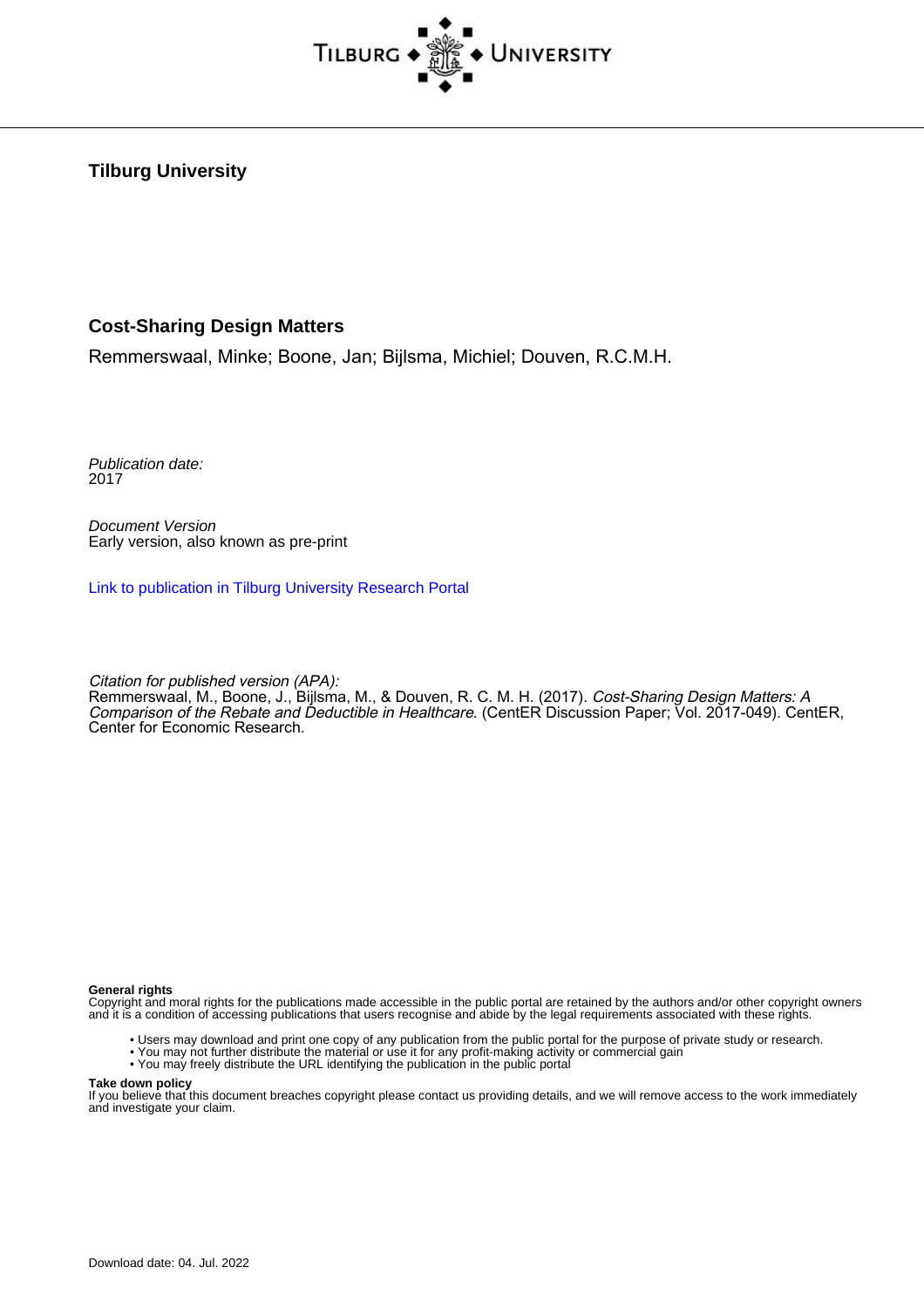

**NBCD**  $\mathbb{R}^2$  $\overline{\mathsf{S}}$ SU **UNIVERSITY TILI URG** 

Cost-Sharing Design Matters: A Comparison of the Rebate and Deductible in Healthcare

by Minke Remmerswaal, Jan Boone, Michiel Bijlsma, and Rudy Douven

December, 2017

TILEC Discussion Paper No. 2017-039 CentER Discussion Paper No. 2017-049

ISSN 2213-9532 ISSN 2213-9419 http://ssrn.com/abstract=3087821

**Understanding Society**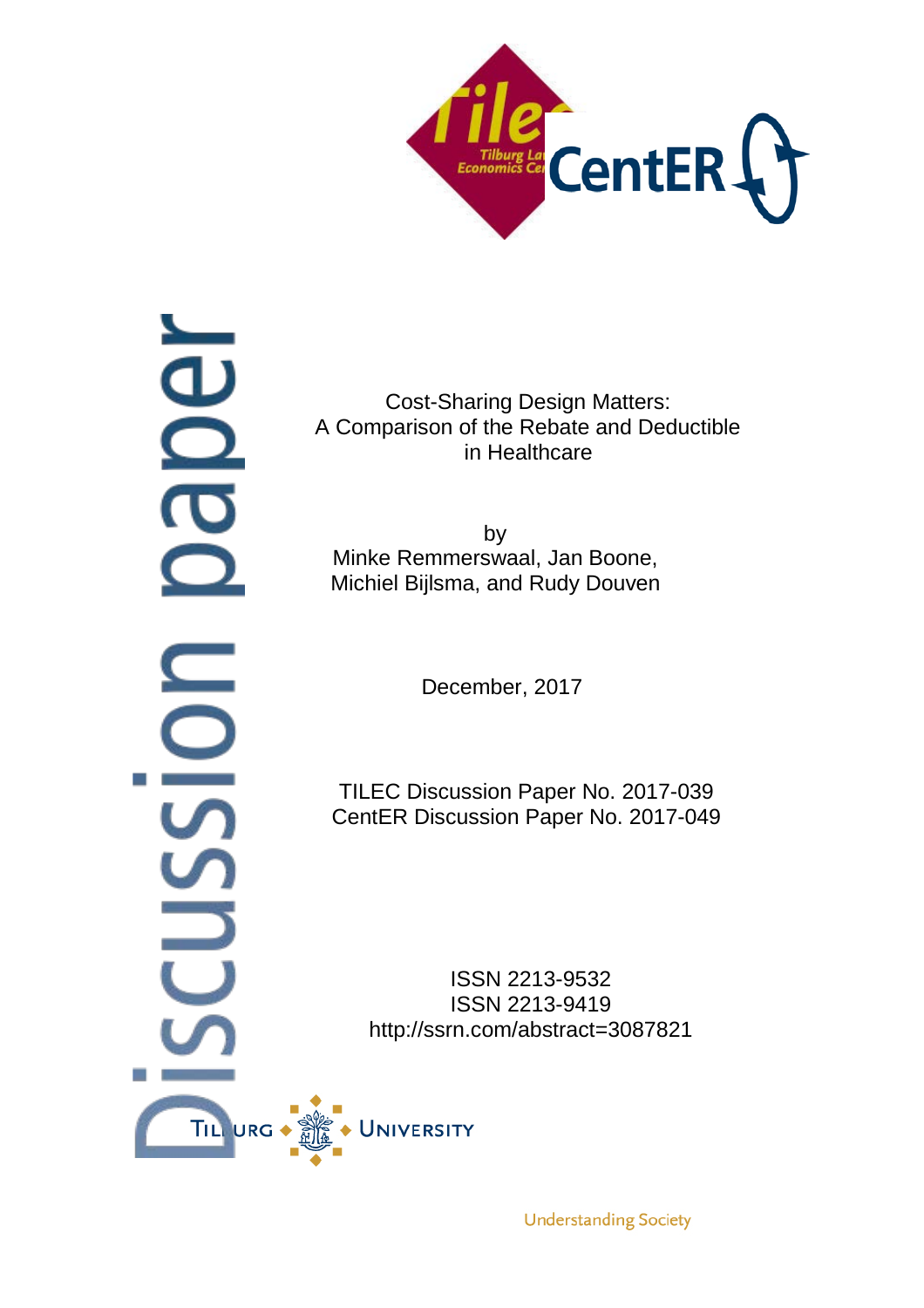# Cost-Sharing Design Matters: A Comparison of the Rebate and Deductible in Healthcare<sup>1</sup>

Minke Remmerswaal<sup>2</sup>, Jan Boone<sup>3</sup>, Michiel Bijlsma<sup>4</sup>, and Rudy Douven<sup>5</sup>

December 13, 2017

#### Abstract

Since 2006, the Dutch population has faced two different cost-sharing schemes in health insurance for curative care: a mandatory rebate of 255 euros in 2006 and 2007, and since 2008 a mandatory deductible. Using administrative data for the entire Dutch population, we compare the effect of both cost-sharing schemes on healthcare consumption between 2006 and 2013. We use a regression discontinuity design which exploits the fact that persons younger than eighteen years old neither face a rebate nor a deductible. Our fixed effect estimate shows that for individuals around the age of eighteen, a one euro increase of the deductible reduces healthcare expenditures 18 eurocents more than a euro increase of the rebate. These results demonstrate that differences in the design of a cost-sharing scheme can lead to substantial different effects on total healthcare expenditure.

Keywords: deductible, rebate, cost-sharing, healthcare consumption, regression discontinuity design, panel data

<sup>&</sup>lt;sup>1</sup>We gratefully acknowledge comments and suggestions by Arthur Hayen, Simon Jäger, Richard van Kleef, Tobias Klein, Ron Linssen, Stephan Neijenhuis, Joseph Newhouse, Mieke Reuser, Martin Salm, Daniëlle Willemse-Duijmelinck, and seminar participants at EuHEA in Hamburg, 2016 and colleagues at the CPB Bureau for Economic Policy Analysis. Jan Boone thanks the NWO for financial support through a Vici grant.

<sup>&</sup>lt;sup>2</sup>CPB Bureau for Economic Policy Analysis, The Hague, the Netherlands, and Tilburg University, the Netherlands. Email: M.Remmerswaal@cpb.nl

<sup>3</sup>Department of Economics, CentER, Tilec, Tilburg University, CPB Bureau for Economic Policy Analysis, The Hague, the Netherlands and CEPR. Email: j.boone@uvt.nl.

<sup>4</sup>CPB Bureau for Economic Policy Analysis, The Hague, the Netherlands and Tilec. Email: M.Bijlsma@cpb.nl

<sup>5</sup>CPB Bureau for Economic Policy Analysis, The Hague, the Netherlands, and Erasmus University Rotterdam, the Netherlands. Email: R.Douven@cpb.nl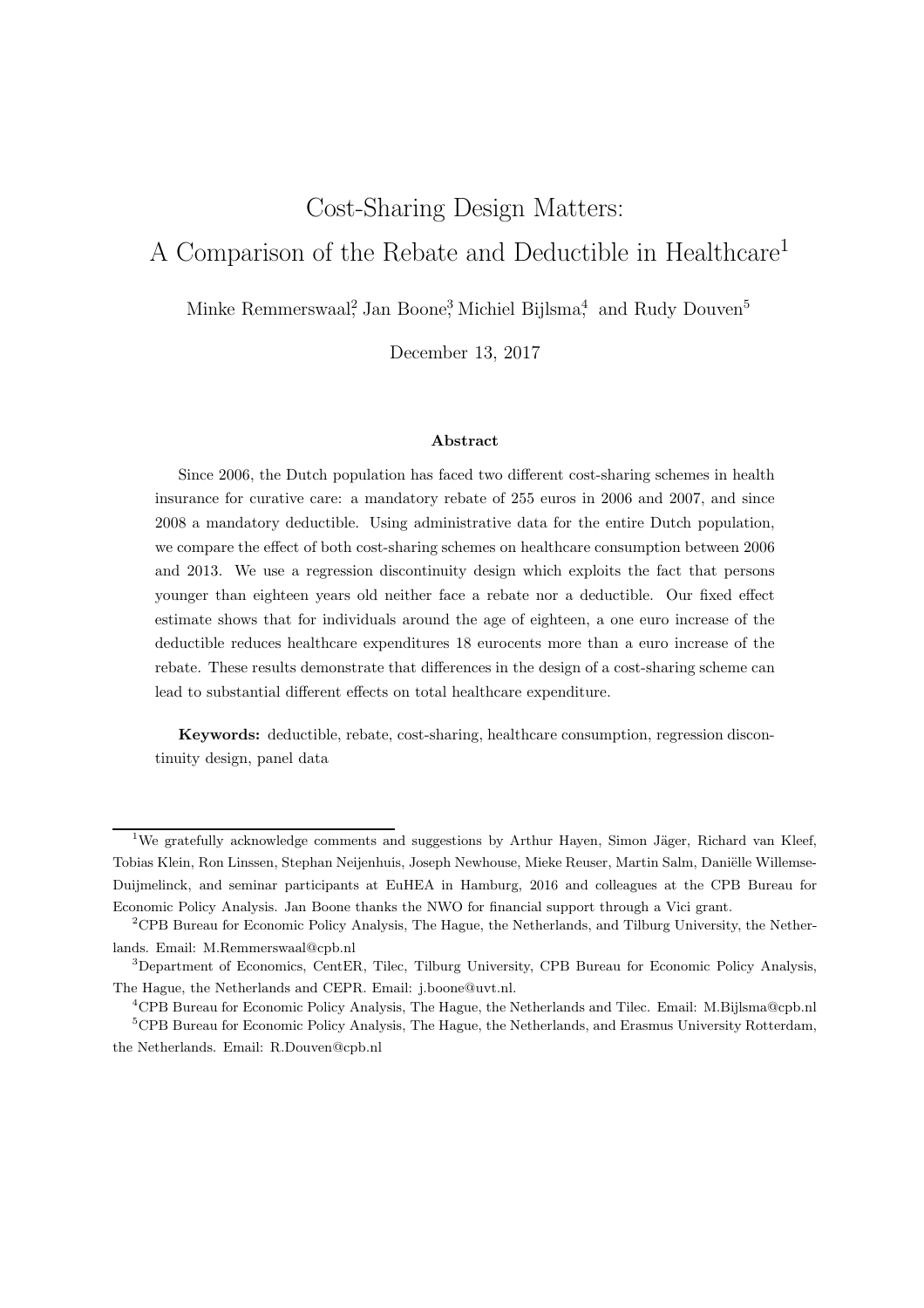#### 1. Introduction

Health insurance reduces a person's risk of unexpected high healthcare expenditures (Finkelstein et al., 2017). For risk-averse persons, this risk reduction raises utility. Also, health insurance prevents healthcare costs from becoming so high that an uninsured individual is not able to afford treatment. However, insurance can also lead to moral hazard. In the health economics literature, moral hazard refers to an increased use of medical care driven by the reduction in price of care as a result of health insurance (Zweifel and Manning, 2000). In many countries, policymakers have introduced demand side cost-sharing to reduce such moral hazard (see e.g. Paris et al., 2010). A wide range of cost-sharing instruments exist, including deductibles, copayments, co-insurance rates, two-tier systems, rebates, and shifted deductibles. In addition, policymakers have to decide on the amount of cost-sharing and which groups or treatments to target. All these instruments have in common that they shift (part of) healthcare expenditures to users in order to incentivize them to reduce their healthcare use. However, different instruments may lead to different responses.

This paper sheds light on the effects of two different demand-side cost-sharing instruments that were in place in the Dutch curative healthcare sector between 2006 and 2013. In 2006 and 2007, the Dutch population faced a mandatory no-claims rebate of 255 euros as part of the government mandated basic insurance package. A no-claims rebate, from here on referred to as a rebate, implies that a person who spends y euros on healthcare in a given year receives a  $255-y$ euro reward at the end of the year as long as this amount is positive, i.e., if he or she makes no or few claims. The rebate was introduced in 2005 by the Dutch government as a consumer-friendly cost-sharing instrument (Holland et al., 2009). Cost-sharing was, and still is, a politicallycontroversial issue in the Netherlands, especially cost-sharing for low-income individuals with poor health status. The rebate was initially preferred over a deductible because it was perceived as an end-of-year bonus for low healthcare consumption during that year, instead of a penalty for consuming healthcare. Also, deductibles were seen as a financial hurdle for someone in need of care.

In 2008, however, a new government replaced the rebate with a mandatory deductible of 150 euros. A person pays the first 150 euros of his or her healthcare consumption out-of-pocket, while costs above 150 euros are covered by health insurance. The reasoning for abolishing the rebate in 2008 was threefold: preliminary evaluations showed only modest effects of the rebate on reducing healthcare consumption, it was (now) perceived as unfair that chronically ill individuals would never receive the end-of-year bonus, and the government could lower the health insurance premium paid by consumers by replacing the rebate with a deductible (Goudriaan et al., 2007;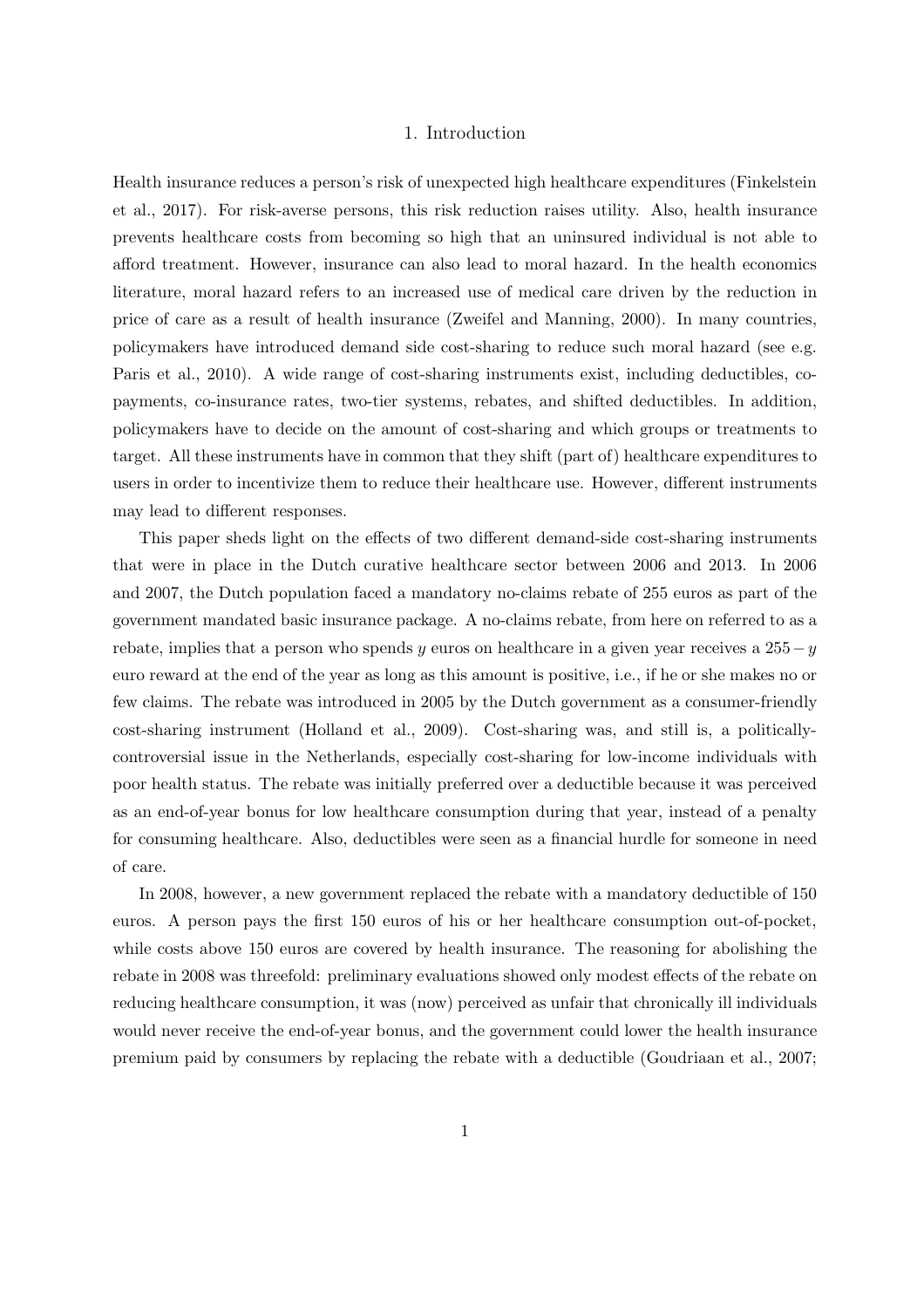Holland et al.,  $2009$ ).<sup>1</sup> The mandatory deductible has been raised annually since 2008, reaching 350 euros in 2013. Importantly, both cost-sharing mechanisms only applied to individuals of 18 years and older; younger individuals were fully insured (no cost-sharing).

The aim of this paper is to compare the effect of a rebate and a deductible on healthcare consumption. We use a regression-discontinuity design that exploits the fact that persons under 18 years do not face a rebate or a deductible. We compare people younger than 18 who do not face a deductible or rebate with people older than 18 who do face a deductible or rebate and use time- and individual-fixed effects, to control for factors affecting healthcare consumption other than the rebate or deductible. We view this as a quasi-experimental set-up. Potential selection effects are largely absent because basic insurance is mandatory in the Netherlands, and the basic-insurance package is set by the government. For our estimations we use administrative data that cover the entire Dutch population.

We find that the reduction of healthcare consumption due to the mandatory deductible is significantly larger than the reduction due to the mandatory rebate of comparable size. A one euro increase of the deductible reduces healthcare expenditures by 18 eurocents more than a one euro increase in the rebate. Furthermore, we find that persons who live in an area with a low average-household income do not respond to the rebate, but do respond strongly to the deductible. These findings may appear puzzling as in a standard economic framework a deductible and a rebate induce the same budget constraint. We discuss three possible explanations for our findings: prospect theory, discounting, and liquidity constraints (see Section 6).

Our paper contributes a comparison of the effects of the rebate and deductible to the health economics literature. As far as we are aware, there is no literature available that makes this specific comparison, despite the extant body of literature on various cost-sharing mechanisms.<sup>2</sup> Stockley (2016) compares the effect of two types of cost-sharing that differ from ours: the deductible and co-payments. She finds that people are substantially more responsive to copayments than to deductibles. The RAND Experiment compared the effect of multiple coinsurance rates, which differ in size and upper limit (Newhouse, 1993). Spending of persons with a 95 percent coinsurance rate (basically a deductible plan) was 31 percent lower than those without any cost-sharing, corresponding to a price elasticity of approximately -0.2. These reductions in healthcare consumption did not result in a worse health status, except for persons who already had a poor health status and low income. Recently, Brot-Goldberg et al. (2017)

<sup>&</sup>lt;sup>1</sup>To finance the end-of-year rebate, each citizen has to pay a higher premium at the beginning of the year. For the deductible, the premium is lower at the beginning of the year because out-of-pocket payments have to be paid during the year.

<sup>2</sup>We do not review this large body of literature here. The interested reader is referred to Baicker and Goldman (2011) and McGuire (2012).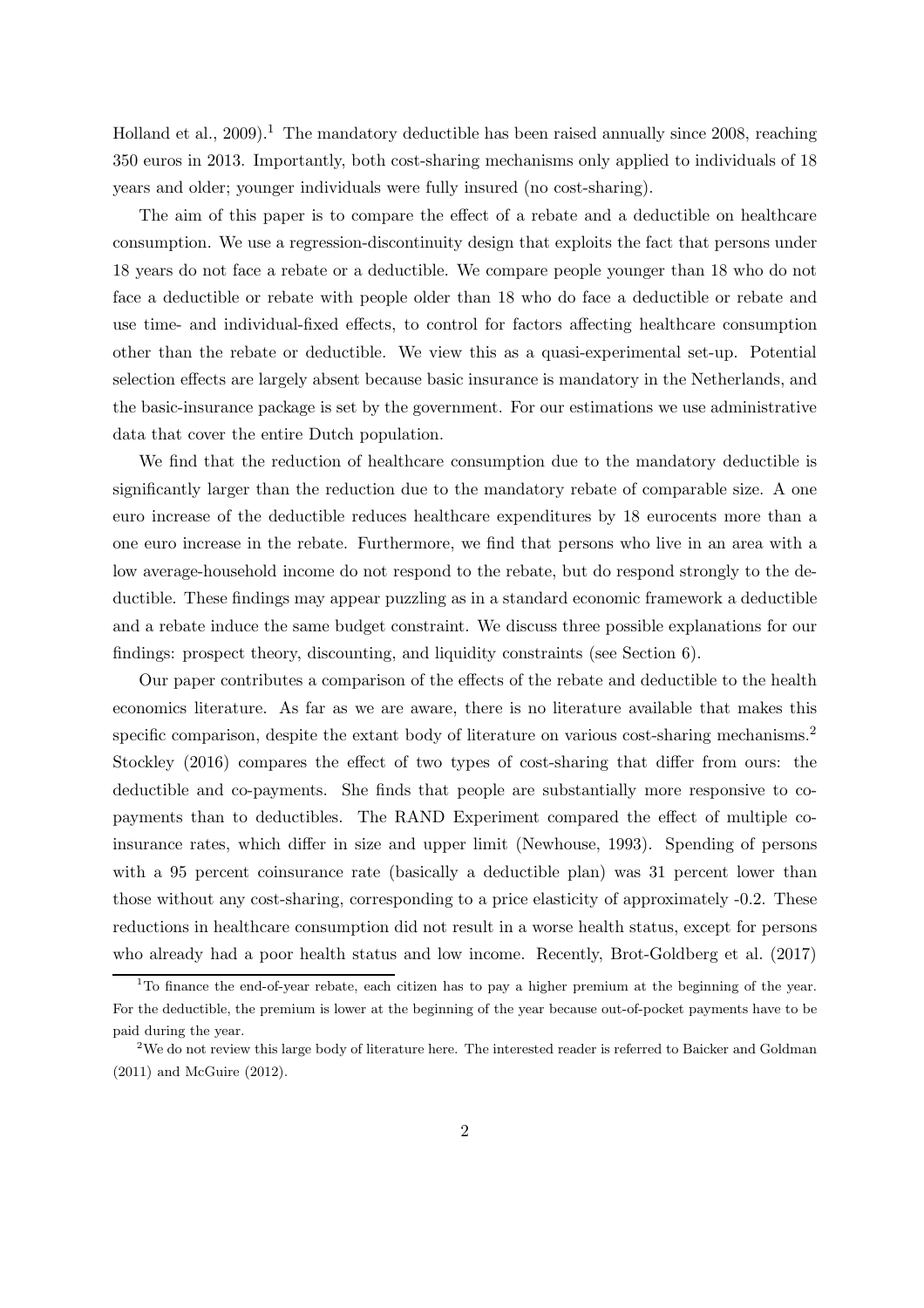compared a situation where a firm switches from free healthcare insurance to insurance with a high deductible. They find that a high deductible reduces care expenditure. As in Newhouse (1993), they find that individuals reduce both high-value care as well as 'wasteful' care. In a standard rational framework, consumers would most likely cut the latter type of care. Brot-Goldberg et al. (2017) also show that even the sickest quartile in their sample reduces healthcare expenditure, even though they tend to exceed the deductible.

There is little literature on demand responses of a rebate in healthcare. The Netherlands seems to be the only country to have implemented a rebate in healthcare on a national level. Some small-scale experiments have been carried out in Switzerland and Germany, and some private health insurers implemented a rebate in Switzerland in the 1980s and 1990s (Zweifel, 1987). The Swiss rebate was different from the Dutch rebate because individuals could only voluntarily choose for a rebate if they had low healthcare expenditures for five consecutive years. Zweifel reports a decrease in healthcare consumption due to the rebate. An experiment with a rebate for corporate sickness funds in Germany in the 1990s led to rather small effects (Groenewegen and de Jong, 2004). Finally, Goudriaan et al. (2007) and Holland et al. (2009) use a survey to evaluate the effect of the mandatory rebate in the Netherlands and report that 3 to 4 percent of the respondents claimed to reduce their healthcare consumption because of the rebate.

There are several papers that study the effect of the deductible in the Dutch context, although none of them are of an experimental or quasi-experimental nature like in the United States. Need et al. (1992), van Tulder and Bruyns (1995), and van der Maat and de Jong (2010) show with survey data that the deductible reduces Dutch healthcare expenditure significantly. Esch et al. (2015) combine survey data with registration data from general practitioners (GPs) and claim data from healthcare insurers. They show that the share of persons that do not follow up their GP's referrals increases with the size of the deductible.<sup>3</sup>

We show that differences in the design of a cost-sharing instrument can lead to different effects. If the goal of policymakers is to reduce expenditure and to offer a low health insurance premium, a deductible is more suitable than a rebate. However, if policymakers are concerned that a deductible stops (low income) individuals from using high value care then a rebate is preferred.

The structure of this paper is as follows: the institutional setting of the Dutch healthcare system is described in Section 2. Further, in Section 3 we explain our administrative data set

<sup>&</sup>lt;sup>3</sup>GP care in the Netherlands does not fall under the deductible. GPs serve as gatekeepers to other forms of healthcare, for example hospitals. The idea of the work of Esch et al. (2015) is that it is undesirable from a societal point of view if persons do not follow up on their GP's advice and referral because of the deductible. Therefore, they investigate how often this occurs.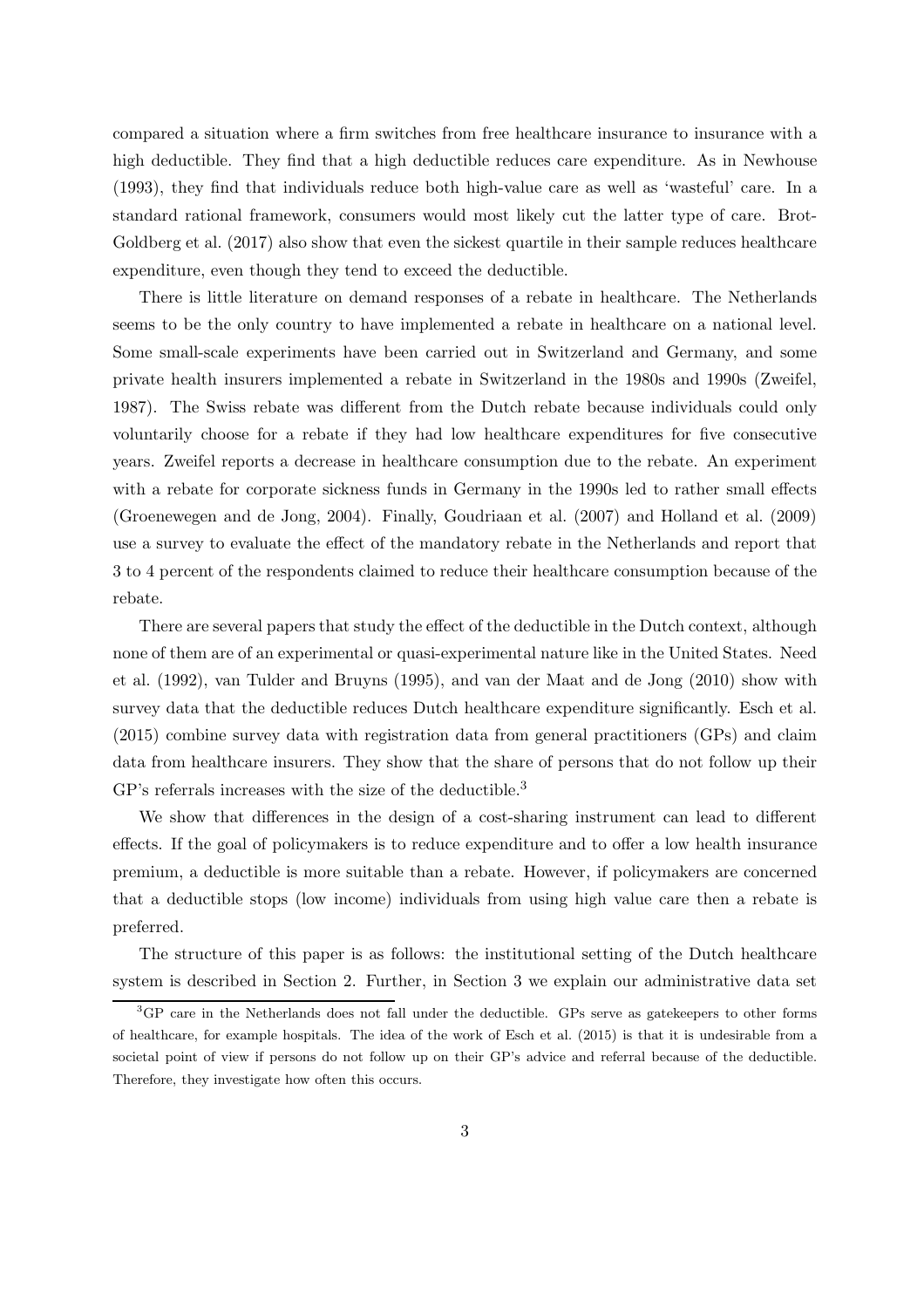and provide descriptive statistics. In Section 4, the regression discontinuity design comparing the effect of the rebate and the deductible is described. Then the results are presented and discussed in Section 5. Section 6 offers three mechanisms why a rebate and deductible can have different effects on expenditure. Section 7 goes over a number of robustness checks, and we conclude in Section 8.

## 2. Institutional setting

The main feature of the Dutch curative healthcare sector is managed competition, introduced through the Health Insurance Act ('Zorgverzekeringswet') in 2006. Each person who lives or works in the Netherlands is obliged to buy health insurance for a basic benefit package from a private health insurer (van de Ven and Schut, 2008). Insurers negotiate with healthcare providers about prices and may selectively contract care for their clients. Competition therefore takes place among healthcare insurers –for buyers of insurance– and among healthcare providers –for patients and contracts with healthcare insurers (van de Ven and Schut, 2008).

The basic benefit package is the same<sup>4</sup> for everyone and covers a wide range of curative health care, such as hospital care, GP care, and mental health care.<sup>5</sup> The government determines and changes the coverage of the basic benefit package (for a list of changes in coverage over the period of our analysis, see Appendix A).

If people want to insure care that is not covered under the basic benefit package, such as orthodontic care, cosmetic surgery, or alternative medicine, they can buy supplementary health insurance. Healthcare insurers offer supplementary insurance independently from the basic package and individuals do not have to buy basic and supplementary insurance from the same insurer. During our sample period, over 85 percent of the population purchased supplementary health insurance (Nederlandse Zorgautoriteit, 2014). Health insurers may not refuse anyone for the basic benefit package, for example because of pre-existing conditions. Instead, they must offer insurance for everyone at a community-rated premium. These features, as well as an extensive risk-equalization scheme, are in place to prevent cherry picking, selection, and other market failures (van de Ven and Schut, 2008; Nederlandse Zorgautoriteit, 2016).

All Dutch citizens, except children under 18 years old, pay for healthcare costs in three ways. The first is through an insurance premium, which persons pay directly to their health insurer. This annual premium is currently between 1000 to 1200 euros. Low-income groups

<sup>&</sup>lt;sup>4</sup>There exist small differences in basic benefit packages, not in terms of coverage but provider networks can differ between insurers (Nederlandse Zorgautoriteit, 2014).

<sup>&</sup>lt;sup>5</sup>Long-term care is not part of the Health Insurance Act and is outside the scope of this study.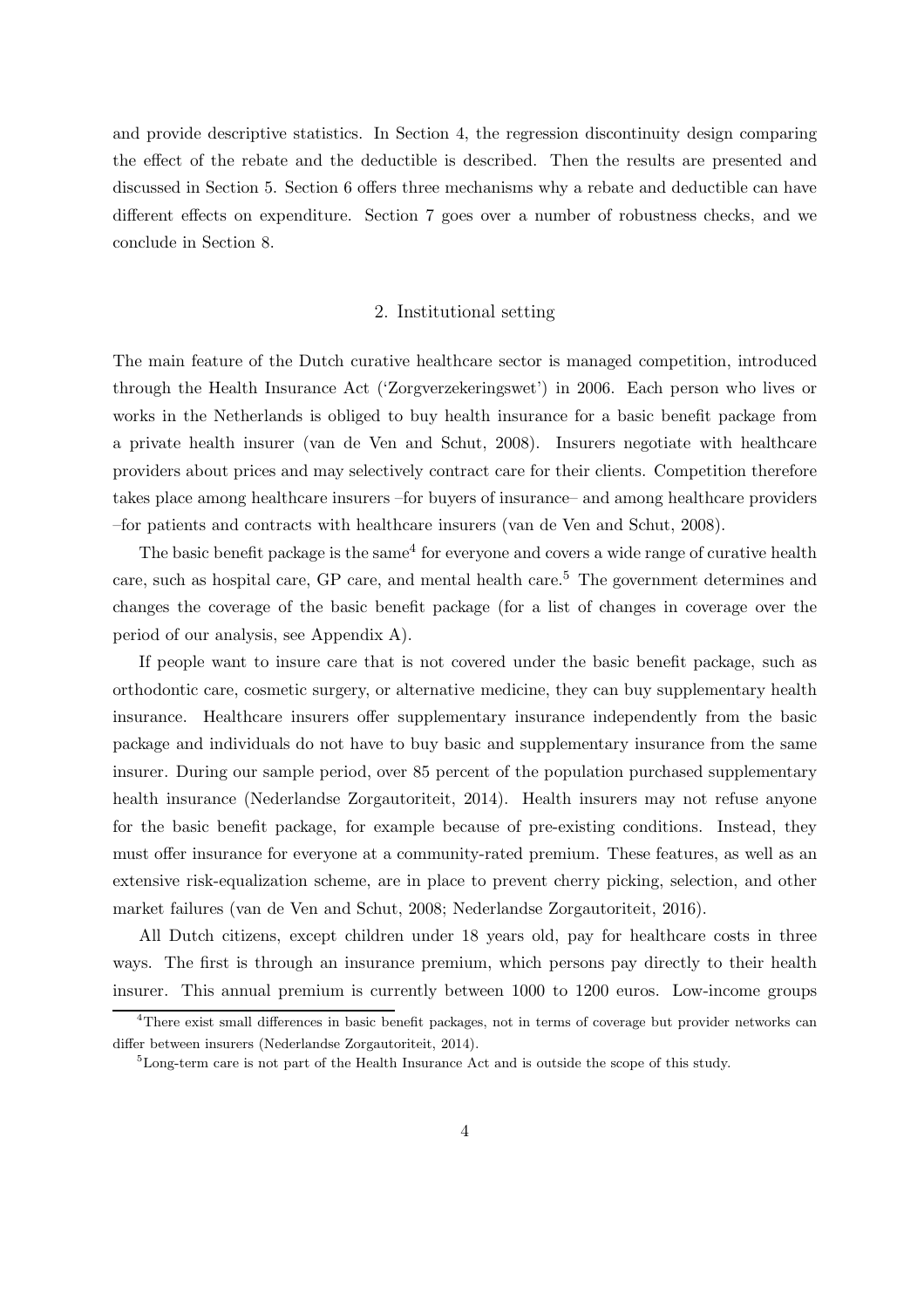receive an income dependent monthly subsidy to pay for their premium. The second component of the contribution is an income-dependent fee, which is levied on an individual basis by the tax collector (van de Ven and Schut, 2008). The Health Insurance Act establishes that these income-dependent fees should cover exactly 50 percent of total health expenditures in a year. The third component consists of demand side cost-sharing.

Cost sharing is mandatory for all Dutch citizens of 18 years or older, and starts on the first day of the month after a person's eighteenth birthday.<sup>6</sup> In 2006 and 2007, the rebate was 255 euros,<sup>7</sup> but in 2008, the government replaced the rebate with a deductible of 150 euros. Since then, the deductible has been raised every year; see table 1.<sup>8</sup>

Table 1: Mandatory rebate and deductible in the Netherlands for 2006-2013

| type              |         | rebate | deductible                    |  |  |             |      |
|-------------------|---------|--------|-------------------------------|--|--|-------------|------|
| year              | 2006-   | - 2007 | 2008 2009 2010 2011 2012 2013 |  |  |             |      |
| amount (in euros) | 255 255 |        | 150 155                       |  |  | 165 170 220 | -350 |

Almost all types of health services covered under the basic-benefit package apply to the rebate or deductible. Only maternal care, obstetric care, GP care, and other types of primary care are exempted (see Appendix B for an overview), to ensure accessibility to these types of care. In addition to the mandatory rebate or deductible, people can also choose a voluntary deductible (also in 2006 and 2007) of maximally 500 euros. Only about a tenth of the Dutch population chooses such a voluntary deductible.<sup>9</sup>

Reinsurance of the mandatory deductible is allowed under special circumstances, for example for seasonal workers, people with a low income, or students. Less than 1.5 percent of the population has this reinsurance (Nederlandse Zorgautoriteit, 2014).

<sup>&</sup>lt;sup>6</sup>The size of the rebate or deductible for an 18-year old depends on how many months remain between his or her birthday and the end of the year.

<sup>7</sup>Cost-sharing before 2006 is not reported, because the curative healthcare sector was organized very differently before the Health Insurance Act of 2006. Insurance was mandatory for low and middle incomes and offered by public insurers. Persons with a high income could purchase insurance at a private healthcare insurer, but were not obliged to. Deductibles were voluntary and often chosen, as the reduction in premium was quite generous. The rebate was introduced in public health insurance in 2005, just before the large healthcare reform of 2006.

<sup>8</sup>The mandatory deductible was raised to 365 euros in 2014, 375 euros in 2015, 385 euros in 2016, and 385 euros in 2017 and 2018 as well. Table 1 shows deductibles for 2006 up to 2013, as we have data for these years.

<sup>&</sup>lt;sup>9</sup>The percentage of insured individuals choosing a voluntary deductible has increased since 2006, from about 3 percent in 2006 to 8 percent in 2013.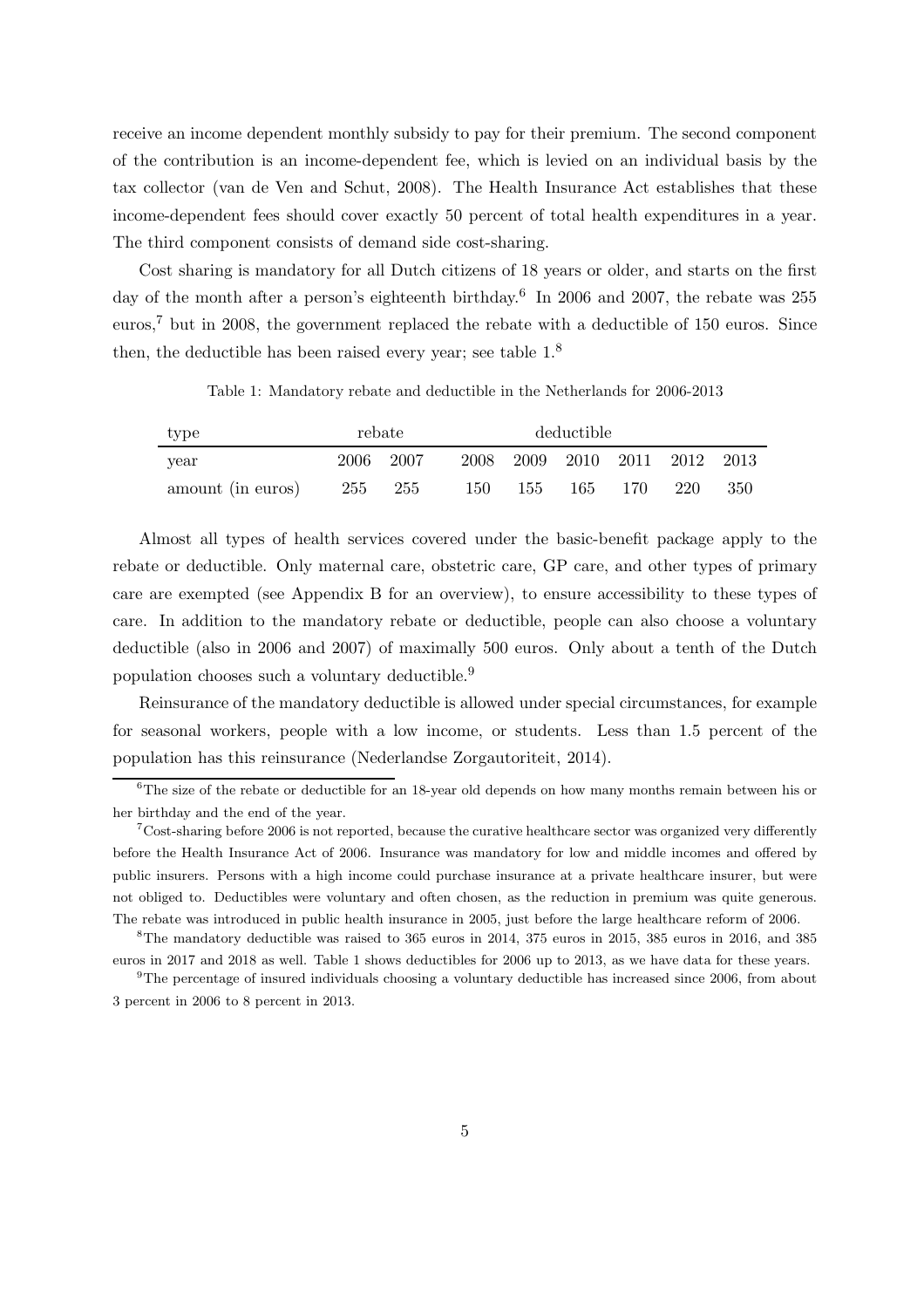#### 3. Data

Our data are proprietary healthcare claims data from 2006 to 2013 and include all insured inhabitants in the Netherlands (roughly 17 million). The data originate from Vektis, a private organization that collects and maintains data on behalf of all healthcare insurers in the Netherlands.<sup>10</sup> In total, the data set consists of 133 million observations. The data include for each person his or her total annual healthcare expenditures. These total annual healthcare expenditures have been broken down into expenditures of 21 categories of healthcare, such as hospital care, GP care, mental health care, and dental care.<sup>11</sup> A common problem with claims data is that people with low healthcare expenditures do not claim their bills at their insurer, because they do not expect to receive any compensation in return or to exceed their deductible. This is, however, not a problem in our data, because healthcare providers have a strong incentive to report all costs to patients' health insurers directly. If they do not report the costs, they will not be reimbursed by the health insurer. Providers send –often electronically– their bills to the insurer, who will then bill the patient.

In addition to healthcare expenditures, our data include several characteristics of individuals such as gender, four digit zip code, and age. Age is given in years and reported for December 31st in a particular year.<sup>12</sup> We obtain two binary variables from the Dutch risk equalization that indicate whether an individual has a chronic disease or is a chronic user of medication (van de Ven and Schut, 2008). DCG is short for diagnosis cost group ('diagnosekostengroep') and indicates whether a person had high healthcare costs in the previous years. PCG is an abbreviation of pharmaceutical cost group ('farmaciekostengroep') and indicates whether a person is a chronic user of medication. Lastly, we know the level of an individual's voluntary deductible in each year.

Using the four digit zip code in our data, we can link additional information on moving and household income. First, we identify movers based on zip codes: a persons is considered to have moved if he or she changed his or her zip code. Secondly, we attach information on the average standardized disposable household income in a zip code area, using publicly available data from Statistics Netherlands.<sup>13</sup> Based on the full, uncleaned sample, we constructed disposable income quintiles.

 $10$ The data are pseudonymized and not publicly available.

 $11$ Appendix B includes a list of all 21 categories.

<sup>&</sup>lt;sup>12</sup>A person who turns 18 on November 1st in 2008 is classified as 18 years old in 2008 in our data, even though he or she was 17 for 10 months that year.

<sup>&</sup>lt;sup>13</sup>Average standardized disposable household income is gross household income minus taxes and premiums for public insurance policies. This income measure is standardized for differences in size and composition of households.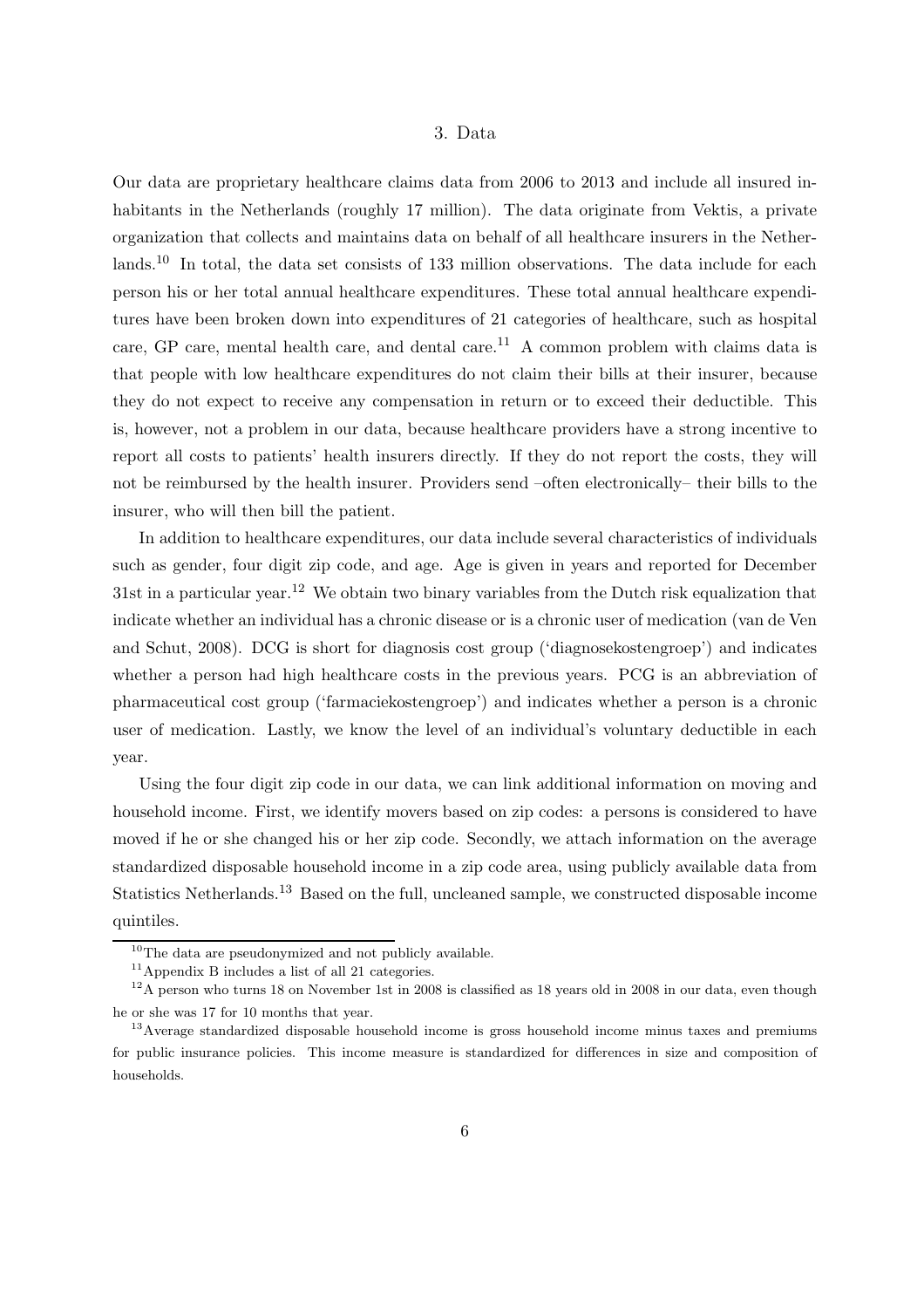We clean our data set by excluding persons with a missing (pseudonymized) social security number, an invalid zip code, or a missing or invalid health insurance registration period.<sup>14</sup> We exclude observations with other administrative errors: individuals with negative healthcare expenditures and individuals with errors in their age pattern over time. In total, we remove 2,834,720 observations from our data which corresponds to 2 percent of the total number of observations.

Table 2 reports descriptive statistics of our data after cleaning. The data consist of 130 million observations over eight years, of which 49 percent is male<sup>15</sup> and 5 percent of the population has opted for a voluntary deductible between 2006 and 2013. On average, 6 percent of the population is classified in the risk equalization as having a chronic disease and 22 percent a chronic user of medication.<sup>16</sup> In total, 7 percent of the people in our sample moved. The mean household income quintile is  $3.1^{17}$  On average, a person in our data has 1920 euros of healthcare expenditure. The standard deviation is large, because the distribution of healthcare expenditure is highly skewed. The majority of persons in our data has no or very little healthcare expenditures, while a small number of individuals has very high expenditures. Expenditures also differ substantially per healthcare category: the average expenditures are highest for hospital care, with 1101 euros per person, and lowest for physiotherapy, with an average of 28 euros per person.

In our empirical analysis of the effect of cost-sharing on healthcare expenditure, we exploit that cost-sharing –whether through a deductible or a rebate– only applies to persons of 18 years and older. With a regression discontinuity approach, we compare persons above and below 18 years old in a given year.<sup>18</sup> We do not use the full sample, as described in Table 2: for our design we focus on young adults around the age of 18, when the rebate and deductible kicks in.<sup>19</sup> We select all persons between the age of 15 and 21, but exclude people aged  $18^{20}$  As our data do not contain the exact date of birth, we cannot distinguish someone who becomes 18 at January 1st from someone who becomes 18 on December 31st (in the same year). Formally,

<sup>&</sup>lt;sup>14</sup>The registration period is usually one year, because health insurance is compulsory and an individual can only switch in January of a given year. In some cases, an observation can have a shorter registration period if the enrollee emigrates or dies. We exclude persons with a registration period of more than one year.

 $15$ The binary variable male equals 1 for male and 0 for females.

 $16$ The definition of diagnosis cost-related group has changed in the period of our data. The definition expanded, which increased the share of persons with a DCG.

<sup>&</sup>lt;sup>17</sup>That is, after cleaning the mean quintile is not exactly  $(5 + 1)/2 = 3$ .

<sup>18</sup>See Section 4.

<sup>&</sup>lt;sup>19</sup>Throughout this paper we use different selections of the data, for example for different robustness analyses. Here we describe the selected sample for our baseline specification.

<sup>&</sup>lt;sup>20</sup>Other papers that exclude individuals at the discontinuity are, for example those of Leuven and Oosterbeek (2004) and Ferreira (2010).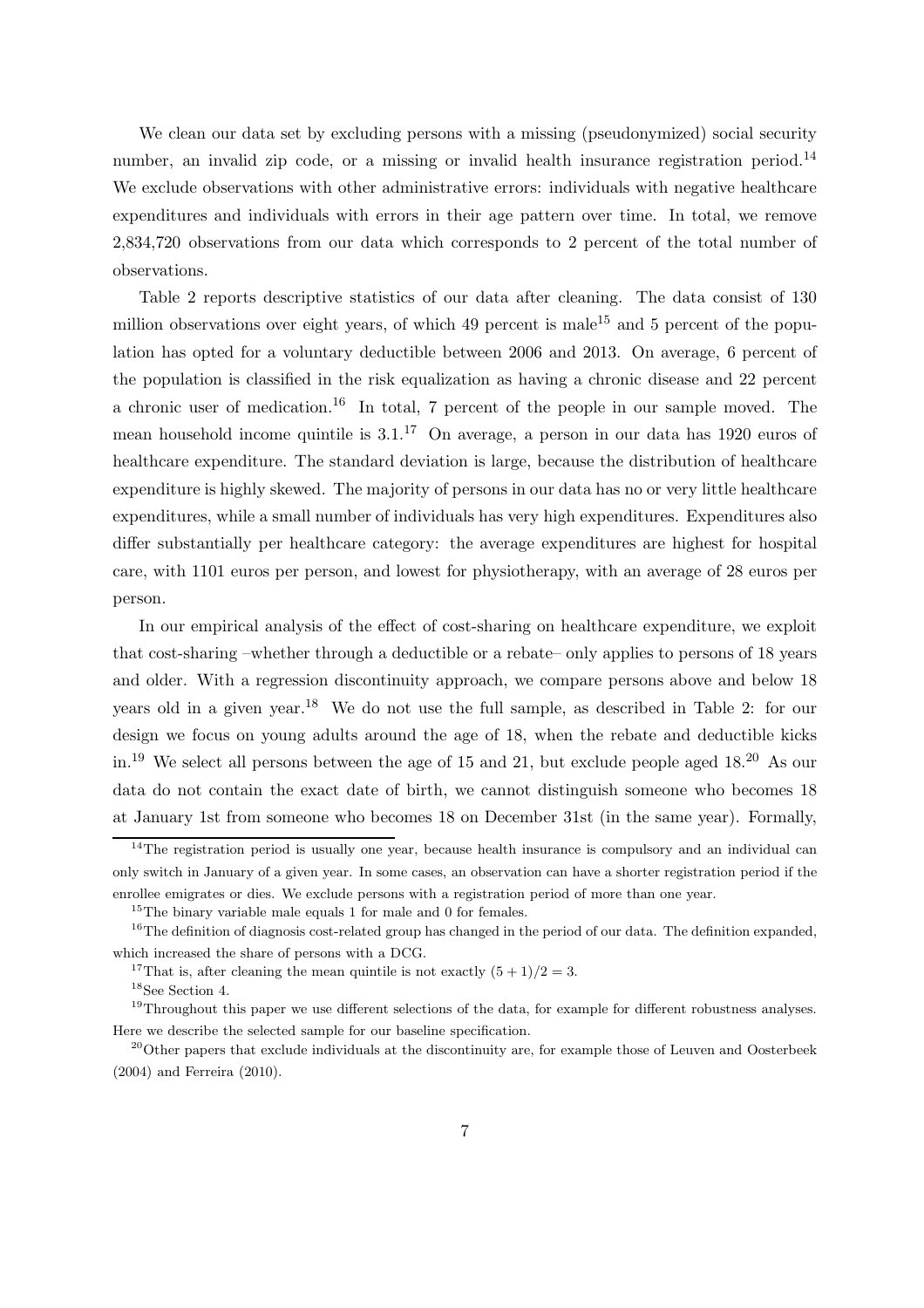the deductible "kicks in" in the month after a person's 18th birthday, which means that the former faces the deductible for almost the whole year while the latter does not have a deductible at all in this year. Excluding 18 year olds has the additional advantage that anticipation or substitution effects are likely to be small in our analysis. Anticipation effects are likely to occur just before someone turns 18. For example, if your birthday is May 15th, you may go to the dentist in April to avoid paying a deductible. $2<sup>1</sup>$ 

As we are interested in the effects of the mandatory rebate and deductible, we exclude all individuals who choose a voluntary deductible at any point between 2006 and 2013. These individuals are taken from the sample, to rule out effects of the voluntary deductible, such as selection and moral hazard.<sup>22</sup>

For the baseline specification, we take out all persons with mental health care expenditures in one or more years between 2008 and 2013. Mental care was not part of the Health Insurance Act until 2008, thus the data contain no mental health expenditures for 2006 and 2007. It is therefore impossible to estimate the effect of the rebate on mental health care expenditure in 2006 and 2007 and make comparisons with the deductible in the years after.

In our baseline specification, we use persons between 19 and 21 years old as the treatment group and between 15 and 17 years old as the control group.<sup>23</sup> This controls for other things that change over time, beside the level of the rebate and deductible. Think, for instance, of changes in coverage of the basic package. However, changes in the coverage of a particular healthcare category can affect our results, if they do not apply in the same way to the treatment and control group. Dental care coverage changed between the two groups between 2008 and 2011 (see Appendix A). As expenditures on dental care are low but common –compared with mental care– we do not remove people that use dental care as we do with people using mental care.<sup>24</sup> Instead, we delete expenditure on dental care from our dependent variable: healthcare expenditure under the deductible. Although there can be an interaction effect between dental care expenditure and the deductible (e.g. people "filling up" their deductible or rebate on dental

<sup>21</sup>Anticipation effects are further addressed in Section 7.

<sup>&</sup>lt;sup>22</sup>The voluntary deductible is mostly chosen by persons with low healthcare expenditures, because it is profitable for them (Douven et al., 2016). They therefore differ from people who do not choose a voluntary deductible. Suppose we would only delete observations of people choosing a voluntary deductible in the *year* that they choose a voluntary deductible. That implies that we would delete for example a 19 year old in 2012, but keep observations of this same person in previous years (ages 15-17 without a voluntary or mandatory deductible). Health expenditures are likely to be already low at 15, 16, or 17 years old due to selection effects, which would bias our results. To avoid this selection bias, we delete all observations of this individual.

 $23$ The choice of 15-17 year olds as the control group is discussed further in Sections 4 and 7

 $^{24}$ Dental care is so common that excluding people with dental care expenditures would leave almost no observations.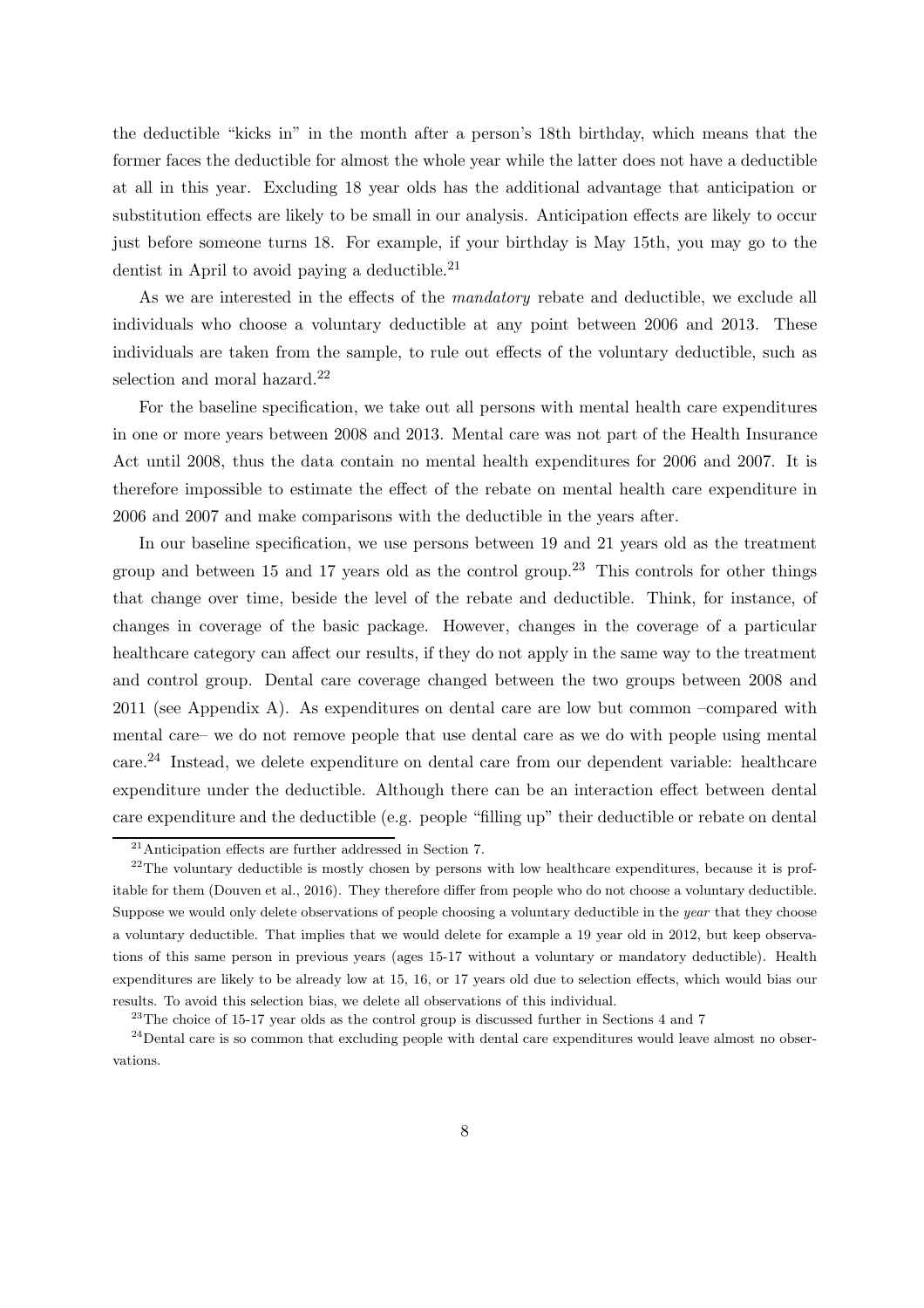health care expenditure), this effect is likely to be small as the level of dental care expenditure is low (see Table 2).

To sum up, our baseline sample includes young adults aged 15-21 (but not 18), who had no mental health care expenditures between 2008 and 2013 nor a voluntary deductible between 2006 and 2013. The main dependent variable in our analyses is total healthcare expenditure for healthcare categories under the rebate or deductible, but without dental healthcare costs. We will henceforth refer to this dependent variable as healthcare expenditure with cost-sharing.

Table 3 gives a summary of expenditures and characteristics of our baseline sample, divided into 15-17 year olds (the control group) and 19-21 year olds (the treatment group). Overall, we see that healthcare expenditure in all categories is much lower for the baseline sample than the full sample, as described in Table 2. This makes sense because our baseline sample is young and healthy: only 1 percent of the sample is a chronic user of healthcare and between 2 and 3 percent are chronic users of medication. For both groups we have more than 3 million observations. Most characteristics are similar across the two groups: only average healthcare expenditure and the share of movers differ significantly. Mean healthcare expenditures are 532 euros and 565 euros for the treatment and control group, respectively. Fifteen percent of the 19 to 21 year olds in our sample moved in our study period, whereas only 4 percent moved of the 15 to 17 year olds. This difference may reflect the fact that many 19 to 21 year olds are studying and therefore move out of their parental home. As a move may affect income, life style, and health, it is an important factor to address in our empirical strategy. We come back to this below. We also observe a relatively large difference for physiotherapy (37 euros versus 7 euros), which suggests an effect of cost-sharing.

Figures 1 and 2 demonstrate the descriptive evidence of our two main findings: cost-sharing reduces average healthcare expenditures, while the deductible reduces healthcare expenditures more than the rebate. Figure 1 shows mean healthcare expenditures for each age in the baseline sample and for each year that the rebate (2006 and 2007) and the deductible (2008 to 2013) were in place. Mean healthcare expenditure increases with age<sup>25</sup>, but drops for 19 year olds.<sup>26</sup> We argue that this drop in expenditure is the result of the deductible or rebate as 17 year olds face no cost-sharing. The difference between the 17 and 19 year olds is larger for years with the deductible (2008-2013) than years with the rebate (2006, 2007).<sup>27</sup>

Figure 2 is identical to Figure 1, but highlights years 2007 and 2012 and shows mean healthcare expenditure for 18 year olds in those years. As expected, mean healthcare expenditure is

 $^{25}$ This increasing trend is consistent with Alemayehu and Warner (2004).

<sup>&</sup>lt;sup>26</sup>Note that because healthcare expenditure is increasing in age, average expenditure for the 15-17 group does not exceed the average expenditure for the 19-21 group in Table 3.

 $27$ See also Table 4 for the mean healthcare expenditures per year for 17 and 19 year olds.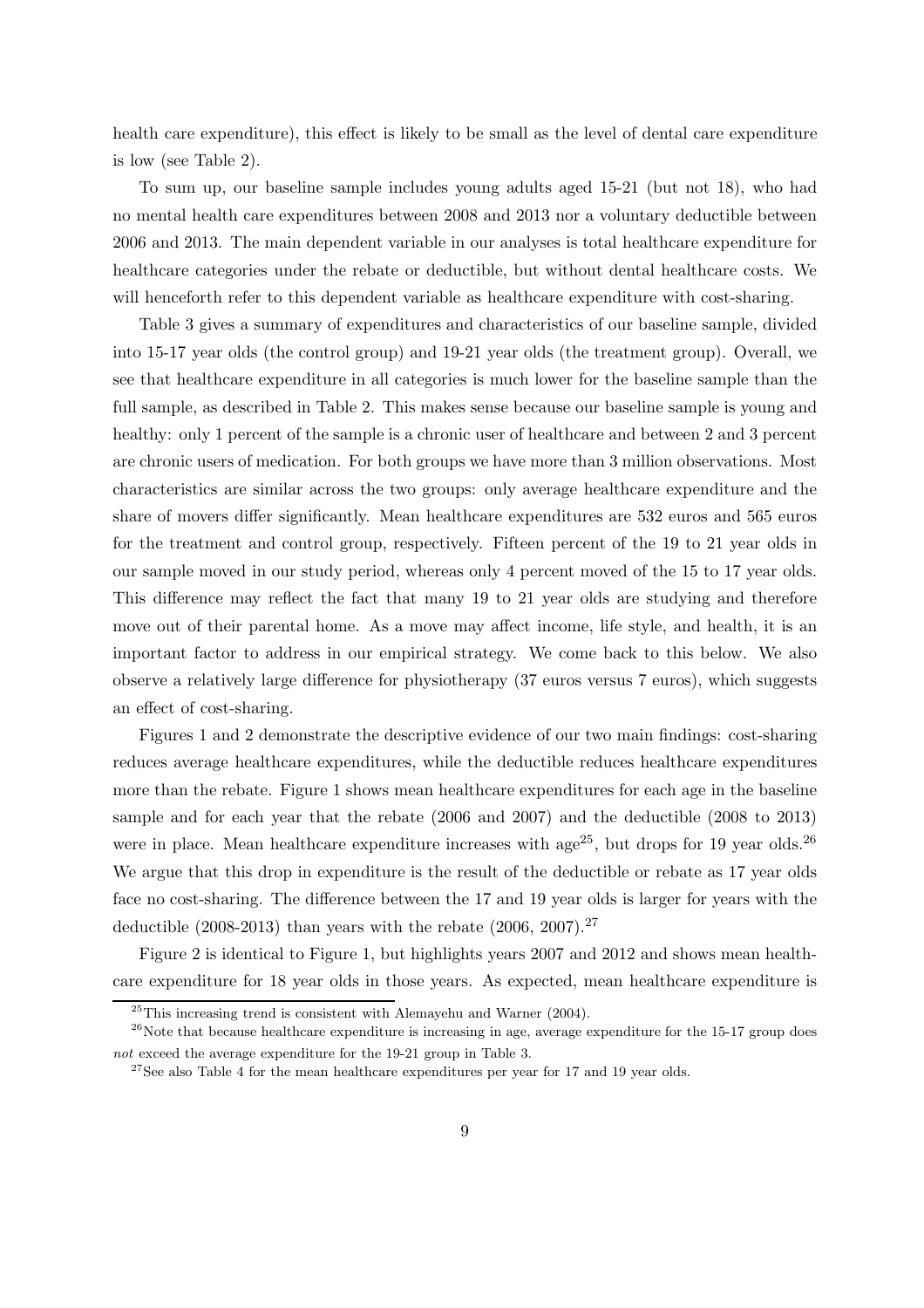

Figure 1: Mean healthcare expenditures by year and age

roughly in the middle of healthcare expenditure at 17 and 19: some of these '18 year olds' actually turn 18 in January, and thus face the rebate or the deductible for almost the whole calendar year, whereas others turn 18 in December and can consume healthcare for free during the same calendar year. The comparison of the years 2007 and 2012 is interesting because the level of the rebate and the deductible are similar (255 and 220 euros respectively), yet the difference in healthcare expenditures between 17 and 19 year olds is significantly bigger in 2012 than in 2007.<sup>28</sup> This suggests that the deductible has a larger impact on healthcare expenditure than the rebate.

## 4. Empirical strategy

In this section, we describe our empirical strategy. Results and robustness checks are presented in Sections 5 and 7.

To estimate causal effects of the rebate and the deductible on healthcare expenditure, we

 $^{28}$ Figure 2 displays standard errors of the mean expenditures, which are different from standard deviations as reported in, for example Tables 2, 3, and 4.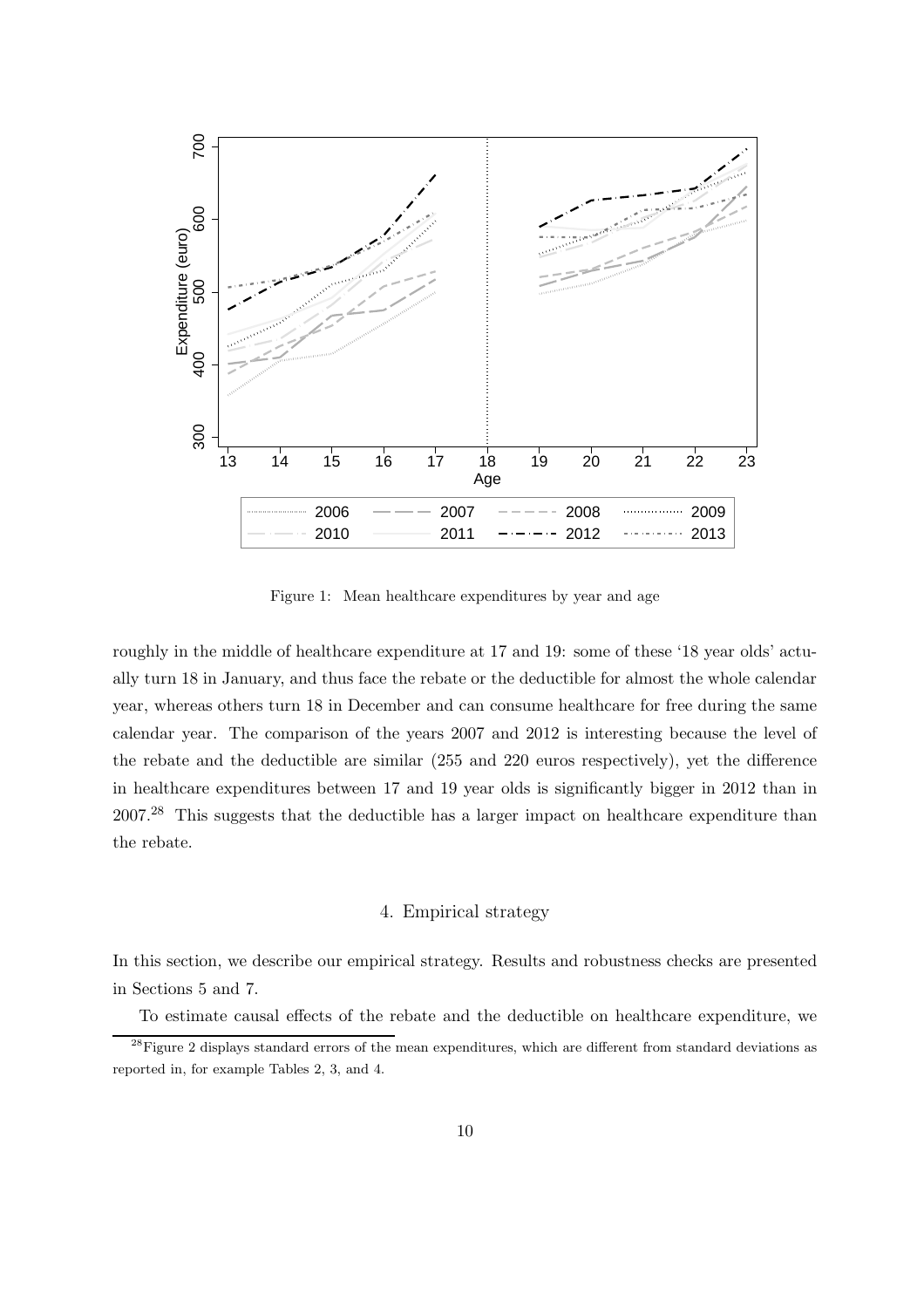

Figure 2: Mean and standard errors of healthcare expenditures by age for 2007 and 2012.

use a regression discontinuity design which exploits that cost-sharing in the Netherlands only applies to persons above 18 years old. This cut-off point is a sharp discontinuity that splits our sample into a treatment group, persons above 18, and control group, persons below 18 (Lee and Lemieux, 2010). Age in years is the 'assignment' or 'running' variable: by knowing a person's age, one knows whether he or she is in the treatment or control group. Or expressed differently:

$$
T = \begin{cases} 1 & \text{if } age > 18 \\ 0 & \text{if } age < 18 \end{cases}
$$

where  $T$  is a binary variable indicating whether an individual receives the treatment or not.

An important assumption for estimating causal effects with a regression discontinuity design is that individuals cannot manipulate or influence the assignment variable (Lee and Lemieux, 2010), which clearly holds in our case as individuals cannot manipulate their age in our data as it is based on official records.

Another requirement in a standard regression discontinuity design is that all factors determining the dependent variable, i.e., healthcare expenditures with cost-sharing, must evolve smoothly, except for the treatment variable. If this condition is satisfied, then a discontinuity or jump in the dependent variable can be ascribed to the treatment. This assumption does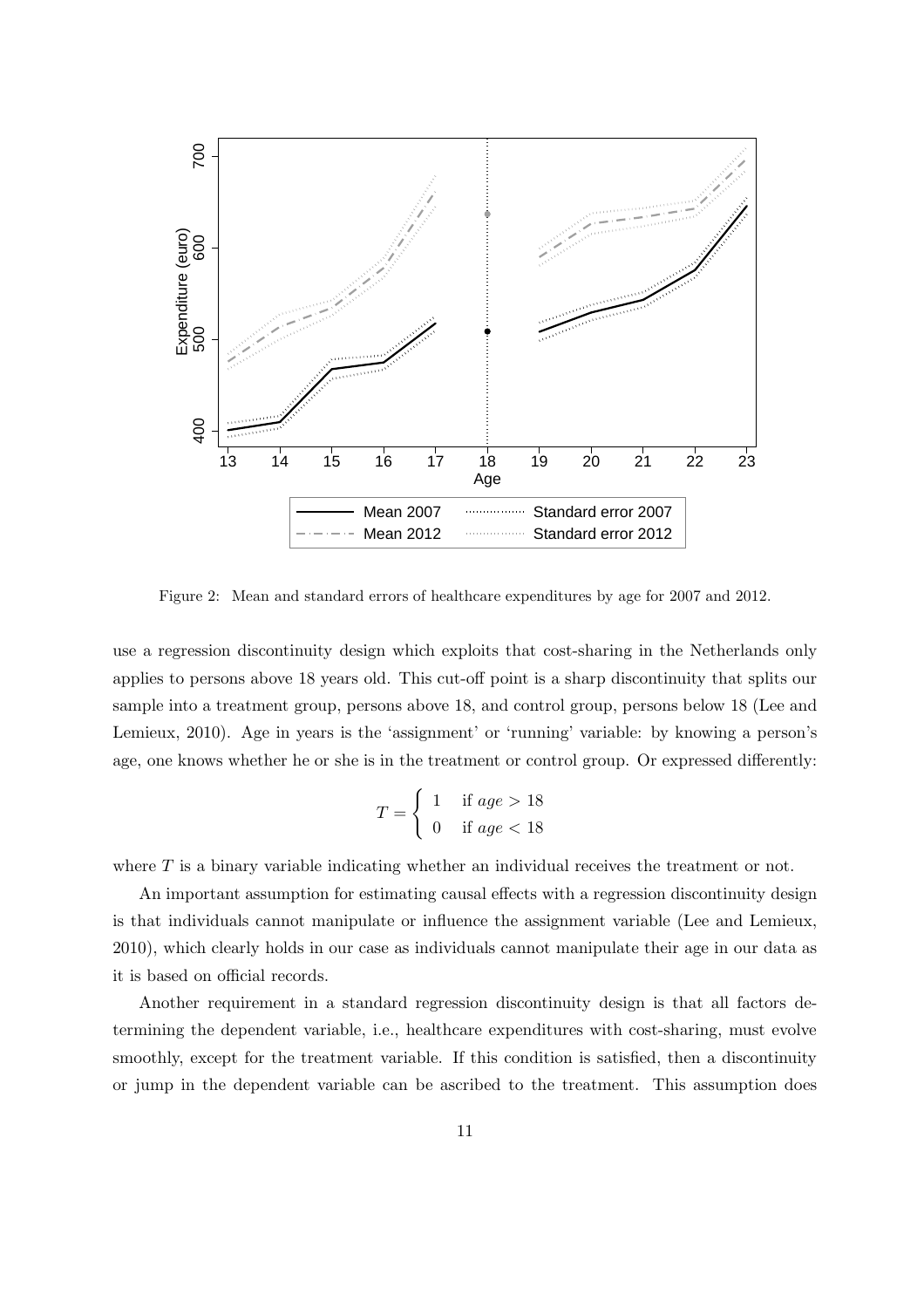not necessarily hold in our design: several things change when a person turns 18, which may affect healthcare expenditure. To illustrate, the legal age for consumption of strong liquor and to drive a car is 18 during the period of our study.<sup>29</sup> This may cause an increase in healthcare expenditure due to (excessive) alcohol consumption and/or car accidents for people above 18. Also, 18 year olds are more likely to move out from their parental home to live on their own and/or to go to university. Moving out may reduce healthcare expenditures as 18 year olds may start paying their own bills after moving out.

However, this form of the assumption is not necessary for our analysis. Even if discontinuities exist around 18 (other than the deductible or rebate), this does not invalidate our design as we focus on the change from a rebate to a deductible and compare the regression discontinuity estimates over time. Discontinuities at 18 may exist but do not influence our results as long as these discontinuities stay constant over time. In Section 7.2 we show that this assumption is plausible for relevant factors that may be discontinuous at 18 and affect health expenditure.

Equation  $(1)$  formulates our regression discontinuity model. We consider individuals i in periods  $t \in \{2006, 2007, 2008, 2009, 2010, 2011, 2012, 2013\}$  where  $age_{it} \in \{15, 16, 17, 19, 20, 21\}$ . That is, we use a bandwidth of three age-years before the cut-off point, from 15 to 17, and three years after, from 19 to 21.<sup>30</sup>

$$
y_{it} = \alpha_t + \alpha_i + \beta a \tilde{g} e_{it} + \tau_t T_{it} + \beta' T_{it} a \tilde{g} e_{it} + \epsilon_{it}
$$
\n
$$
\tag{1}
$$

Here,  $y_{it}$  denotes healthcare expenditure with cost-sharing of individual i in period t (Appendix B specifies the cost categories included in  $y_{it}$ ),  $T_{it} = 1$  if  $age_{it} \in \{19, 20, 21\}$  and zero otherwise.  $a\tilde{g}e_{it} = age_{it} - 18$ : we center age around 18 for a straightforward interpretation of the coefficients.  $\tau_t$  is the treatment effect and  $\epsilon_{it}$  the error term.

There are many papers that use age as the running variable in a regression discontinuity design.<sup>31</sup> Our running variable, age, is only available on a yearly basis. As recommended by Lee and Card (2008) for such data, we use a parametric regression discontinuity design with a discrete running variable in years.<sup>32</sup>

 $^{29}$ The legal age for consuming wine and beer was 16 in our study, but raised to 18 years in 2014.

<sup>&</sup>lt;sup>30</sup>We have also explored another approach, as described by Dalton (2014). Dalton focuses on individuals who are price sensitive at the margin, i.e., their healthcare expenditure is just below or just above the deductible. These people would benefit from reducing their health consumption. Therefore, a local effect can be found near the threshold of the deductible: a 'bump' in the distribution of healthcare costs just before the threshold and a drop just after. In our data, however, no such effect is present. See Figures 6 and 7 in Appendix C.

<sup>&</sup>lt;sup>31</sup>See for example: Behaghel et al. (2008), Card et al. (2008), Carpenter and Dobkin (2009), Leuven and Oosterbeek (2004), Ferreira (2010), Lemieux and Milligan (2008), Edmonds et al. (2005), and Bargain and Doorley (2011).

 $32^3$ Of the papers mentioned, only Carpenter and Dobkin (2009) and Bargain and Doorley (2011) knew the exact date of birth and hence age in days.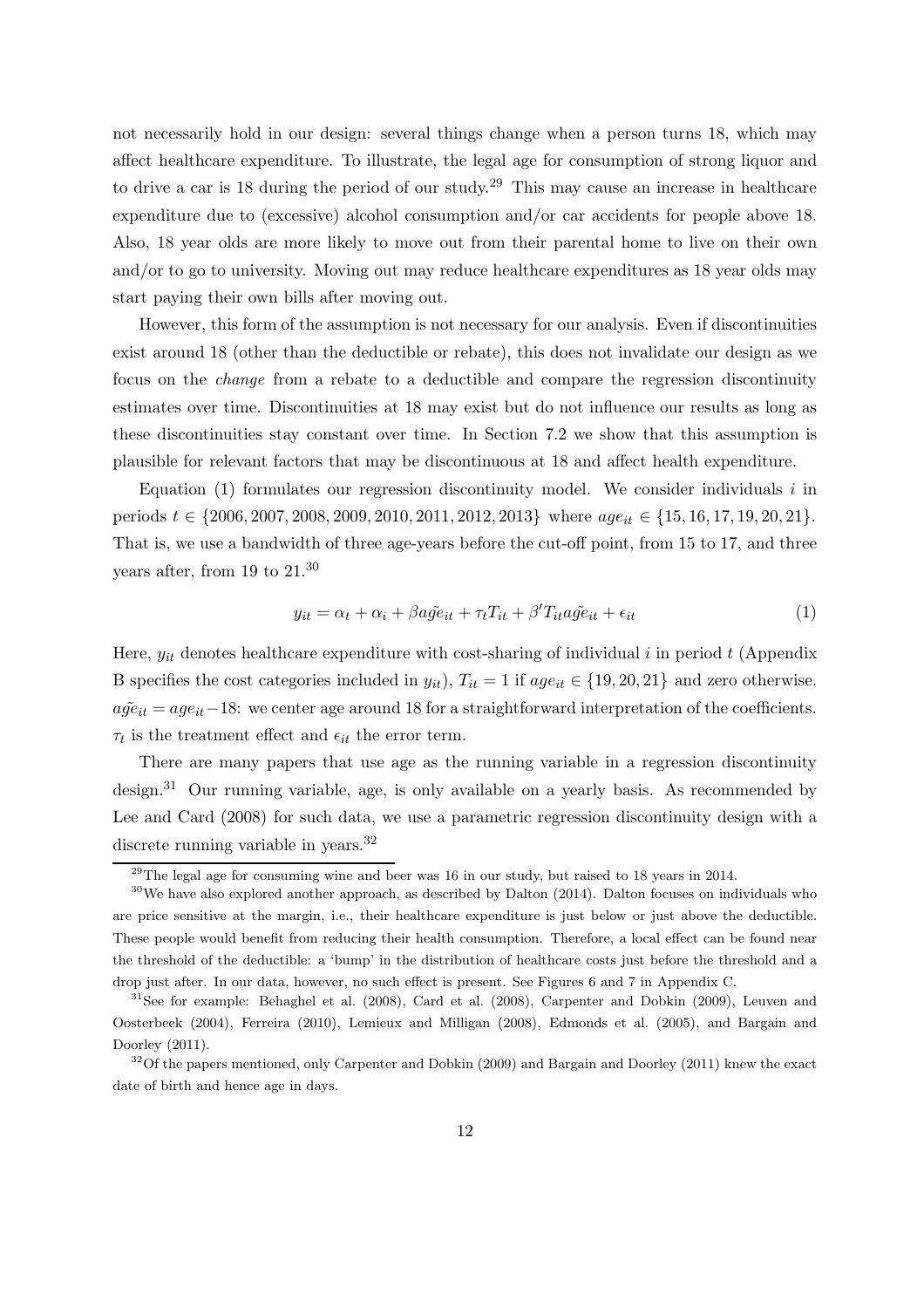Our empirical strategy expands upon the standard regression discontinuity analysis in several ways. First, whereas standard regression discontinuity designs estimate a single equation, we pool eight equations: one for each year. Pooling increases the number of observations and enables us to include unobserved individual characteristics  $(\alpha_i)$  that remain constant over time, such as health status. Further, pooling makes it possible to control for annual variation  $(\alpha_t)$ , such as changes in the coverage of the basic package.

Our baseline specification allows the  $\beta$  coefficients to vary before and after the threshold (i.e.  $\beta$  and  $\beta'$ ), but assumes they are constant over time (i.e. not  $\beta_t$ ). This assumption is valid, because  $\beta$  and  $\beta'$  are not significantly different for different values of t when we do include them in equation  $(1).<sup>33</sup>$ 

The disadvantage of equation (1) is that the estimated coefficients  $\tau_t$  are not intuitively interpretable: the coefficients are not adjusted for the size of the rebate or deductible. The model also yields eight coefficients: two for the rebate and six for the deductible. To get one coefficient for each form of cost-sharing, we also estimate equation (2) with a linear approximation of the relation between  $r_t$ ,  $d_t$  and expenditure:

$$
y_{it} = \alpha_t + \alpha_i + \beta a \tilde{g} e_{it} + \beta' T_{it} a \tilde{g} e_{it} + \gamma r_t R_{it} + \delta d_t D_{it} + \epsilon_{it}
$$
\n
$$
\tag{2}
$$

Equation (2) is identical to (1), except for  $\gamma r_t R_{it}$  and  $\delta d_t D_{it}$ .  $\gamma$  is the treatment effect of the rebate and  $\delta$  for the deductible, and  $r_t$  and  $d_t$  denote the size of the rebate and deductible in year t, respectively.<sup>34</sup>  $R_{it} = 1$  if  $age_{it} \in \{19, 20, 21\}$  and  $t \in \{2006, 2007\}$  and zero otherwise. Similarly,  $D_{it} = 1$  if  $age_{it} \in \{19, 20, 21\}$  and  $t \in \{2008, 2009, 2010, 2011, 2012, 2013\}.$ 

Although not shown explicitly in equation (1), we allow for different age and year effects for men and women, as the trend in health expenditure over age is different for (young) men and women. Women, for example, are likely to start using birth control or become pregnant when they are between 15 and 21 years old. As we are interested in the average effect (women and men combined),  $\tau_t$  is estimated for men and women together.<sup>35</sup>

Standard errors are clustered at the individual level to correct for correlation (Lee and Lemieux, 2010). Finally, we also estimate the model without individual fixed effects (pooled ordinary least squares) to assess the importance of unobserved individual characteristics:

<sup>&</sup>lt;sup>33</sup>The hypothesis that  $\beta_t$ 's  $(\beta'_t)$  are the same over time, after estimating equation (1) with  $\beta_t$  and  $\beta'_t$  instead of  $\beta$  and  $\beta'$ , cannot be rejected at a 1 percent significance level. We find a p-value of 0.649 (0.982).

<sup>&</sup>lt;sup>34</sup>Note that  $r_t$  is constant in 2006 and 2007.

<sup>&</sup>lt;sup>35</sup>Hence the full specification of our model is:  $y_{it} = \alpha_t + \delta_t * male + \alpha_i + \beta a \tilde{ge}_{it} + \zeta a \tilde{ge}_{it} * male + \tau_t T_{it} +$  $\beta' T_{it} a \tilde{g} e_{it} + \zeta' T_{it} a \tilde{g} e_{it} * male + \epsilon_{it}$  where male denotes a binary variable for male (1 is male, 0 is female). As equation (1) is easier to read, we refer to that equation as our model in this paper. Unless otherwise stated, we estimate different  $\alpha_t, \beta, \beta'$  for men and women.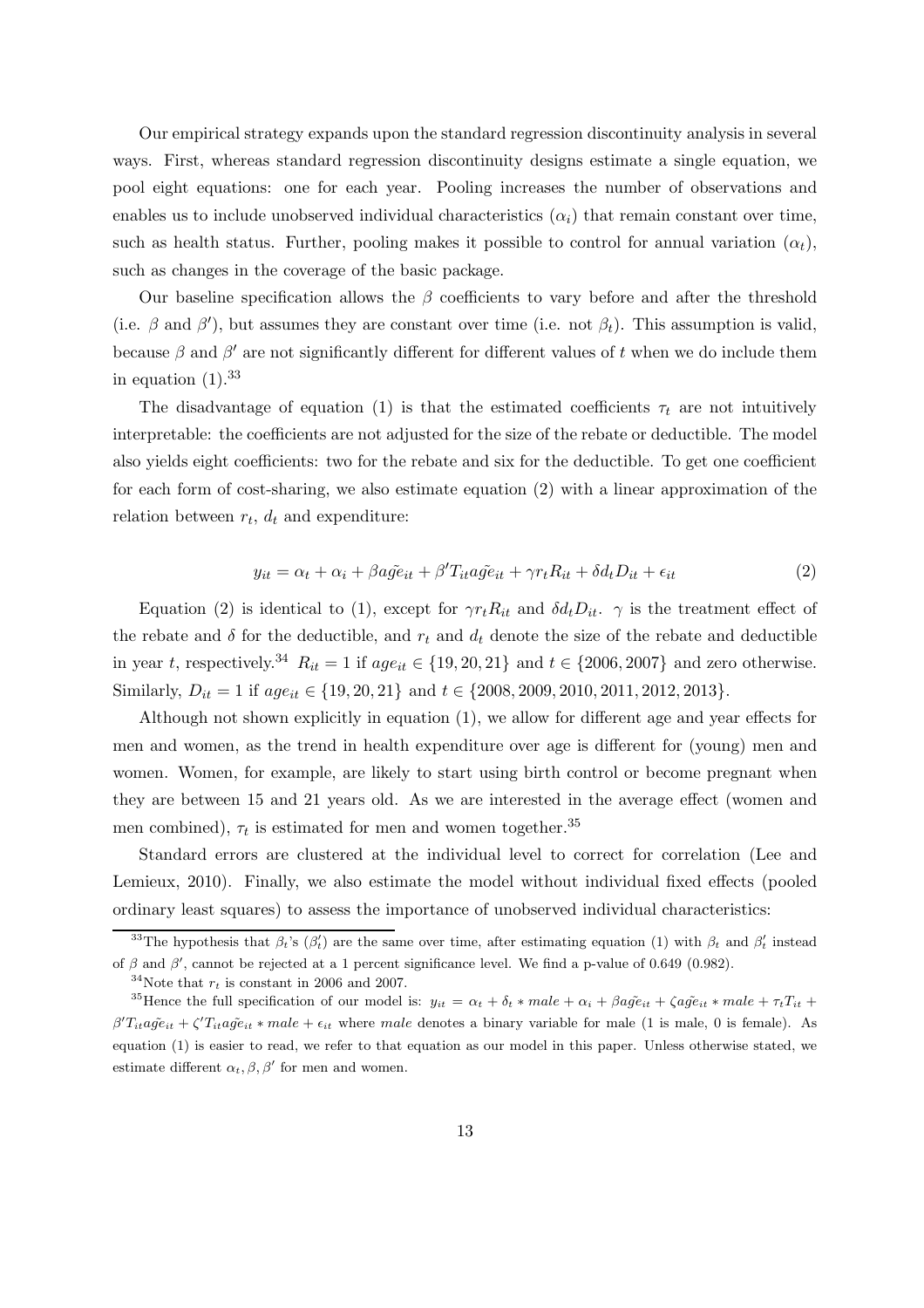$$
y_{it} = \alpha_t + \beta a \tilde{g} e_{it} + \tau_t T_{it} + \beta' T_{it} a \tilde{g} e_{it} + \epsilon_{it}
$$
\n
$$
\tag{3}
$$

## 5. Results

The estimated coefficients of equations (1) and (3) for the baseline specification are reported in Table 5, in the second and first column, respectively. The estimated coefficients of  $\tau_{2006}$  are  $-68.1$ and −54.3 for fixed effects and ordinary least squares, respectively. To illustrate the economic significance of these estimates, a coefficient of −68.1 means that the rebate of 255 euros reduced healthcare expenditure on average by  $68.1$  euros per person. The estimated coefficients for the fixed effects specification are displayed in figure 3, which shows that all estimated coefficients are statistically significant from zero. For the years 2006-2011, the coefficients have roughly the same size, but in 2012 and 2013 they increase in absolute value as the size of the deductible increases.



Figure 3: Estimated  $\tau_t$  coefficients and their 99% confidence intervals for 2006-2013 using equation (1)

As we compare the effect of the rebate and the deductible, we focus on the *difference* between the estimated coefficients  $\tau_t$  between different years. Table 6 lists all differences between the coefficients of the rebate and deductible as reported in Table 5 with fixed effects. Again, we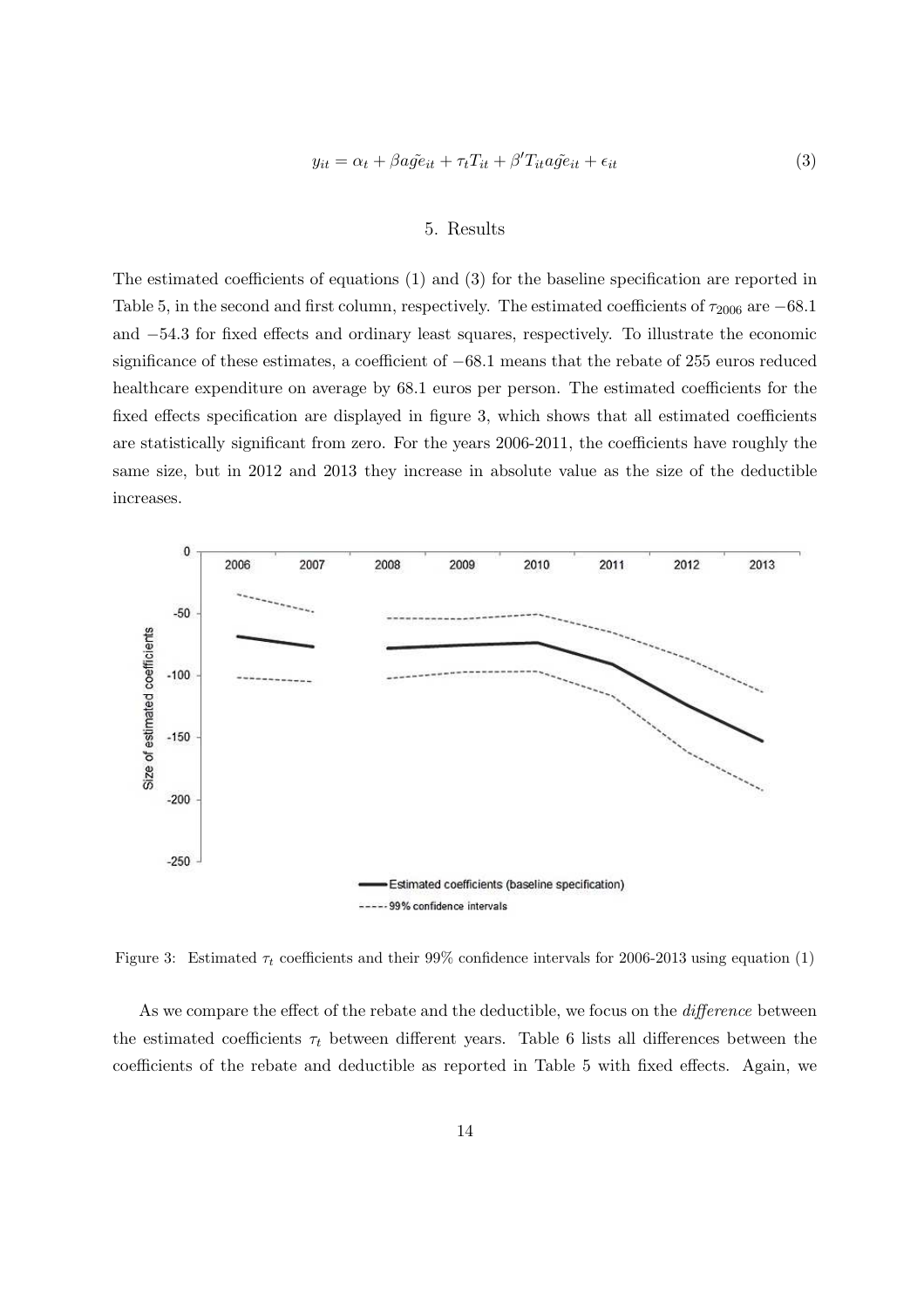see that the coefficients do not differ much for the rebate and deductible up to 2011. An F-test shows that up to 2011 the estimated coefficients did not differ significantly from each other, using a 1 percent significance level.

However, to assess whether the effect on healthcare usage of a deductible differs from a rebate, we also have to account for the level of the deductible and rebate. Even though the estimated coefficients do not differ significantly between 2006 and 2011, the level of the deductible between 2008 and 2011 (150 to 170 euros) was considerably lower than that of the rebate (255 euros). The size of the deductible in 2012 (220 euros) is relatively close to the size of the rebate in 2006 and 2007 (255 euros).  $\tau_{2012}$  is −123.8 for fixed effects. Comparing this with  $\tau_{2006}$  and  $\tau_{2007}$ , we find that the effect of a deductible is on average 50 euros higher (in absolute value). The differences of  $\tau_{2006}$  and  $\tau_{2007}$  with  $\tau_{2012}$  are statistically significant at a 5 percent significance level. The differences with the deductible in 2013 are even larger, however the size of the deductible was also larger in 2013 than the rebate in 2006 and 2007.

Table 5 shows that the effect of age on healthcare expenditure is positive and statistically significant. However, the magnitudes are different for men and women and before and after the discontinuity. Looking at the ordinary least squares specification, health expenditure of women under 18 increases on average with 48 euros if age increases by one year. This is lower for men under 18:  $48.00 - 10.60 = 37.40$  euros. For women of 19 years or older, the slope is similar as for the below 18s:  $48.0 + 1.9 \approx 48.0$ . This is not the case for men over 18, as health expenditure increases by only 3 euros for an increase in age by one year:  $48.0 - 10.6 + 1.9 - 36.3 = 3.0$ . With individual fixed effects, the age relation is different from ordinary least squares. Introducing fixed effects changes the interpretation of the coefficients for age and hence their magnitude.

To correct for the size of the rebate and the deductible, we estimate equation (2), where we use a linear approximation to find the effect of the level of the deductible and rebate. The results are reported in Table 7. The estimated coefficient  $\delta$  is larger (in absolute value) than  $\gamma$  in both the ordinary least squared specification and the fixed effects specification: the deductible reduces healthcare expenditure more than the rebate per euro of cost-sharing. The differences between these coefficients are statistically significant at a 1 percent significance level.<sup>36</sup> A one euro increase of the rebate leads on average to a reduction of healthcare expenditures of 26 eurocents. For a one euro increase of the deductible, this reduction is 44 eurocents: 18 eurocents larger, almost twice the reduction of the rebate.

As  $\gamma$ , δ allow for one-dimensional summaries of the two, respectively six effects in Table 5, they make it easier to compare effects across groups. Hence, we estimate equation (2) for multiple groups: men and women, persons living in a zip code with the highest and lowest

<sup>&</sup>lt;sup>36</sup>The p-values of the F-tests are 0.000 for both the ordinary least squares and fixed effects specifications.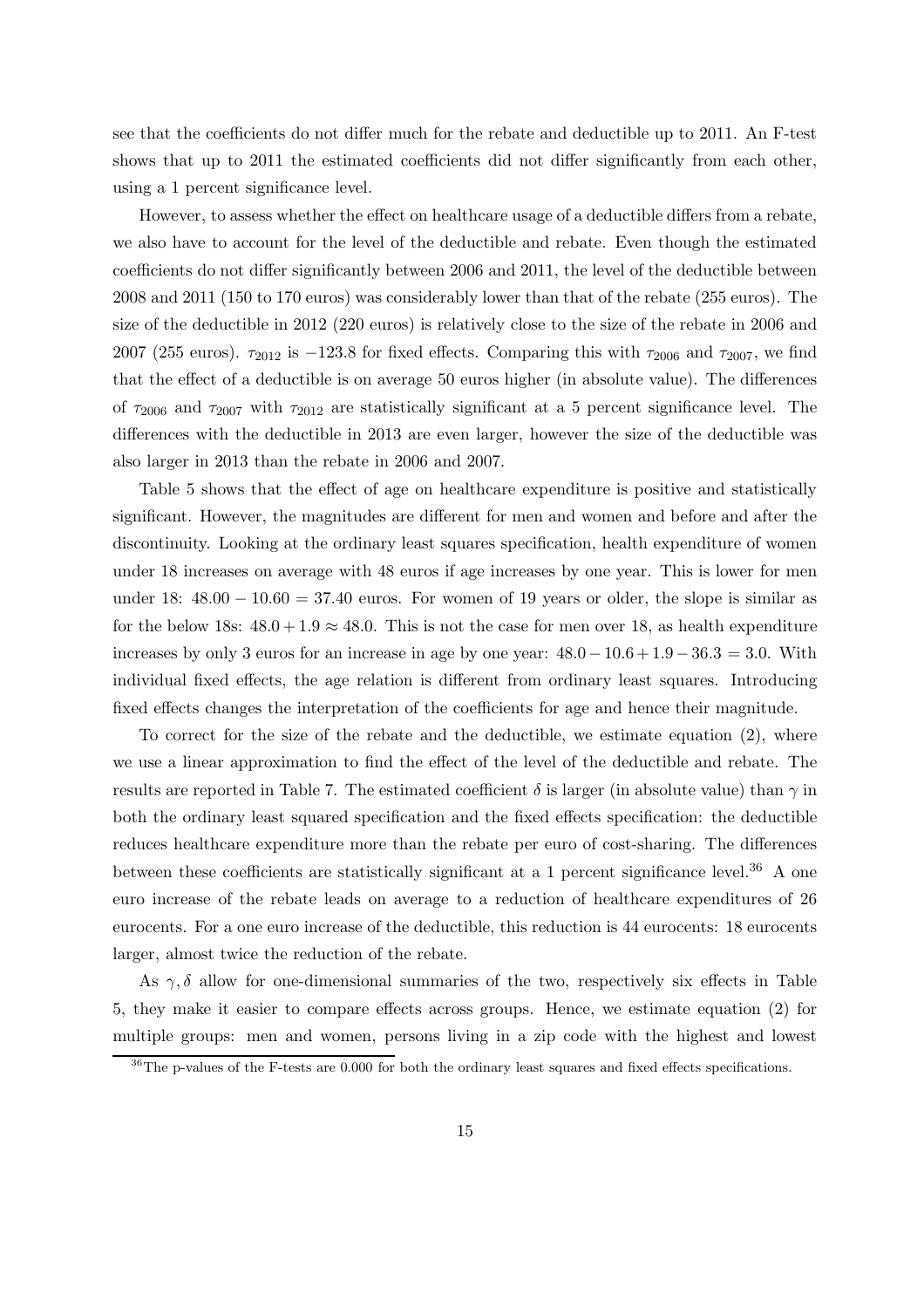household income quintile. Table 8 shows the estimated coefficients  $\gamma$  for the rebate and  $\delta$  for the deductible for these groups. For both men and women, we see that  $\delta$  is higher than  $\gamma$ . These differences are statistically significant.<sup>37</sup> The coefficients for women are slightly higher than for men, but so is their mean healthcare expenditure.

We also compare between individuals who live in high or low income areas. People with a low income may forgo healthcare consumption because they cannot afford it in case of a deductible. This effect is likely to be smaller for persons living in a high income area. We find evidence for this hypothesis. The estimated coefficients of the rebate  $\gamma$  are -0.11 and -0.13, and they are not statistically significant at a 1 or 5 percent significance level for persons in the lowest income quintile. This suggests that they do not respond strongly to the rebate.

However, they do respond to the deductible, as the coefficients for the deductible are both significantly larger  $(-0.57 \text{ and } -0.41).^{38}$  Persons in the highest quintile do not respond in a significantly different way to the rebate and the deductible.  $39,40$ 

To conclude: the deductible is more effective in reducing healthcare expenditures than the rebate. We observe this for both men and women. Persons living in low income areas do not respond strongly to a rebate but do respond to a deductible. The next section explores a number of reasons that may explain the differential response of individuals to a rebate and a deductible.

## 6. Mechanisms

We first present a standard model where a deductible and rebate lead to the same choices by the consumer. Then we present a number of deviations from the standard model explaining why a deductible reduces healthcare expenditure more than a rebate. The main goal of the paper is to document the different effects of deductibles and rebates on healthcare expenditure. We do not aim to –and with our data we cannot– pinpoint which of the explanations below is "correct".

 $37$ The p-values of the F-tests are 0.000 for the ordinary least squares estimates for both men and women. For the fixed effects estimations we find p-values of 0.0015 and 0.0014 for men and women, respectively.

<sup>&</sup>lt;sup>38</sup>The difference between  $\gamma$  and  $\delta$  of the ordinary least squares and fixed effects estimations are significant for the lowest household income quintile: the p-values of the F-tests are 0.0000 and 0.0008, respectively.

<sup>&</sup>lt;sup>39</sup>The p-values of the F-tests are 0.2501 and 0.2344 for ordinary least squares and fixed effects, respectively.

 $^{40}$ For these analyses, we used average standardized household income quintiles. Results based on non standardized household income quintiles are similar. For example, for the ordinary least squares estimates we find for quintile 1,  $\gamma$  is -0.11 and  $\delta$  -0.57 (significant at a 1 percent significance level). For quintile 5,  $\gamma$  is -0.26 and  $\delta$  -0.34 (both significant at a 1 percent significance level).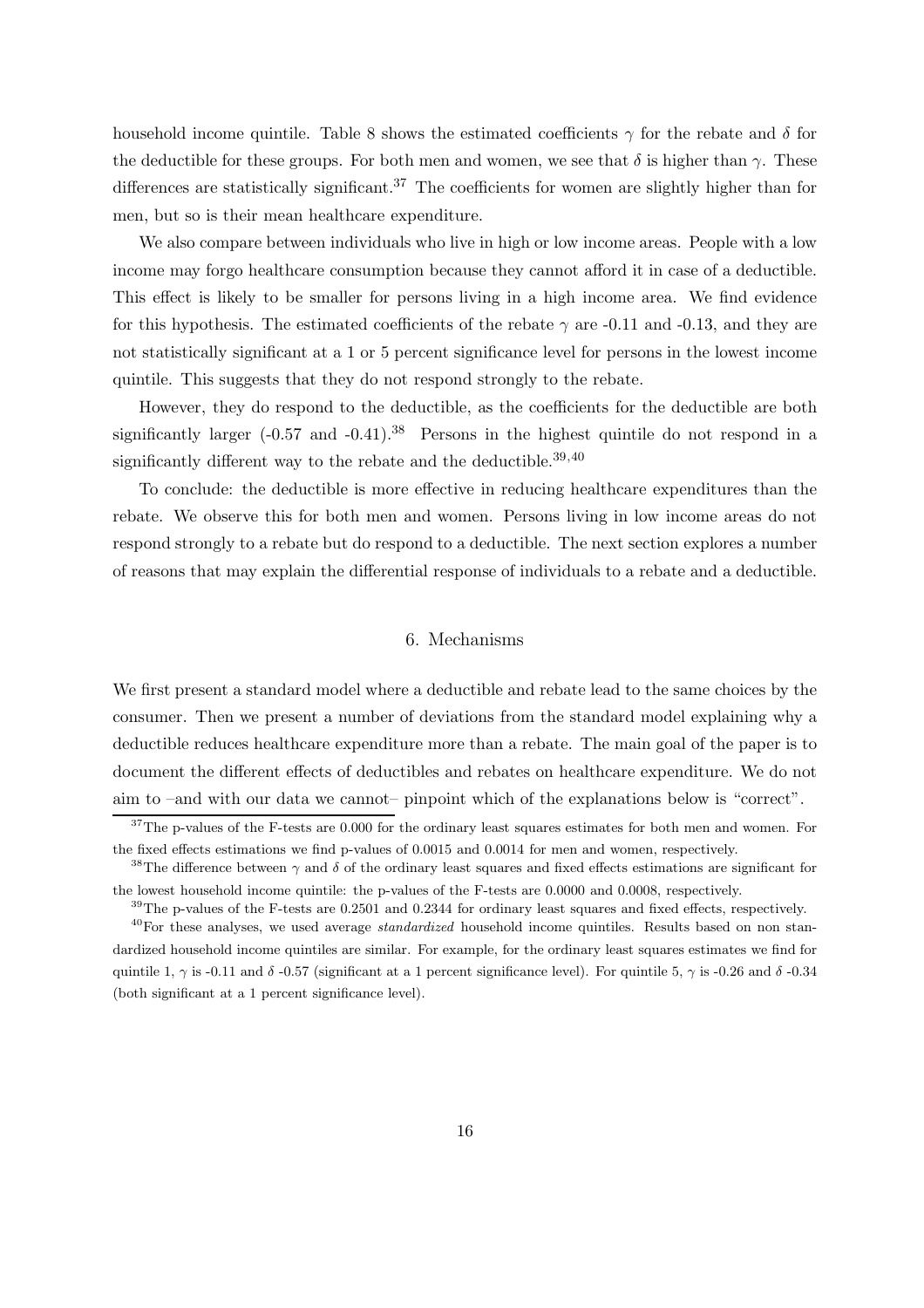#### 6.1. Standard rational framework

With a standard utility function and no imperfections in consumer behavior or on the insurance market, consumer behavior should be the same under a deductible and a rebate. This can be seen as follows. Consider a consumer with initial wealth  $w$  who has bought insurance with a deductible D at a premium equal to  $\sigma$ . For ease of exposition, we assume that financial utility u (e.g. utility derived from consuming other goods) and health utility  $v$  are additively separable. Hence, overall utility is of the form  $u + v$ . We assume that the patient is offered only one treatment per period with utility v which is drawn from some distribution defined on  $\mathbb{R}_+$ . The patient decides whether to be treated or not.

Assume that the patient is offered a treatment with value v at a cost equal to  $y \in [0, D]$ .<sup>41</sup> She decides to undergo the treatment if

$$
u(w - \sigma - y) + v \ge u(w - \sigma). \tag{4}
$$

Now consider the same consumer buying health insurance with a rebate D. That is, if her healthcare expenditures y are below  $D$ , she receives a bonus at the end of the period equal to  $D - y$ . For the insurance market to be able to finance this bonus, the premium  $\sigma$  needs to be increased with  $D$ , assuming that the rebate leads to the same healthcare expenditure as the deductible, as indeed it will in this model. Further, assume that all these payments are close enough together in time that no discounting is needed. Then the consumer accepts the treatment if

$$
u(w - (\sigma + D) + D - y) + v \ge u(w - (\sigma + D) + D).
$$
 (5)

Clearly, the trade offs are the same under the deductible and the rebate. Hence, a treatment is accepted under the rebate if and only if it is accepted under the deductible. According to this model, healthcare expenditures are the same under the rebate and the deductible.

#### 6.2. Prospect theory

As a first explanation of the difference between healthcare expenditure under rebate and deductible, we discuss Kahneman and Tversky (1979), Johnson et al. (1993), and Thaler (1999). We present a simple model in this vein to show that treatments exist that are consumed if a person faces a rebate but not in case of a deductible. Accordingly, healthcare expenditure will be lower with a deductible than a rebate of the same magnitude D.

Figure 4 plots the value function of financial utility under prospect theory,  $u(.)$ . In a system with deductible D, if a patient decides to accept a treatment with value v and costs  $y \in \langle 0, D \rangle$ ,

<sup>&</sup>lt;sup>41</sup>For costs  $y > D$ , the expressions below are valid with  $y = D$ , both for the deductible and the rebate case.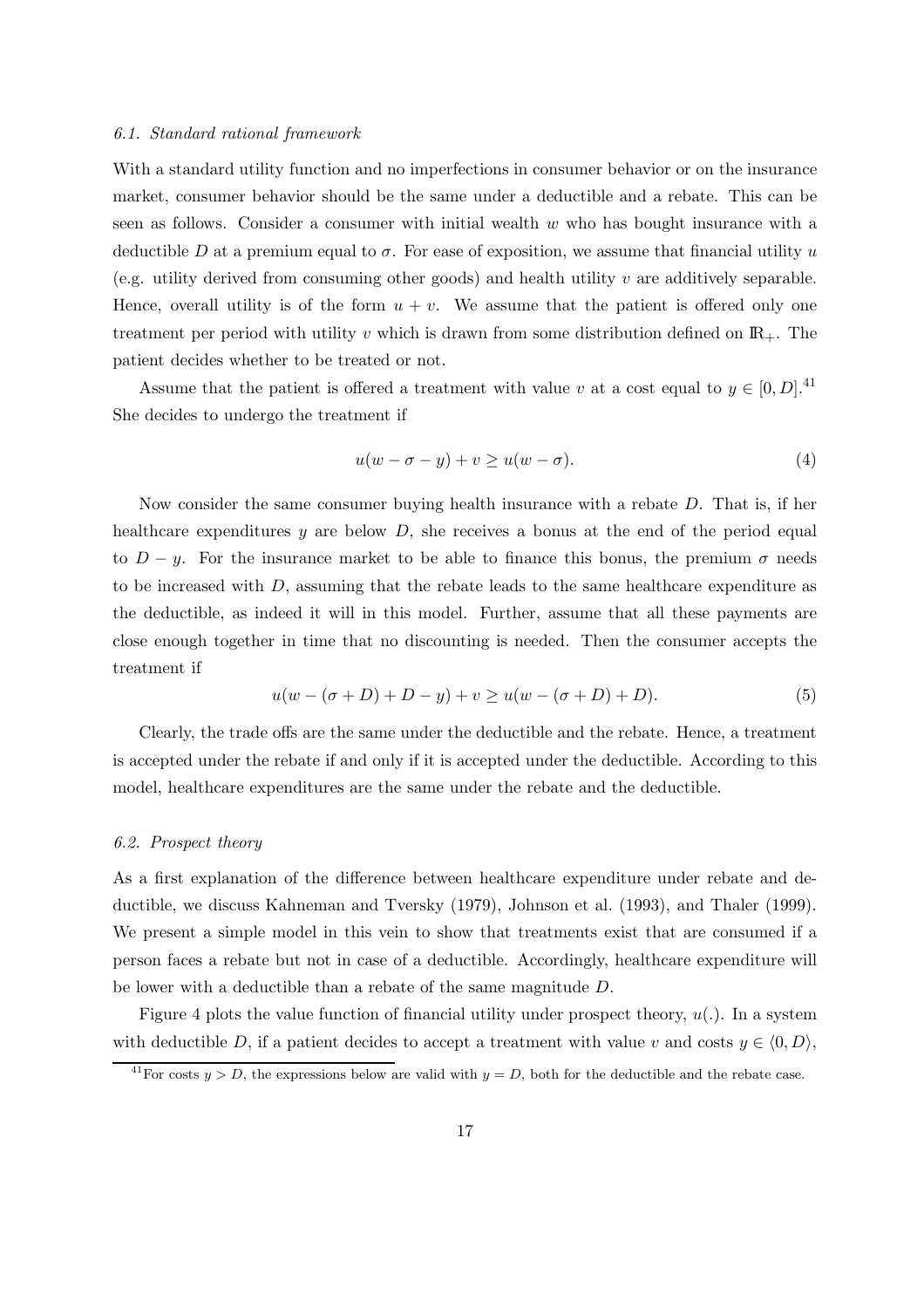

Figure 4: Value function  $u(.)$  of an individual facing either deductible or rebate of D (based on Kahneman and Tversky (1979)).

then he or she will pay  $y$ . This can be considered as a financial loss compared to the status quo of not paying for treatment, which is depicted in the left half of the quadrant in Figure 4.<sup>42</sup> Costs y of the treatment lead to value  $u(-y) < 0$ . Therefore, a patient will only choose to be treated if  $u(-y) + v > u(0)$  or equivalently,  $v > u(0) - u(-y)$ .

If the same patient decides to accept the treatment when a rebate is in place, this implies that he or she will not receive a rebate/bonus D at the end of the year, but  $D - y$ . In other words, the financial gain at the end of the year is reduced from D to  $D - y$ . Gains are depicted in the right half of the quadrant in the figure. Hence, by choosing the treatment, value from the financial gain is reduced by  $u(D) - U(D - y)$ . Consequently, the patient accepts treatment only if treatment utility  $v > u(D) - u(D - y)$ .

The idea of prospect theory is that value is concave in gains and convex in losses (compared to the status quo), as in Figure 4. The figure shows that  $u(0) - u(-y) > u(D) - u(D - y)$ . Therefore, there will be treatments that a patient chooses if she faces a rebate but not under a deductible. These are treatments generating utility  $v \in \langle u(D) - u(D - y), u(0) - u(-y) \rangle$ . Losses (or expenditure under the deductible) have a bigger impact than gains (or expenditure under the rebate). Further, as the value function is steeper for losses than for gains, we find a similar effect for treatments with costs  $y \geq D$ . To be precise, the properties of Figure 4 that we need for this result are: (i) the reference/status quo point is a patient who has paid his or her

 $^{42}$ To be precise, the status quo in this example is a person who has paid his or her insurance premium and who has not used any health care yet. An out-of-pocket expense due to the deductible is therefore a financial loss.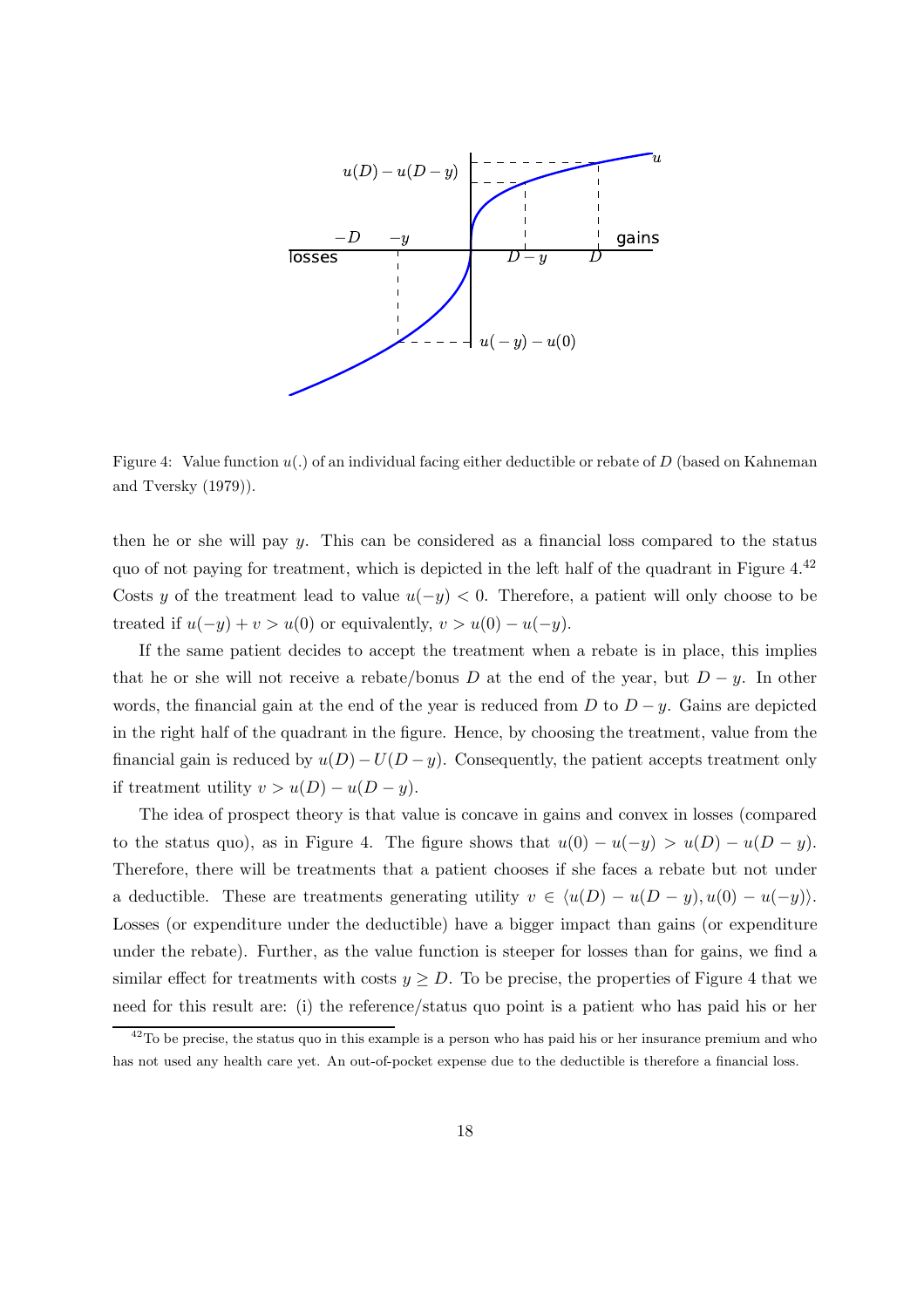premium and who has not used healthcare yet, (ii) financial utility is concave in financial gains and convex in losses, and (iii) financial utility is steeper for losses than for gains (Kahneman and Tversky, 1979, pp. 279).

#### 6.3. Discounting

If there is discounting, an intuitive effect is caused by the difference in timing between rebate and deductible. With a deductible, the out-of-pocket payment is made when the treatment is received. Hence, the comparison between expenditure and health benefit is the one in equation (4). With a rebate, the bonus is received at the end of this period (beginning of next period). Let r denote the discount rate used by insurers who need to reserve  $D/(1+r)$  when receiving the premium to be able to pay a bonus  $D$  at the end of the period. We denote the discount rate used by the agent by  $r_a$ . Then, the comparison for the rebate becomes:

$$
u(w - (\sigma + \frac{D}{1+r}) + \frac{D-y}{1+r_a}) + v \ge u(w - (\sigma + \frac{D}{1+r}) + \frac{D}{1+r_a}).
$$
\n(6)

First consider the case where  $r_a = r$ . Then the D-terms drop out in this comparison. The effect that we are left with is that the price of the out-of-pocket payment equals  $1/(1 + r) < 1$  with a rebate. As the price falls, people consume more healthcare. This is consistent with the results we find above.

An interpretation of  $r_a > r$  is the finding by Brot-Goldberg et al. (2017) that people are myopic and do not respond to end-of-year prices in healthcare but rather to spot prices. With  $r_a = +\infty$ , people do not respond to end-of-year prices at all. In case of the rebate, people then face a spot price of zero, but with a deductible a spot price of 1. Aron-Dine et al. (2015) and Einav et al. (2015), however, show that people are partially myopic  $(r_a > 0)$  but finite). One reason for such myopia is that people do not know or are not aware that under a rebate, healthcare expenditure now can affect their income in the next period. With the deductible, the connection between treatment and payment is more clearly linked and people take this into account. Again, this is consistent with our findings above.

## 6.4. Liquidity constraints

With discounting, as in (6) with  $r = r_a$ , agents can move their money "freely" between periods. This is no longer true if agents face liquidity constraints. Again assume that with the deductible all expenditures are done in the same period (with the same liquidity constraint), while with a rebate the premium is paid in this period and the rebate is received in the next period. Liquidity constraints in this form need not create a difference between expenditure under the rebate and deductible. Under the rebate people pay an additional  $D$  for their insurance premium. If they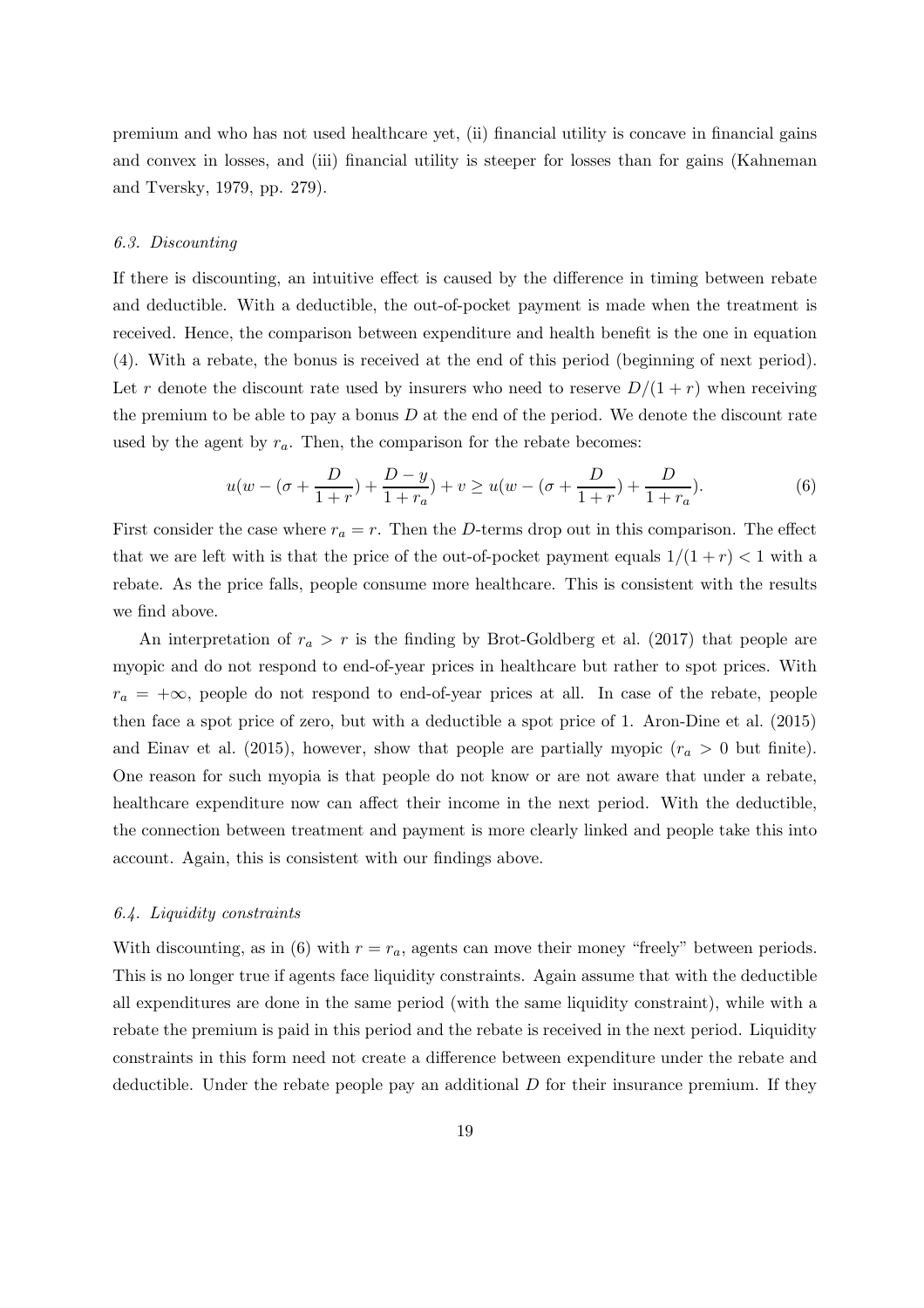are prudent enough to set the same amount  $D$  aside under a deductible, they can spend the same on healthcare under both systems.

However, if they are not this prudent and spend more on other (consumption) goods under the deductible in the first period, they can run into liquidity problems. When they fall ill, they do not have the resources to pay the out-of-pocket payment with the deductible in this period. In contrast, with the rebate the out-of-pocket payment has already been sunk in terms of a higher premium  $\sigma$ . The effect of a reduced bonus only comes in the next period. Hence, the treatment can be accepted in this period.

As such, a combination of liquidity constraints and a lack of prudence leads to the prediction that healthcare expenditure is higher under a rebate than under a deductible. Moreover, one expects this effect to be stronger for lower income households as liquidity constraints are more likely to be binding for them. Indeed, this is what we find in Table 8. For the low income quintiles, the difference between the effects of a rebate and a deductible is bigger than for high income quintiles.

We cannot pinpoint which of the mechanisms above contributes most to the differences that we find, but it is worth pointing out the different welfare and policy implications. In a model based on prospect theory, the potential health loss due to a deductible instead of rebate is limited. Indeed, the difference between the two is observed for treatments with value below  $u(0)-u(-y)$ ; there is an upperbound on the potential loss. With discounting where  $r_a > r$ , the policy issue is actually over-consumption as this discounting reduces the price of treatment. In both these cases, a policy maker can turn to a deductible if the goal is to reduce healthcare expenditure, without much concern that people may forgo high value treatments. This is different in the case of liquidity constraints. In the latter model, people may run out of money to pay the deductible for a high-value treatment. In this case, the deductible will reduce healthcare expenditure more than the rebate but with the risk of low income people going without high value treatments.

#### 7. Robustness analyses

Several assumptions are made for our empirical strategy. In this section, we test how sensitive our results are to these assumptions. On the whole, we find that our conclusion –a deductible is more effective in reducing healthcare expenditure than a rebate of similar size– is robust.

#### 7.1. Functional forms and bandwidths

In Section 5, we assume that expenditure is linear in age allowing for a different slope before (β) and after (β') the discontinuity. We test for six other functional forms: linear, quadratic,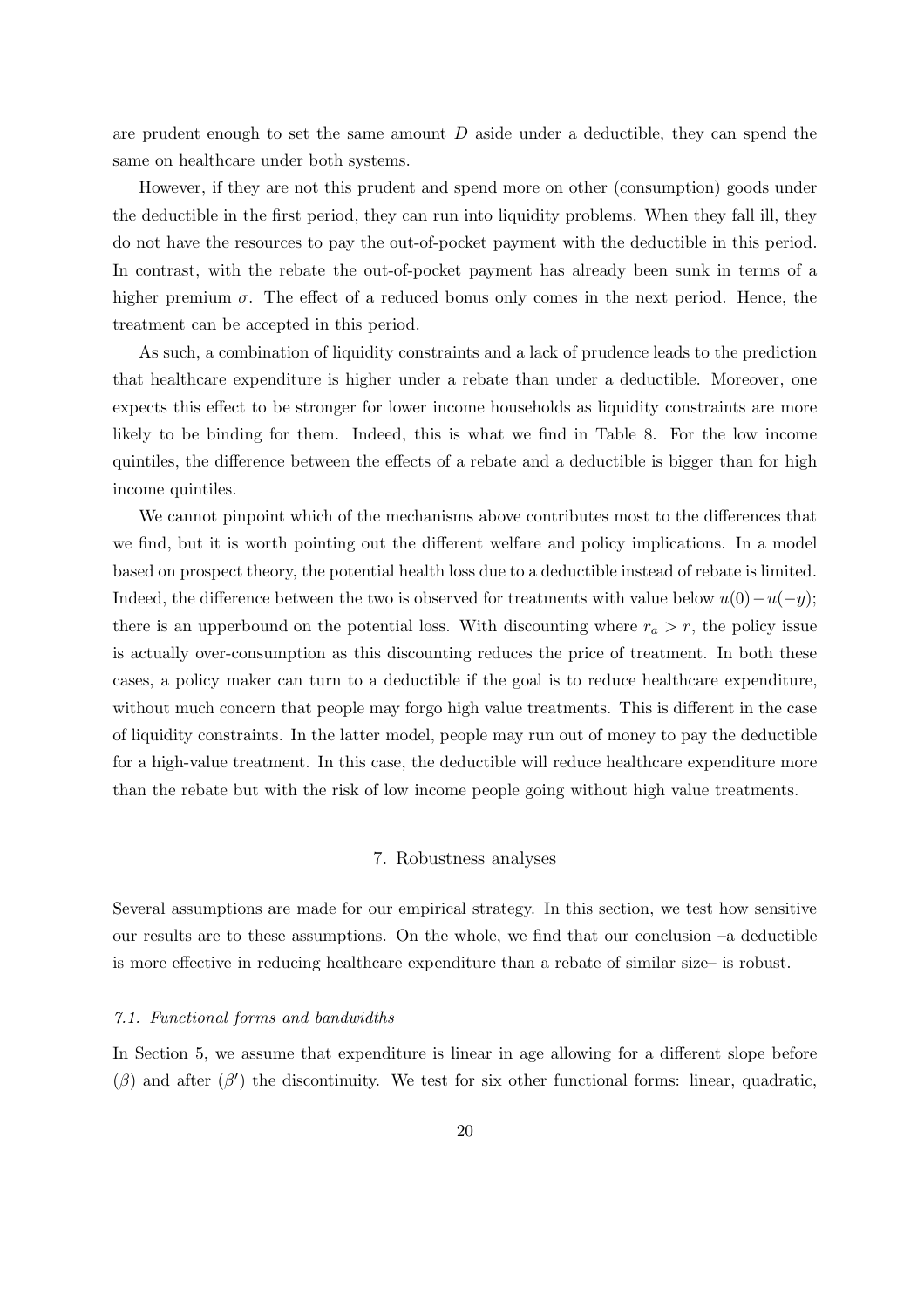and cubic, as well as these three forms including an interaction allowing for a different slope before and after the discontinuity. To illustrate, we show below the equations for the linear and quadratic functional forms (our baseline specification from Section 4 is equation  $(8)$ ):<sup>43</sup>

$$
y_{it} = \alpha_t + \alpha_i + \tau_t T_{it} + \beta a \tilde{g} e_{it} + \epsilon_{it} \tag{7}
$$

$$
y_{it} = \alpha_t + \alpha_i + \tau_t T_{it} + \beta a \tilde{g} e_{it} + \beta' T_{it} a \tilde{g} e_{it} + \epsilon_{it}
$$
\n
$$
\tag{8}
$$

$$
y_{it} = \alpha_t + \alpha_i + \tau_t T_{it} + \beta a \tilde{g} e_{it} + \gamma a \tilde{g} e_{it}^2 + \epsilon_{it}
$$
\n
$$
\tag{9}
$$

$$
y_{it} = \alpha_t + \alpha_i + \tau_t T_{it} + \beta a \tilde{g} e_{it} + \gamma a \tilde{g} e_{it}^2 + \beta' T_{it} a \tilde{g} e_{it} + \gamma' T_{it} a \tilde{g} e_{it}^2 + \epsilon_{it}
$$
(10)

To identify the best functional form, we follow Jacob et al. (2012) and Lee and Lemieux (2010) and estimate the simplest functional form –a linear specification– up to the most flexible form. Jacob et al. (2012) and Lee and Lemieux (2010) argue that each functional form must be estimated twice: once 'normally', as described above (restricted model), and once including age dummies (unrestricted model). If the latter model significantly improves the former, then this means that the restricted model is too limited and a more flexible model is baseline. This process must be repeated until the unrestricted model is no longer better than the restricted model in the sense that an F-test, which tests whether the age dummies are jointly significant, is no longer significant (Jacob et al., 2012). Table 9 shows the results for OLS estimations for six different functional forms and a three- and five-year bandwidth.<sup>44</sup> The results in bold indicate the best specification given a bandwidth.

The linear specification with an interaction term is the best functional form, so we chose this functional form as our baseline specification.<sup>45</sup> Table 9 also shows that choosing a functional form with a higher polynomial would not alter the results because the coefficients are similar for the different functional forms. Although a cubic form with an interaction gives slightly higher coefficients, this does not change our outcome since we compare the differences between years. Also, with a cubic form, the deductible reduces healthcare consumption more than the rebate.

Given the small bandwidth, it may not be surprising that a linear specification performs best. Jacob et al. (2012) advise running an extra regression discontinuity analysis with a different bandwidth, to test how sensitive the functional form is to data points further away from the discontinuity. We therefore conducted an additional regression discontinuity analysis extending the interval to five age-years before and after the discontinuity. The results are also presented in Table 9. With the wider bandwidth, a quadratic form with an interaction now performs

<sup>&</sup>lt;sup>43</sup>Table 9 presents the results of the different functional forms. We also tested the quartic and quintic forms but do not report these as they do not improve the specification.

<sup>44</sup>Appendix D shows the results of the same estimations, but including individual fixed effects.

<sup>&</sup>lt;sup>45</sup>For a three-year bandwidth, the F-test resulted in a linear model with an interaction in a p-value of 0.061 for OLS and 0.593 for fixed effects.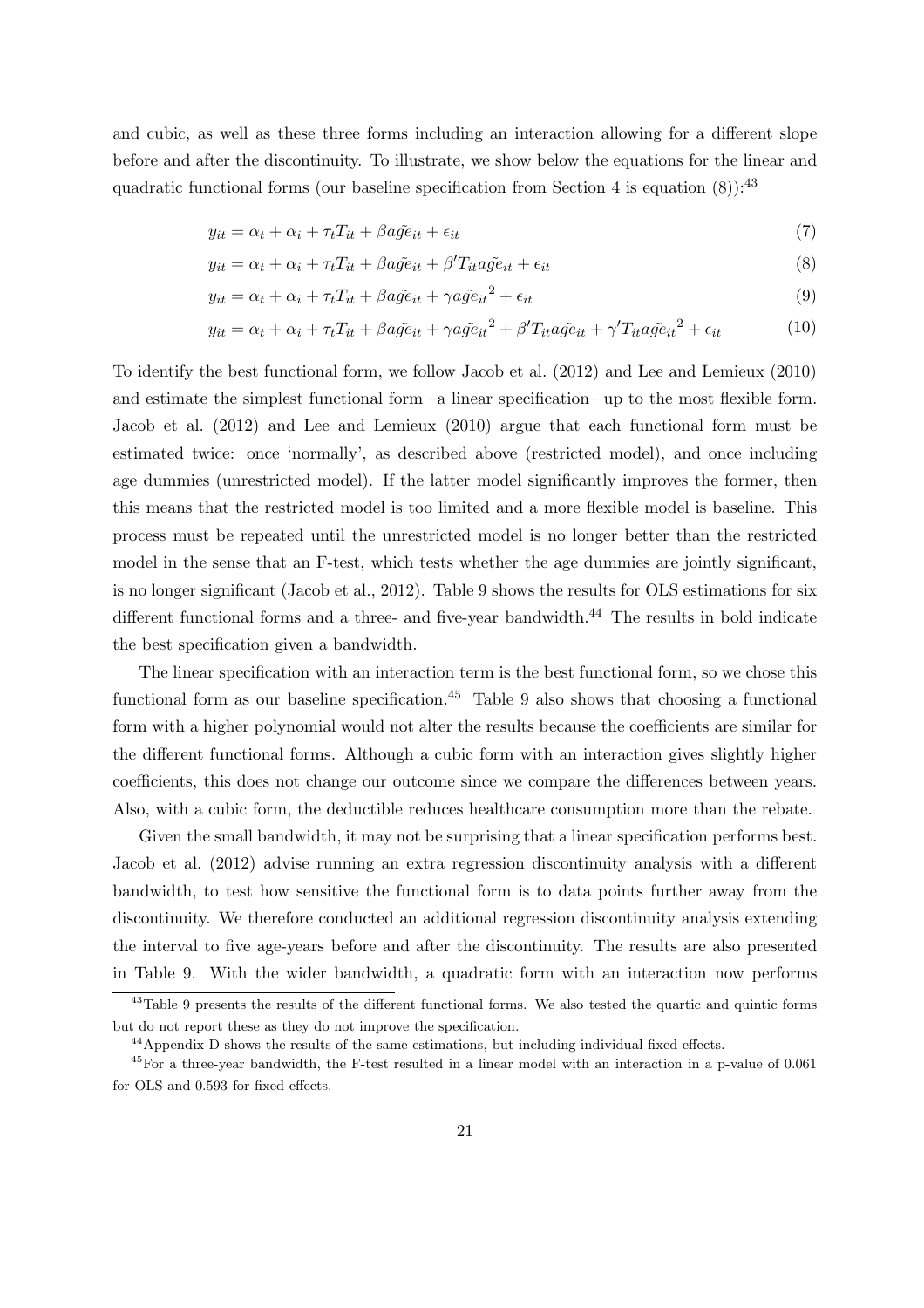best using the selection procedure described above.<sup>46</sup> Given this bandwidth, the  $\tau s$  for the years 2006-2011 are approximately the same size while the deductible in these years is smaller than the rebate. For the best specification with a five-year bandwidth (column (4)), the treatment effect in 2012 is bigger than in 2006 and 2007, while the levels of rebate and deductible are comparable in these years. Overall, the coefficients are quite stable throughout different bandwidths and functional forms. Our conclusion that the deducible has a bigger effect on consumption than a rebate of a similar magnitude is robust with respect to our bandwidth choice.

#### 7.2. Balancing tests

An important assumption for our empirical strategy is that discontinuities at 18, other than the rebate or deductible, may occur as long as they are constant over time (see Section 4). Below we show important potential causes of discontinuities at 18, revealing that they are indeed constant over time, and therefore do not invalidate our design.

The first potential factor is the share of persons moving at 18. Many students in the Netherlands graduate from secondary education ('voortgezet onderwijs') at 18 and continue their education at university. Within this group, a relatively large share moves out of their parental home. Moving out often coincides with changes in income and life style, which may affect healthcare expenditure. Our data show a small jump in the number of people who move at 18, compared with 17. However, this jump is constant over time and will therefore not affect our results. To prove this with our data, we exclude all people from our sample who at one point moved between 2006 and 2013 and reestimate our model. The results are reported in table 10. The estimated coefficients are comparable with Table 5. Again, effects in 2012 are clearly higher than in 2006 and 2007. Our data do not specify whether a person actually moved out of his or her parental house, or perhaps simply moved with his or her parents. Statistics Netherlands does offer this distinction in population data.<sup>47</sup> Table 11 shows the share of individuals who moved out of their parental house by age and by year. We see the same pattern: the share of individuals who no longer live with their parents sharply increases at 18, compared with 17. This difference is constant over time.

The data from Statistics Netherlands also includes information on education levels of individuals between 15 and 21 years old over time.<sup>48</sup> Table 12 reports by school year the share of individuals at each level of education: secondary education, vocational education, university of

<sup>46</sup>For a five-year bandwidth, the F-test resulted in a quadratic model with an interaction in a p-value of 0.076 for OLS and 0.710 for fixed effects.

<sup>&</sup>lt;sup>47</sup>We can use and compare these data with our own data, because they are both based on the whole Dutch population.

<sup>&</sup>lt;sup>48</sup>Unfortunately, we do not have information on education level in our own data set.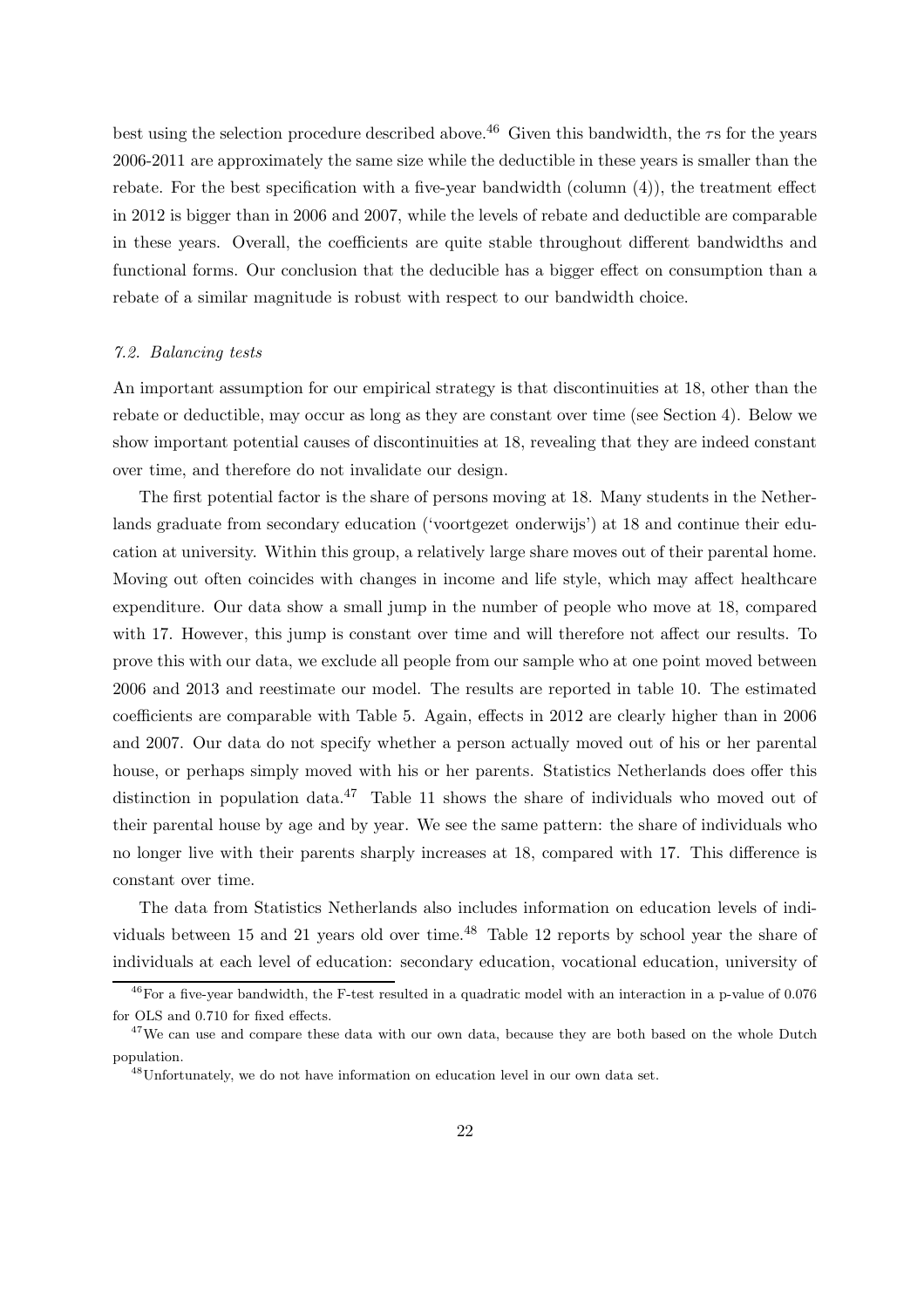applied sciences and university.<sup>49</sup> We do not observe any sharp changes in education levels over time.

#### 7.3. Anticipatory effects

The identification strategy in this paper exploits that persons below the age of 18 do not face the rebate or deductible and therefore can be used as a control group. However, persons at the age of 17 may already react to the rebate and deductible by consuming more healthcare consumption before they turn 18, when it is still free. Anticipatory behavior or timing of healthcare consumption in response to cost-sharing is established and can be substantial (see for example Einav et al. (2015) for Medicare Part D, and Cabral (2013) for dental care in the United States).

We expect that anticipatory behavior will be at its highest in the year that persons turn 18. This is one of the reasons why in our baseline specification we remove from our data persons who turn 18 in a given year. As an additional robustness check, we also exclude persons who turn 17 in a given year. Tables 13 and 14 show the results of estimations of equations (1) and (2) in which 17 and 18 year olds are excluded from the sample. The differences between the rebate in 2006 and 2007 and the deductible are still visible in Table 13, though sometimes smaller. When we account for the size of the rebate and the deductible in Table 14, as above  $\delta$  is significantly higher than  $\gamma$  (in absolute value).<sup>50</sup> Anticipatory effects at 17 thus do not explain the different effects between a rebate and deductible.

#### 7.4. Users of mental healthcare

As discussed in Section 3, in our baseline specification we exclude all individuals who have used any mental healthcare between 2008 and 2013. To test the effect of this selection on our results, we reestimate our baseline regression including these individuals, but excluding their mental healthcare expenditures. Recall from Section 3 and Appendix A that coverage of mental healthcare in the basic package has varied substantially over time. Hence, comparing healthcare expenditures including mental care expenditures over time gives untrustworthy results.

The results are reported in Table 15. The fixed effects coefficients are fairly robust: results are comparable with Table 5. The individual fixed effects pick up differences in net-rebate or net-deductible after mental care expenditures have been accounted for. The ordinary least

<sup>49</sup>In Dutch secondary education is 'voorgezet onderwijs,'vocational education is 'middelbaar beroepsonderwijs,' university of applied sciences is 'hoger beroepsonderwijs,' and university is 'wetenschappelijk onderwijs.' These education levels do not overlap, e.g. university of applied sciences and university are two different levels.

 $50$ The p-values of the F-tests are 0.000 and 0.001 for ordinary least squares and fixed effects, respectively.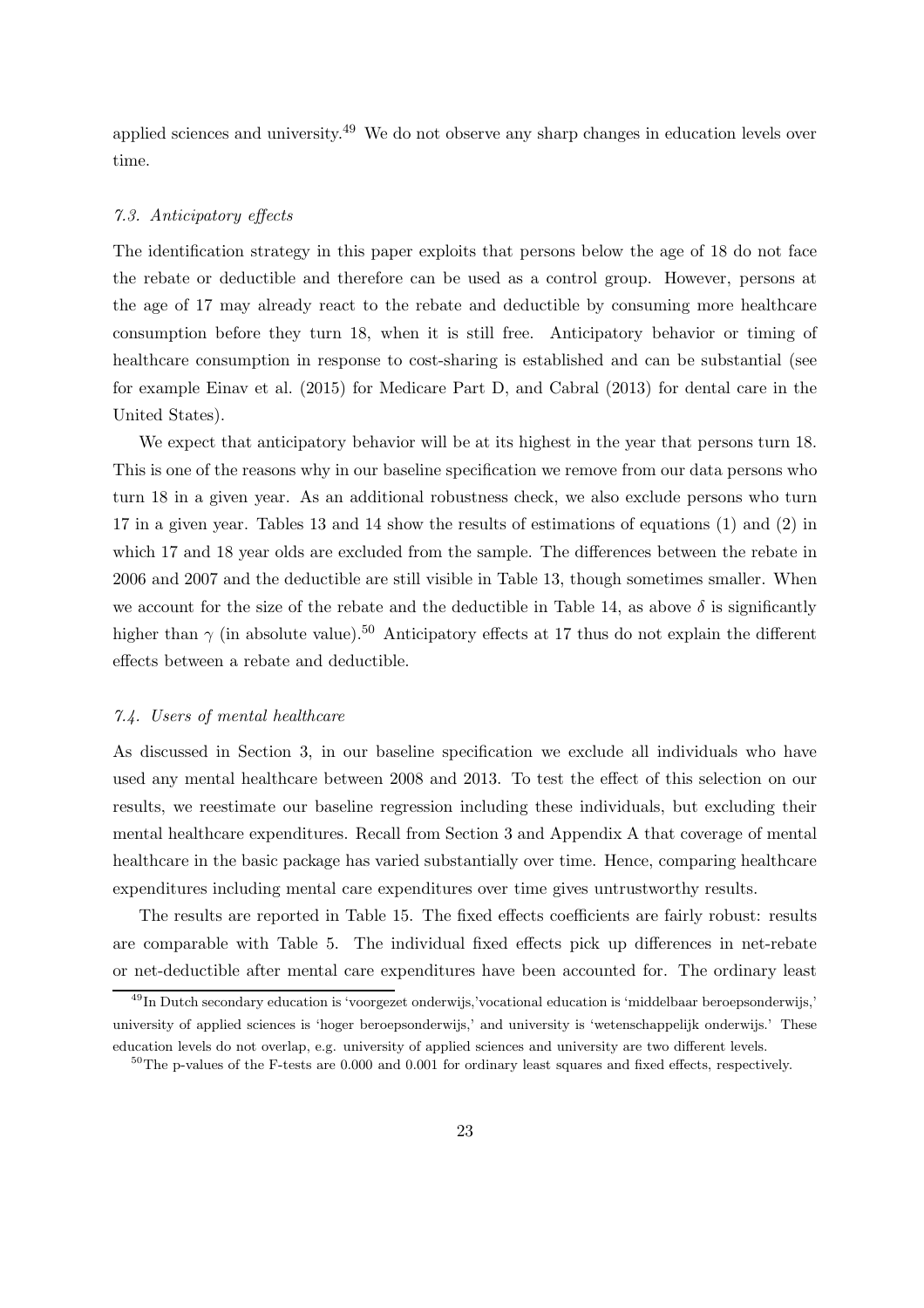squares estimates are more strongly affected by introducing users of mental care. In each case, however, the effect in 2012 is larger than the rebate effect in 2006 and 2007.

#### 7.5. Price level effects

In our analysis, we estimate the effects of the rebate and deductible over the years 2006-2013. Treatment prices may vary over these years. To illustrate, prices fall with the introduction of generic drugs and prices tend to rise when an old treatment is replaced by newly developed drugs. In principle, time fixed effects will correct for price changes. To check if somehow price changes still bias the estimated treatment effects  $\tau_t$  over the years, we perform the following test. We scale each year's health expenditures with the ratio of average healthcare expenditure for 17 year olds in that year and the average healthcare expenditure of 17 year olds for all years (unfortunately we do not have treatment prices in our data and cannot perfectly adjust them). To illustrate, the average health expenditures of 17 year olds in 2006 are 0.8 times the average healthcare expenditures of 17 year olds between 2006 and 2013. Assuming that treatment quantities did not change (much) for 17 year olds over the years, prices were relatively low in 2006. The idea is that the development of expenditures for 17 year olds is not affected by the development of rebate and deductible and represents a "truer" price effect. We divide the healthcare expenditures for all age groups in 2006 by 0.8 and similarly for other years.

Table 16 shows the results of the regression discontinuity estimation with these rescaled variables. The differences between the coefficients of the rebate and the deductible remain. In particular, the difference between the rebate in 2006 and 2007 and the deductible in 2012 persists.

#### 7.6. Rounding the running variable

Dong (2015) argues that rounding of the running variable, age in our case, can bias results. A regression discontinuity design with age in days can give different results from a regression discontinuity design with age rounded to years, especially if it is not known whether a person's age was rounded upwards or downwards. In our data, we know that age is rounded upwards: a person's age in a given year is his or her age on December 31st of that year. Therefore, we know that if a bias occurs, this bias will be in the same direction for all ages and years and will not affect regression discontinuity estimates much. In our baseline specification, we mitigate the effect of rounding by excluding all persons aged 18. Therefore, we never incorrectly classify a 17 year old as 18. Dong offers a way to correct for potential bias, assuming one has some information regarding the distribution of the rounding error. We assume –like Dong– that this distribution is uniform. With the fixed effects estimation the results are  $\tau_{2006} = -100.05, \tau_{2007} = -108.15,$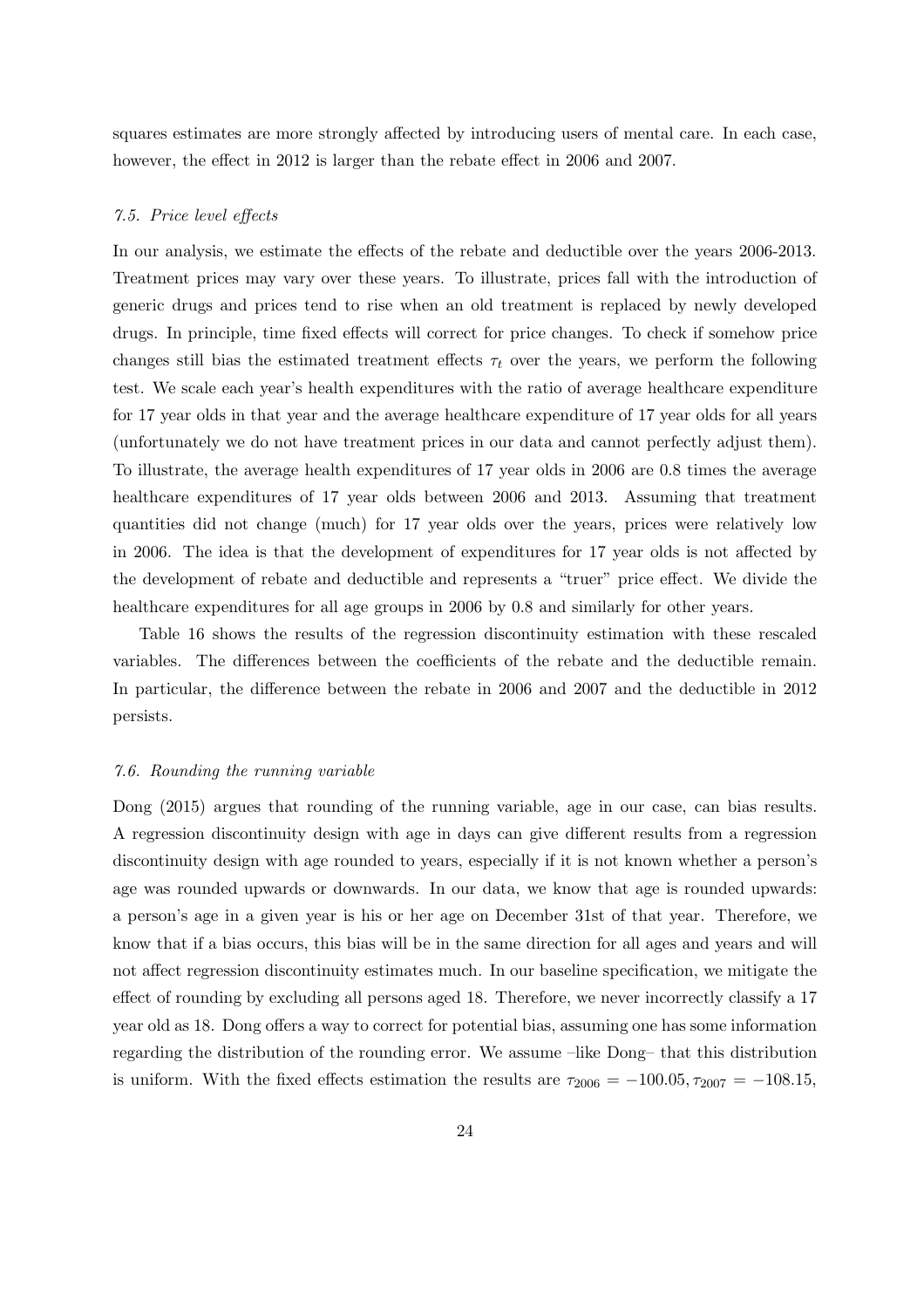and  $\tau_{2012} = -155.75$ . Hence the correction enlarges the coefficients, but the relative differences remain the same: the effect of the deductible in 2012 remains about 50 euros larger than the effect of the rebate in 2006 and 2007.

#### 7.7. Clustering of standard errors

Some studies (e.g. Lee and Card (2008), Card et al. (2008), and Ferreira (2010)) suggest that standard errors must be clustered by age when conducting a regression discontinuity design with age as the running variable. Standard errors in our study are clustered by individual because we use a panel and individual fixed effects. If we cluster the standard errors by age, we find that the standard errors become much smaller compared with the standard errors clustered by individual. Hence, the differences between  $\tau_{2006}$  and  $\tau_{2012}$  and between  $\tau_{2007}$  and  $\tau_{2012}$  remain statistically significant. We also clustered the standard errors by age and cohort simultaneously and individual and age simultaneously. All standard errors were smaller than just clustering by individual, as reported in Table 17.

## 7.8. A more flexible specification for age over time

In our specification (1), we assume that  $\beta$  and  $\beta'$  are constant over time as we do not expect the effect of age on expenditure to vary over time.<sup>51</sup> However, we can allow for  $\beta_t$  and  $\beta'_t$ . In the ordinary least squares regression we then find  $\tau_{2006} = -66.9(19.41), \tau_{2007} = -65.1(19.05),$  and  $\tau_{2012} = -146.4(27.01)$ , with standard errors in brackets. Hence, all coefficients are significant and the effect in 2012 is bigger than in 2006 and 2007 when deductible and rebate are of comparable size. With the fixed effects estimation, the results are  $\tau_{2006} = -77.4(31.83), \tau_{2007} = -58.0(27.02),$ and  $\tau_{2012} = -149.0(43.33)$ . Hence, the main result is not affected when we allow  $\beta$  and  $\beta'$  to vary with calendar time.

#### 7.9. Fictional discontinuities

A regression discontinuity design should only measure an effect on healthcare expenditure at 18 with the switch from no-treatment to treatment group. If our specified model (1) works properly it should therefore only pick up an effect at the actual discontinuity at 18, not at other ages. We ran our model numerous times assuming fake or placebo discontinuities, at other ages than 18.<sup>52</sup> For example, in Table 18 we show the estimation results when we assumed a

<sup>&</sup>lt;sup>51</sup>Recall that we also tested whether  $\beta$  and  $\beta'$  change significantly over time: this was not the case. See Section 4.

 $52$ To clarify, the analyses in this section are solely a test of the specification of our model. We do not conduct a real placebo test in the sense that we used a control group.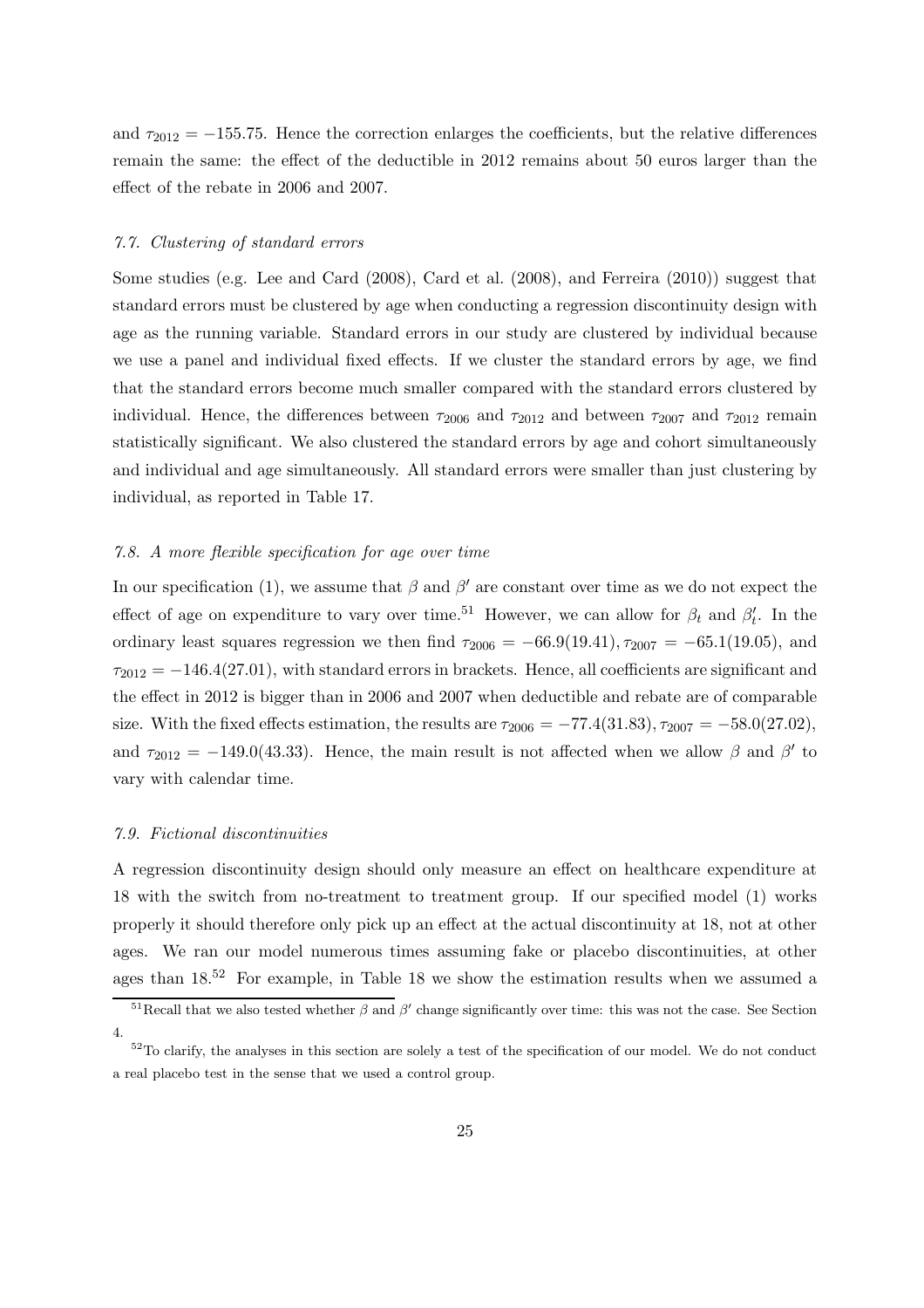discontinuity at age 24. Of course, we know that there was no discontinuity at that age, and, consequently, our model should not pick up any effects. In contrast to our results in the paper, we find only small coefficients with positive as well as negative signs. Moreover, except for 2008, all coefficients are insignificant for the fixed effects estimation. In Figure 5, the  $\tau_t$  coefficients are graphically shown for multiple fictional discontinuities at ages 10 to 50 and for all years.<sup>53</sup> The figure shows variation in the estimated coefficients for the placebo tests. The coefficients of the real discontinuity, at 18, are clearly distinguishable from the placebo discontinuities. These results suggest that our estimates in the paper are strongly related to the discontinuity of the deductible or rebate at age 18.



Figure 5: Estimated treatment effects  $\tau_t$  for placebo discontinuities at ages 10 - 50

<sup>53</sup>We did not include placebo discontinuities in the bandwidth of our baseline specification, from 15 to 21, as they may pick up the effect at 18.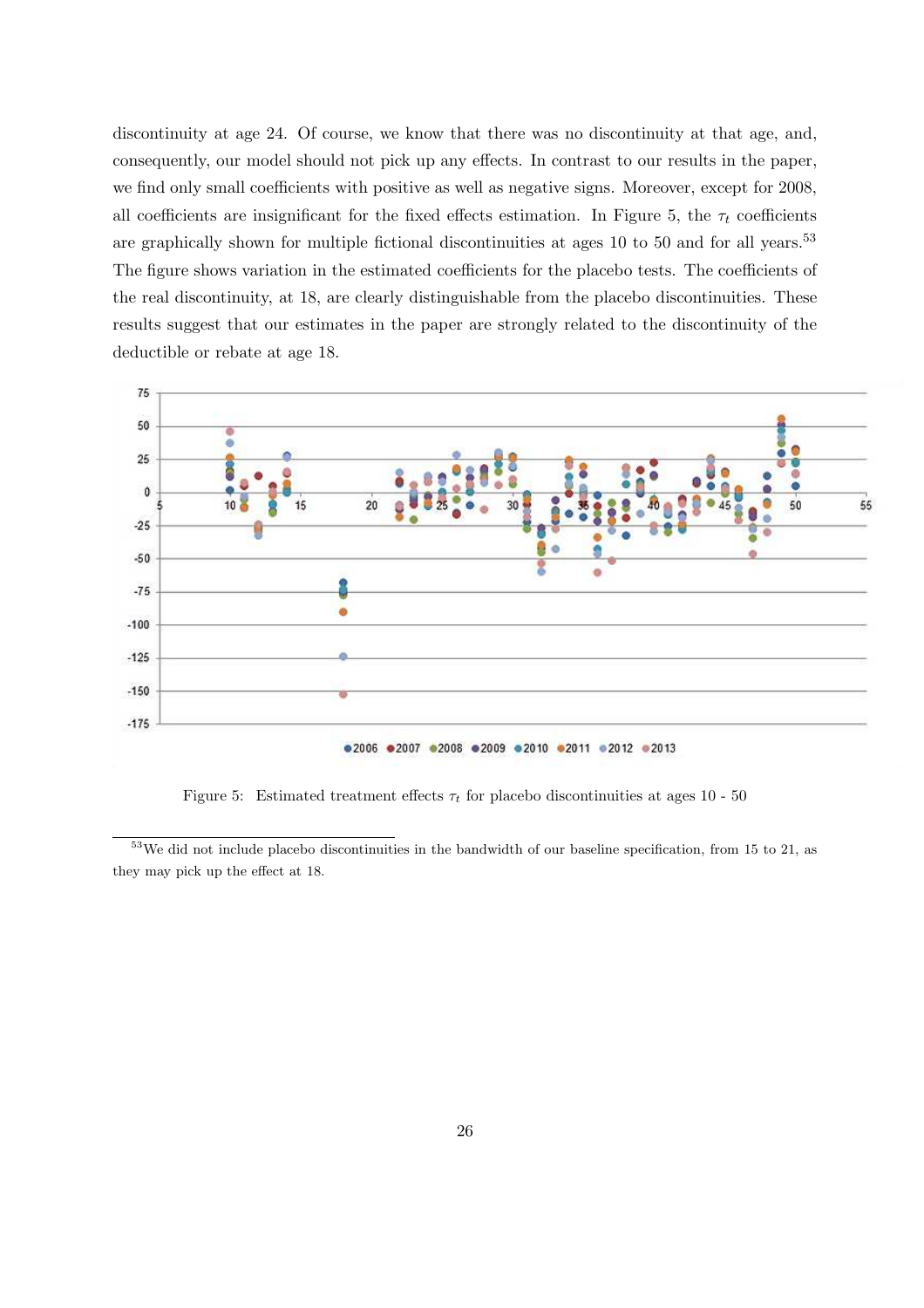#### 8. Concluding remarks

In this study, we compare the effect of the rebate (in 2006 and 2007) and the deductible (from 2008 to 2013) on healthcare spending of 18 year olds in the Netherlands. Our main result is that people respond in significantly different ways to a rebate than to a deductible: a one euro increase of a rebate reduces healthcare expenditures by 18 cents less than a one euro increase of a deductible.

Three possible explanations for these results are discussed in this paper: prospect theory, discounting, and liquidity constraints. With our data and analyses we cannot determine which of these explanations contributes most to the differences we find. However, our comparisons of persons living in an area with the lowest and highest average household income quintile suggest that liquidity constraints may cause the results. Persons with a high income (no liquidity problems expected) do not respond in significantly different ways to the rebate or deductible, whereas persons with a low income do. The latter do not respond strongly to the rebate but do respond strongly to the deductible.

Our empirical strategy relies on a discontinuity at the age of 18. Hence, our estimated effects are local and apply to 18 year olds. They may not be generalized to other ages or the whole population. However, the internal validity of our findings is strong. We apply a regression discontinuity design to infer causal effects and use a dataset that encompasses the whole Dutch population. The results are also robust to multiple specifications of the model and not driven by anticipatory or price level effects.

This study, together with the work of Stockley (2016) and Newhouse (1993), is important for policy making in healthcare as it compares different cost-sharing designs. Small differences in the design of cost-sharing schemes lead to significantly different effects on healthcare expenditures. Unfortunately we cannot determine the optimal form of cost-sharing as we cannot measure the effects of the rebate and deductible on welfare, health status, or quantity of care, nor can we assess whether people reduce wasteful or valuable care. However, our results suggest that if policymakers' priority is to reduce expenditure and to offer a low health insurance premium, then a deductible is more effective than a rebate. Yet policymakers may favor a rebate if they are concerned that a deductible discourages (low income) individuals from using necessary care.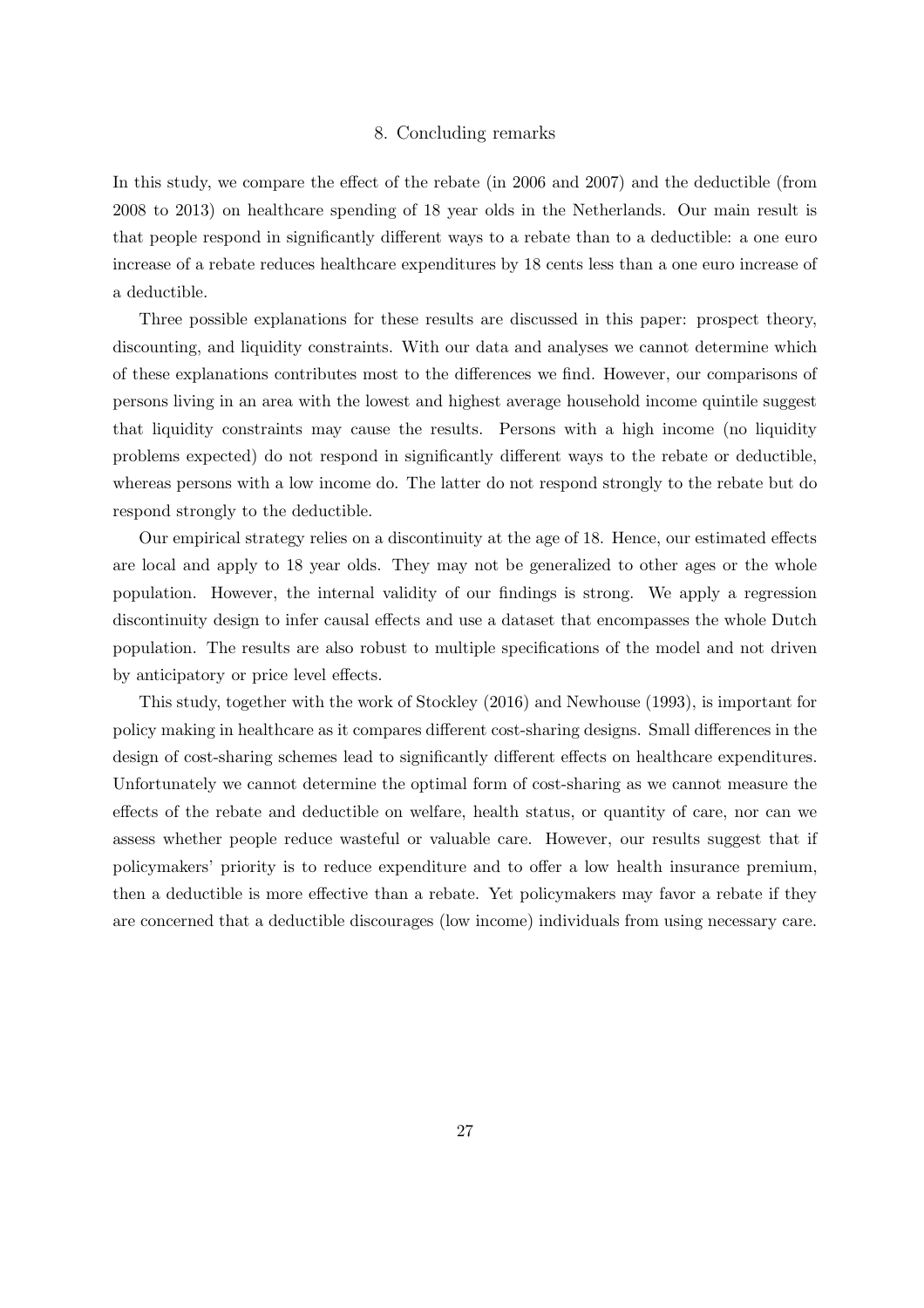## References

- Alemayehu, B. and Warner, K. (2004), 'The lifetime distribution of health care costs.', Health Services Research 39(3), 627–642.
- Aron-Dine, A., Einav, L., Finkelstein, A. and Cullen, M. (2015), 'Moral hazard in health insurance: Do dynamic incentives matter?', Review of Economics and Statistics 97(4), 725–741.
- Baicker, K. and Goldman, D. (2011), 'Patient cost-sharing and healthcare spending growth.', Journal of Economic Perspectives 25(2), 47–68.
- Bargain, O. and Doorley, K. (2011), 'Caught in the trap? welfare's disincentive and the labor supply of single men.', *Journal of Public Economics* **95**(9), 1096–1110.
- Behaghel, L., Crepon, B. and Sedillot, B. (2008), 'The perverse effects of partial employment protection reform: the case of French older workers.', Journal of Public Economnics 92(3- 4), 696–721.
- Brot-Goldberg, Z., Chandra, A., Handel, B. and Kolstad, J. (2017), 'What does a deductible do? the impact of cost-sharing on health care prices, quantities, and spending dynamics', Quarterly Journal of Economics 132(3), 1261–1318.
- Cabral, M. (2013), 'Claim timing and ex post adverse selection.', University of Texas Working Paper .
- Card, D., Dobkin, C. and Maestas, N. (2008), 'The impact of nearly universal insurance coverage on health care utilization: evidence from Medicare.', American Economic Review 98(5), 2242– 2258.
- Carpenter, C. and Dobkin, C. (2009), 'The effect of alcohol consumption on mortality: regression discontinuity evidence from the minimum drinking age.', American Economic Journal: Applied Economics  $1(1)$ , 164–182.
- Dalton, M. (2014), 'Estimating demand elasticities using nonlinear pricing.', International Journal of Industrial Organization 37, 178–191.
- Dong, Y. (2015), 'Regression discontinuity applications with rounding errors in the running variable.', Journal of Applied Econometrics 30, 422–446.
- Douven, R., Remmerswaal, M. and Kranendonk, L. (2016), Keuzegedrag verzekerden en risicosolidariteit bij vrijwillig eigen risico, Technical report, Centraal Planbureau.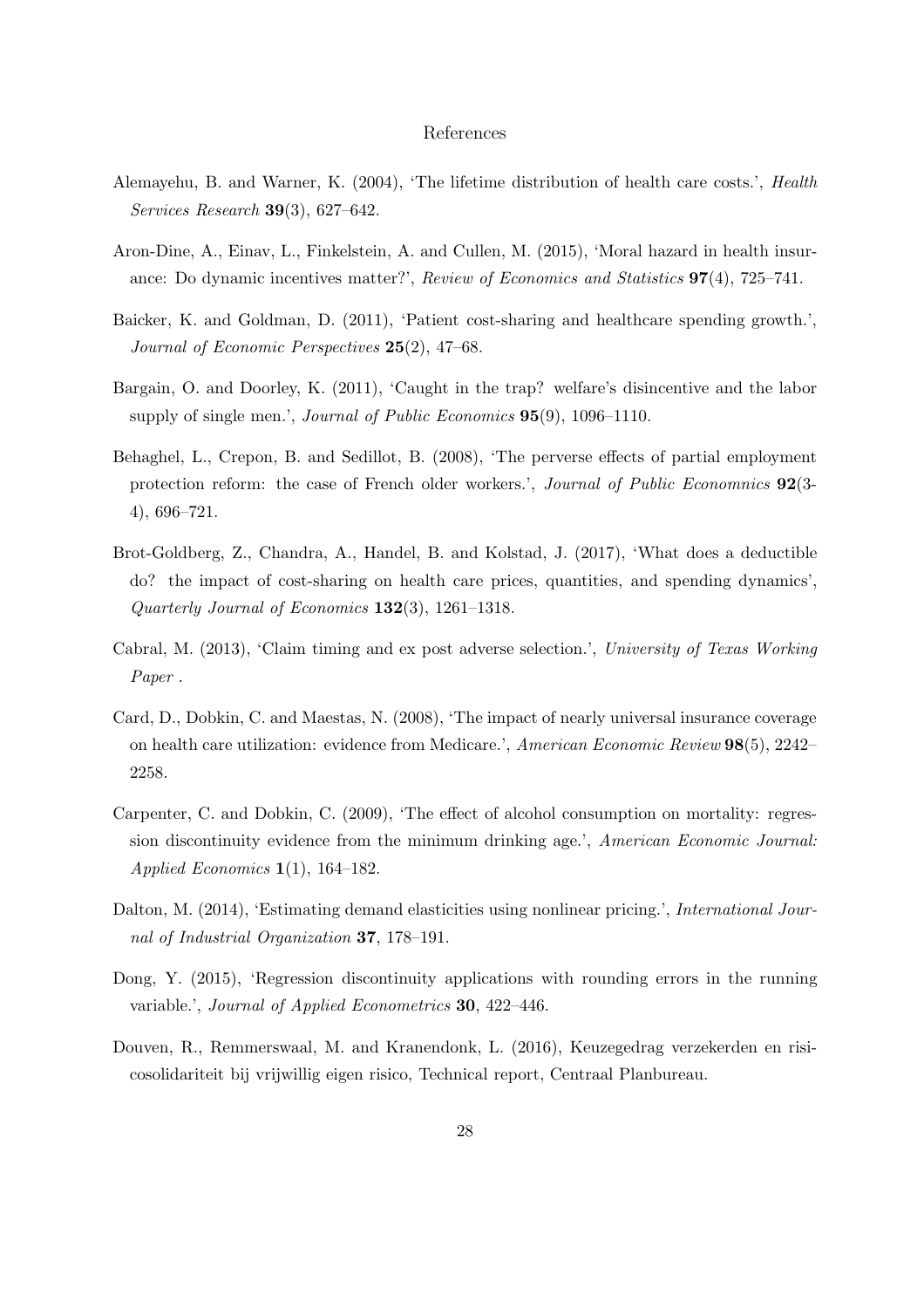- Edmonds, E., Mammen, K. and Miller, D. (2005), 'Rearranging the family? Income support and elderly living arrangements in low-income country.', *Journal of Human Resources*  $40(1)$ , 186– 207.
- Einav, L., Finkelstein, A. and Schrimpf, P. (2015), 'The response of drug expenditure to nonlinear contract design: Evidence from medicare part d.', Quarterly Journal of Economics 130(2), 841–899.
- Esch, T. v., Brabers, A., van Dijk, C., Groenewegen, P. and de Jong, J. (2015), Inzicht in zorgmijden. aard, omvang, redenen en achtergrondkenmerken., Technical report, Nivel, Utrecht.
- Ferreira, F. (2010), 'You can take it with you: Proposition 13 tax benefits, residential mobility, and willingness to pay for housing amenities.', *Journal of Public Economics* **94**(9-10), 661–673.
- Finkelstein, A., Mahoney, N. and Notowidigdo, M. (2017), What does (formal) health insurance do, and for whom?, Technical Report 23718, NBER.
- Goudriaan, R., Lalloesingh, R. and Vemer, P. (2007), Eindevaluatie van de noclaimteruggaveregeling: Achtergrondrapport van de tweede fase., report 343b, Ape, Den Haag.
- Groenewegen, P. and de Jong, J. (2004), 'No-claimteruggaaf in ziekenfondsverzekering.', Medisch Contact 24(59), 981–984.
- Holland, J., van Exel, N., Schut, F. and Brouwer, W. (2009), 'Some pain, no gain: Experiences with the no-claim rebate in the Dutch health care system.', *Health Economics*, *Policy and* Law 4, 405–424.
- Jacob, R., Zhu, P., Somers, M. and Bloom, H. (2012), A practical guide to regression discontinuity., MDRC.
- Johnson, E., Hershey, J., Meszaros, J. and Kunreuther, H. (1993), 'Framing, probability distortions and insurance decisions.', Journal of Risk and Uncertainty 7, 35–51.
- Kahneman, D. and Tversky, A. (1979), 'Prospect theory: an analysis of decision making under risk.', Econometrica 47(2), 263–292.
- Kroneman, M. and Jong, J. d. (2015), 'The basic benefit package: Composition and exceptions to the rules. a case study.', Health Policy 119, 245–251.
- Lee, D. and Card, D. (2008), 'Regression discontinuity inference with specification error.', Journal of Econometrics 142, 655–674.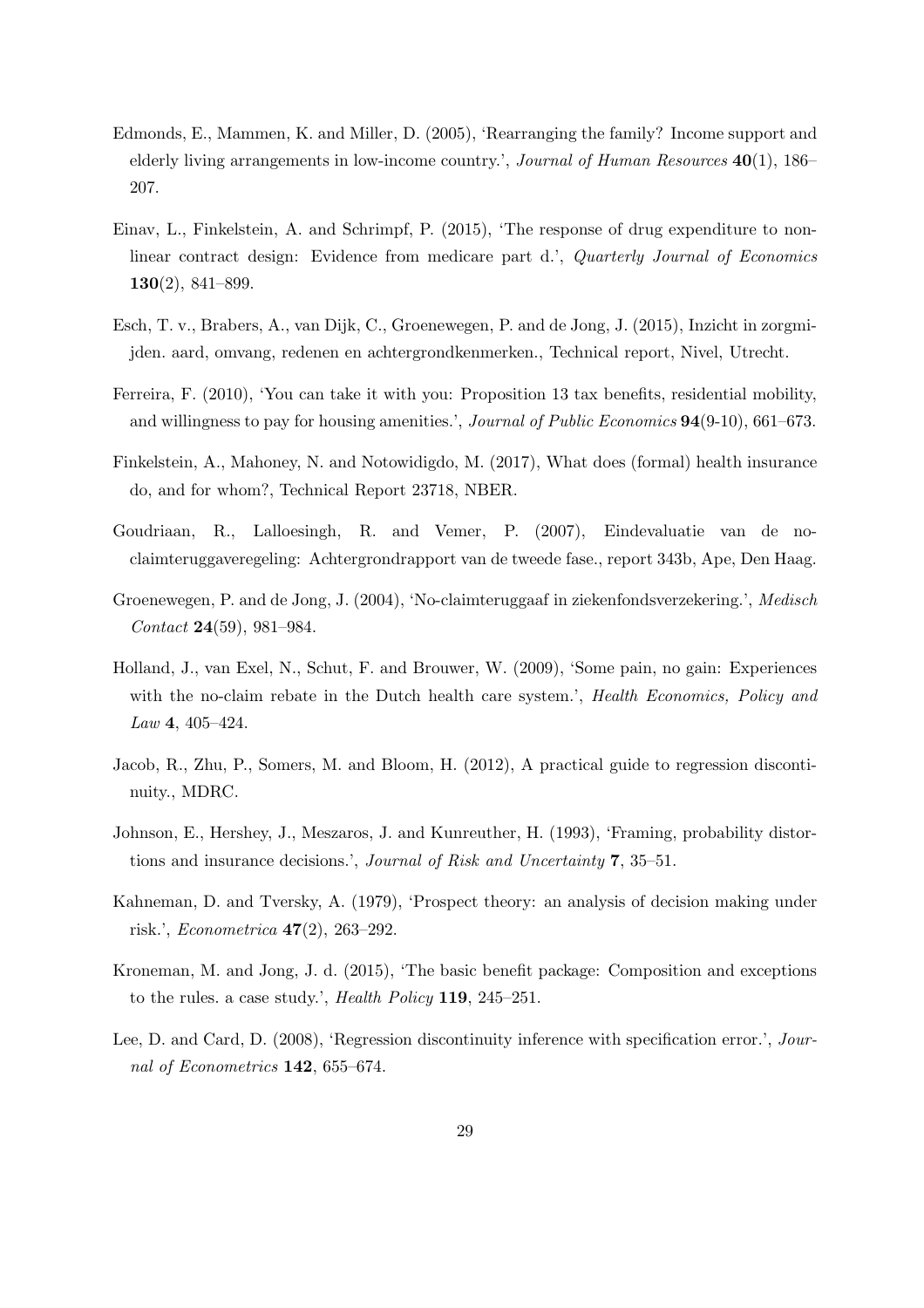- Lee, D. and Lemieux, T. (2010), 'Regression discontinuity designs in economics.', Journal of Economic Literature 48, 281–355.
- Lemieux, T. and Milligan, K. (2008), 'Incentive effects of social assistance: a regression discontinuity approach.', Journal of Econometrics  $142(2)$ , 807–828.
- Leuven, E. and Oosterbeek, H. (2004), 'Evaluating the effect of tax deductions on training.', Journal of Labor Economics  $22(2)$ , 461–488.
- McGuire, T. (2012), Handbook of Health Economics, Vol. 2, Elsevier, Amsterdam, chapter Demand for Health Insurance, pp. 317–396.
- Nederlandse Zorgautoriteit (2014), Marktscan en beleidsbrief zorgverzekeringsmarkt: weergave van de markt 2010-2014., Nederlandse Zorgautoriteit.
- Nederlandse Zorgautoriteit (2016), Kwantitatief onderzoek naar risicoselectie en risicosolidariteit., Nederlandse Zorgautoriteit.
- Need, A., van Puijenbroek, R. and van Tulder, F. (1992), 'Het plan-simons en het eigen risico.', Economisch Statistische Berichten (77), 968–972.
- Newhouse, J. (1993), Free for All? Lessons from the RAND Health insurance experiment., Harvard University Press, Cambridge, Massachusetts.
- Paris, V., Devaux, M. and Wei, L. (2010), Health systems institutional characteristics: A survey of 29 OECD countries.,50, OECD Health Working Papers.
- Stockley, K. (2016), Evaluating rationality in responses to health insurance cost-sharing: Comparing deductibles and copayments, Job Market Paper.
- Thaler, R. (1999), 'Mental accounting matters.', Journal of Behavioral Decision Making 12, 183– 206.
- van de Ven, W. and Schut, F. (2008), 'Universal mandatory health insurance in the Netherlands: A model for the United States?', Health Affairs 27(3), 771–781.
- van der Maat, M. and de Jong, J. (2010), Eigen risico in de basisverzekering: het verzekerdenperspectief. een onderzoek op basis van het consumentenpanel gezondheidszorg., Nivel.
- van Tulder, F. and Bruyns, A. (1995), 'Eigen risico in de gezondheidszorg.', Economische Statistische Berichten 80, 445–449.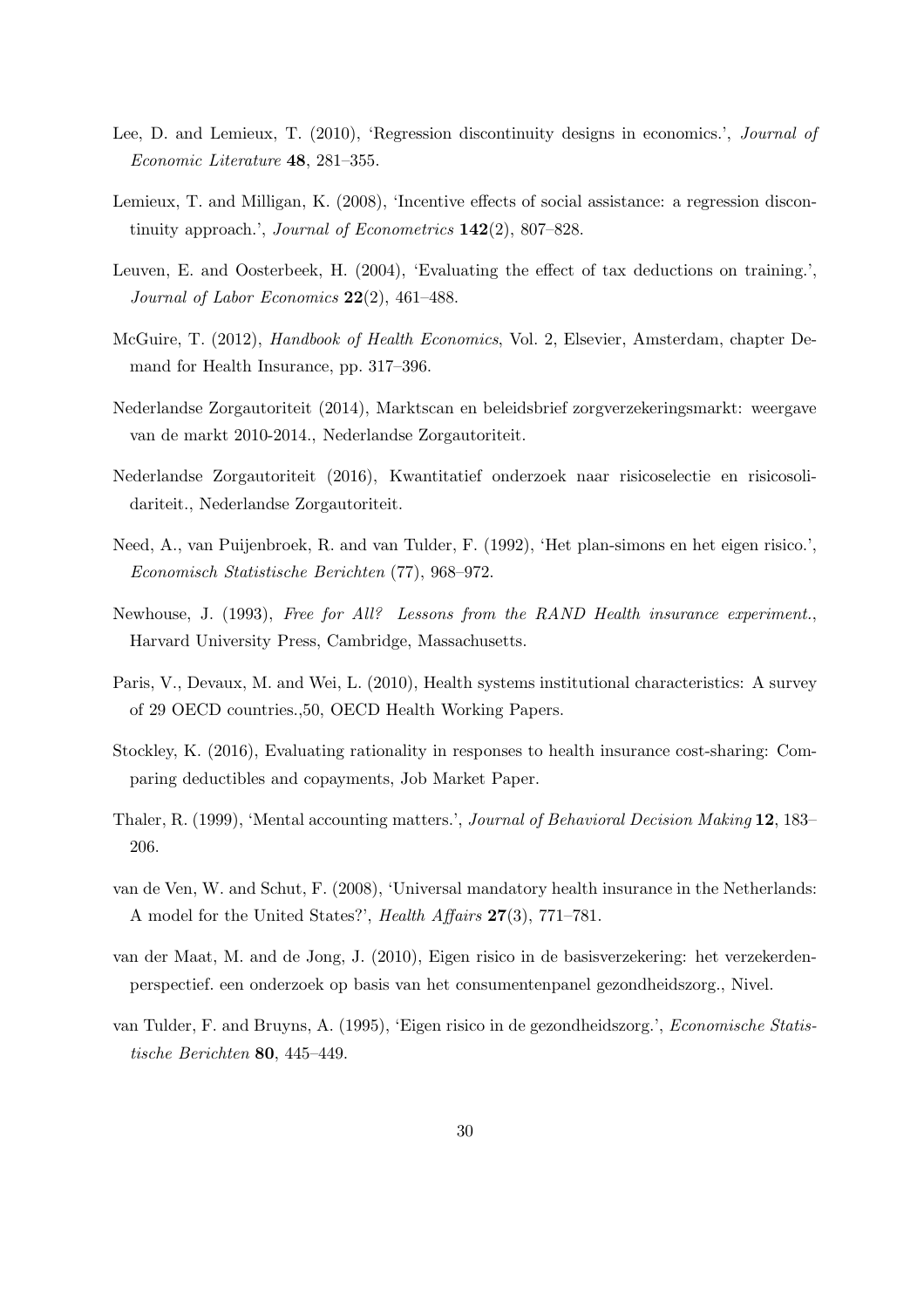- Zweifel, P. (1987), 'Bonus systems in health insurance: a micro-economic analysis', Health Policy 7, 273–288.
- Zweifel, P. and Manning, W. (2000), Handbook of Health Economics, Vol. 1, Elsevier, Amsterdam, chapter Moral Hazard and Consumer Incentives in Health Care, pp. 409–459.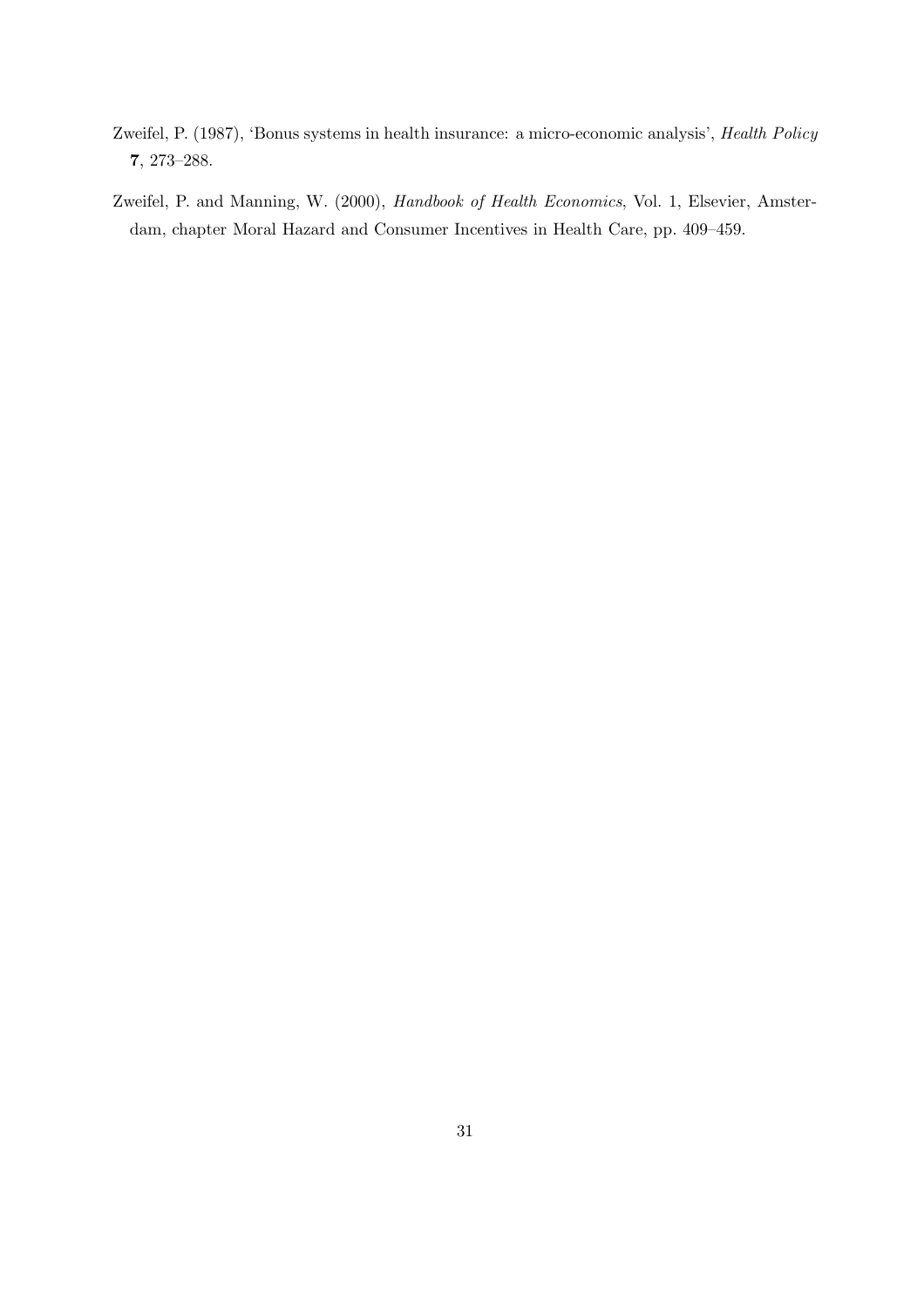## Tables

|                                          | Mean        | Minimum          | Maximum        |
|------------------------------------------|-------------|------------------|----------------|
| Total healthcare expenditure (euro)      | 1920        | $\boldsymbol{0}$ | 2253745        |
|                                          | (6346)      |                  |                |
| GP care (euro)                           | 70          | $\boldsymbol{0}$ | 39844          |
|                                          | (107)       |                  |                |
| Hospital care (euro)                     | 1101        | $\boldsymbol{0}$ | 2234379        |
|                                          | (4838)      |                  |                |
| Physiotherapy (euro)                     | 28          | $\overline{0}$   | 34796          |
|                                          | (208)       |                  |                |
| Pharmaceutical care (euro)               | 299         | $\boldsymbol{0}$ | 728415         |
|                                          | (1381)      |                  |                |
| Mental health care (euro)                | 180         | $\boldsymbol{0}$ | 1217864        |
|                                          | (2831)      |                  |                |
| Dental care (euro)                       | 40          | $\boldsymbol{0}$ | 28002          |
|                                          | (221)       |                  |                |
| Other care (euro)                        | 151         | $\boldsymbol{0}$ | 951926         |
|                                          | (907)       |                  |                |
| Age (years)                              | 41          | $\theta$         | 115            |
| Male $(\%)$                              | 0.49        | $\theta$         | $\mathbf{1}$   |
| Voluntary deductible (%)                 | $0.05\,$    | $\theta$         | $\mathbf{1}$   |
| Diagnosis cost-related group $(\%)$      | $0.06\,$    | $\theta$         | $\mathbf{1}$   |
| Pharmaceutical cost-related group $(\%)$ | 0.22        | $\theta$         | $\mathbf{1}$   |
| Movers $(\%)$                            | 0.07        | $\theta$         | 1              |
| Household income quintile                | 3.09        | 1                | $\overline{5}$ |
| Number of observations                   | 130,225,484 |                  |                |

Table 2: Descriptive statistics of full sample after cleaning

Notes: Standard deviations are reported between parentheses. The category 'other care' includes costs of paramedical care, medical aids, transportation costs of patients, care that is provided over the Dutch borders, geriatric revalidation, and other healthcare costs that do not apply to any of the cost categories listed in Appendix B. Household income is the average standardized disposable household income.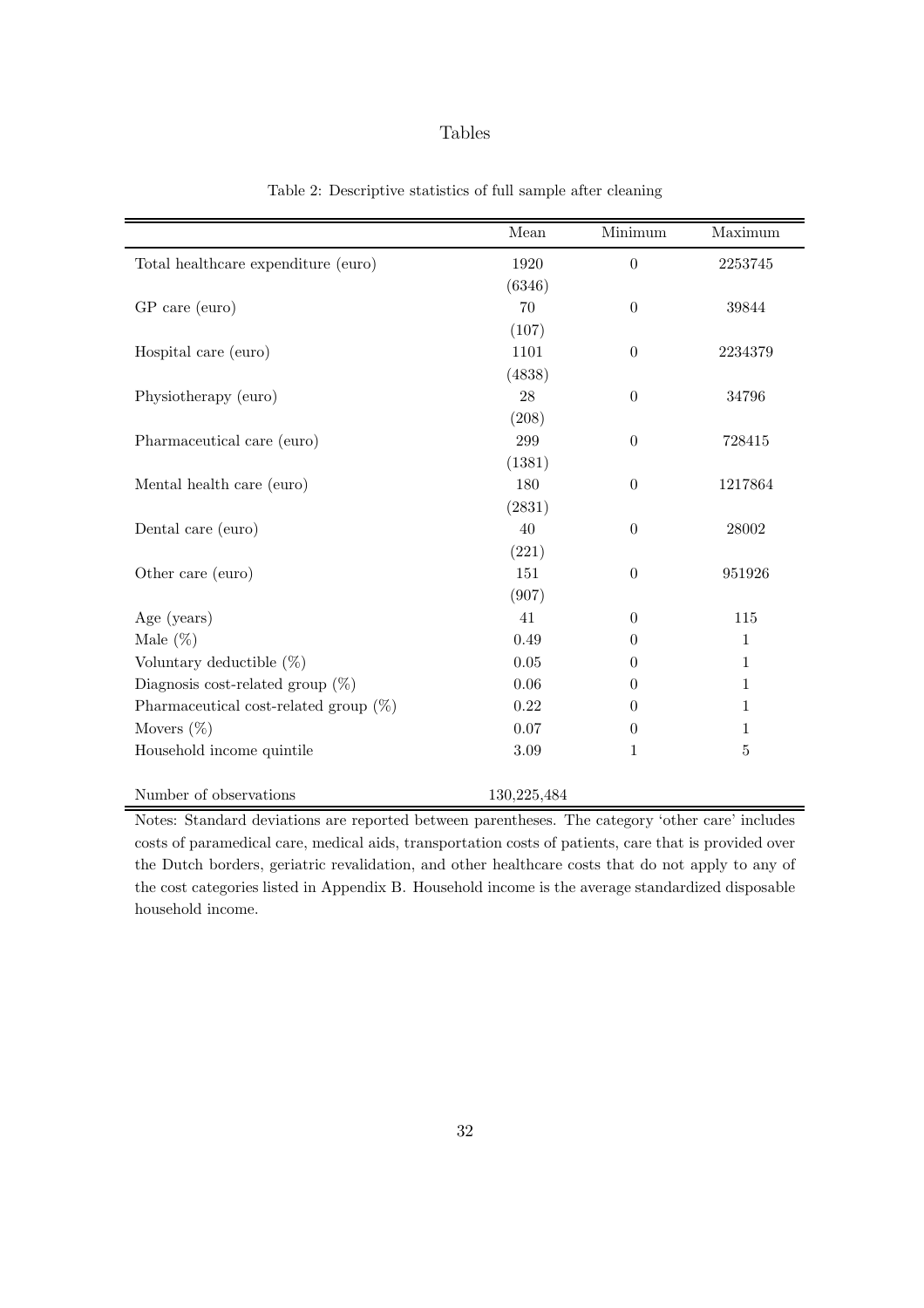|                                                              | $15$ to $17~{\rm years}$ | $19$ to $21$ years |
|--------------------------------------------------------------|--------------------------|--------------------|
| Healthcare expenditure with cost-sharing (euro)              | 532                      | 565                |
|                                                              | (3557)                   | (3262)             |
| Of which:                                                    |                          |                    |
| Hospital care (euro)                                         | 362                      | 427                |
|                                                              | (3077)                   | (2900)             |
| Physiotherapy (euro)                                         | 37                       | 7                  |
|                                                              | (148)                    | (104)              |
| Pharmaceutical care (euro)                                   | 89                       | 95                 |
|                                                              | (1278)                   | (1016)             |
| Other care (euro)                                            | 52                       | 45                 |
|                                                              | (635)                    | (473)              |
| Age (years)                                                  | 16                       | 20                 |
| Male $(\%)$                                                  | 0.51                     | 0.51               |
| Diagnosis cost-related group $(\%)$                          | 0.01                     | 0.01               |
| Pharmaceutical cost-related group $(\%)$                     | 0.02                     | 0.03               |
| Movers $(\%)$                                                | 0.04                     | 0.15               |
| Household income quintile                                    | 3.19                     | 2.93               |
| Number of observations                                       | 3,335,061                | 3,218,518          |
| Notes: Standard deviations are reported between parentheses. |                          | The mean val-      |

Table 3: Descriptive statistics of baseline sample

Notes: Standard deviations are reported between parentheses. The mean values are calculated from 2006 to 2013. Healthcare expenditure with cost-sharing excludes users of mental care between 2008 and 2013, dental healthcare costs, and individuals with a voluntary deductible. Household income is the average standardized disposable household income. This is the sample of our baseline specification.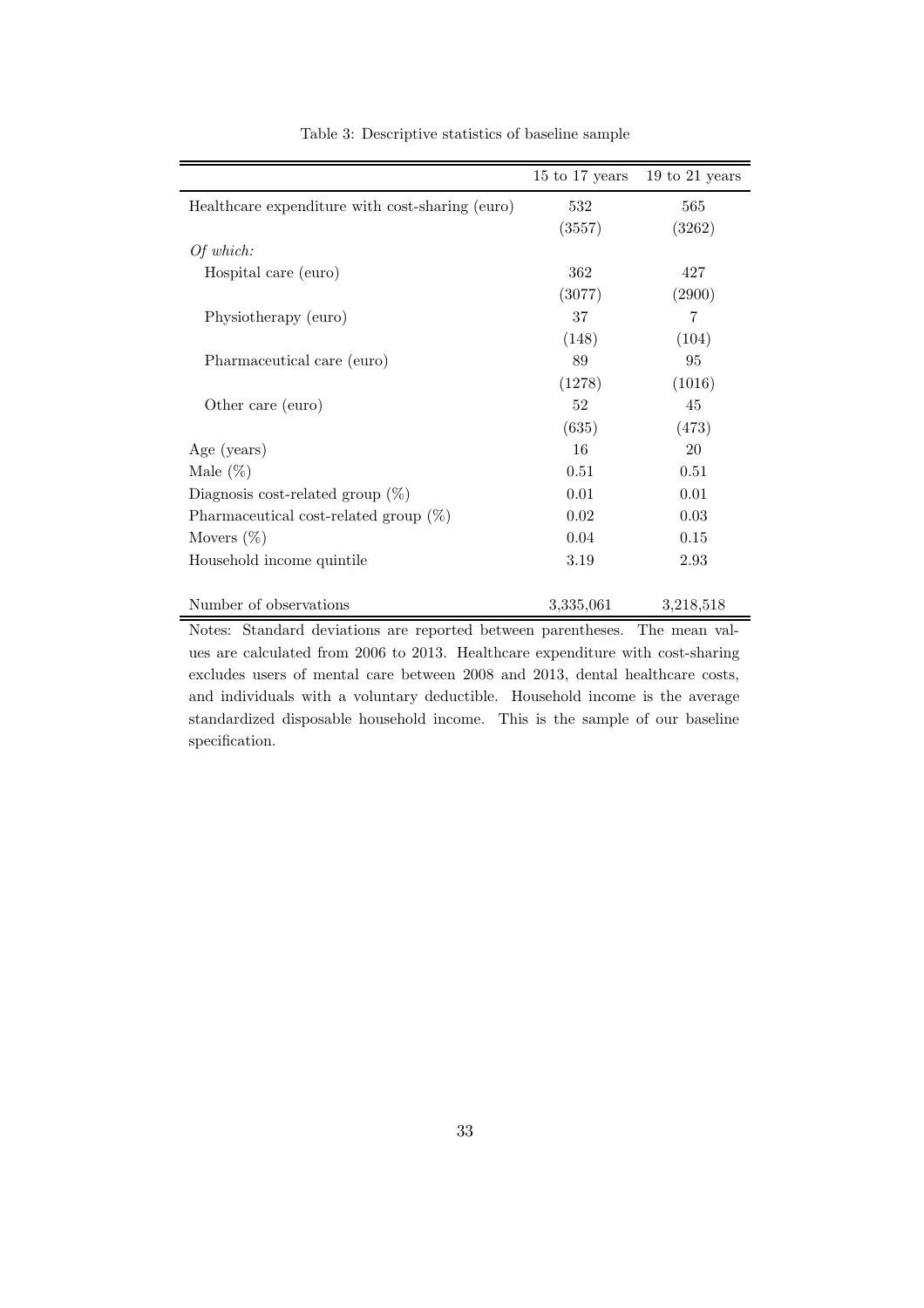|      | 17     | 19     |
|------|--------|--------|
| 2006 | 500    | 498    |
|      | (3333) | (3597) |
| 2007 | 518    | 508    |
|      | (2845) | (3562) |
| 2008 | 529    | 521    |
|      | (2920) | (3355) |
| 2009 | 598    | 552    |
|      | (3763) | (2680) |
| 2010 | 574    | 548    |
|      | (2774) | (2790) |
| 2011 | 609    | 591    |
|      | (3015) | (3266) |
| 2012 | 662    | 590    |
|      | (6140) | (3353) |
| 2013 | 611    | 576    |
|      | (4349) | (3414) |

Table 4: Mean healthcare expenditure with cost-sharing (in euros) for 17 and 19 year olds

Notes: Standard deviations are reported between parentheses. We only report expenditures that apply to the rebate or deductible and exclude dental costs. Persons with any mental care between 2006 and 2013 in our age bandwidth have also been excluded from the sample. Finally, individuals with a voluntary deductible have been excluded.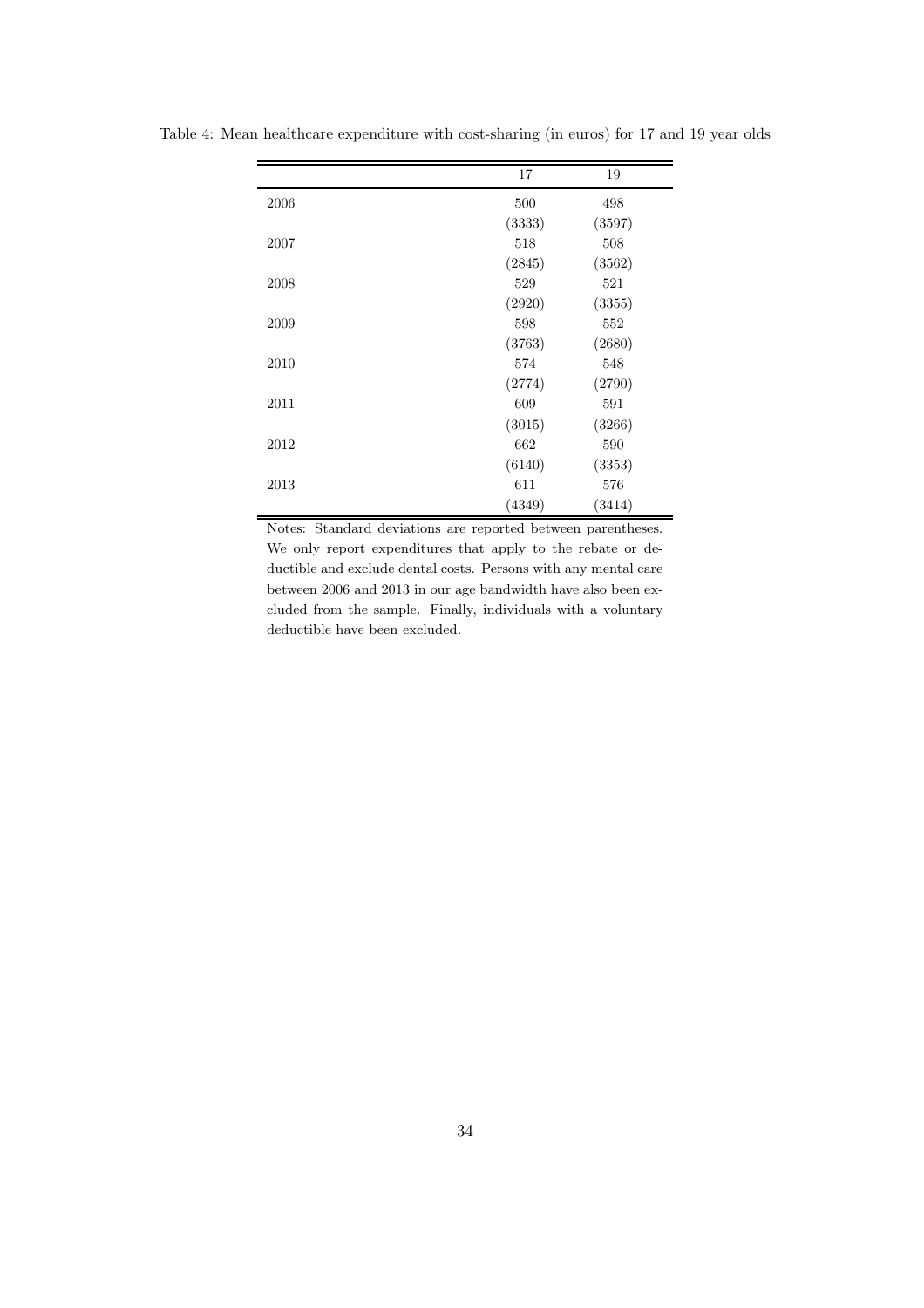|                                             | (1)                  | (2)         |
|---------------------------------------------|----------------------|-------------|
| $\tau_t$ (Rebate)                           |                      |             |
| 2006                                        | $-54.3***$           | $-68.1***$  |
|                                             | (8.7)                | (13.1)      |
| 2007                                        | $-71.7***$           | $-76.2***$  |
|                                             | (8.9)                | (10.9)      |
| $\tau_t$ (Deductible)                       |                      |             |
| 2008                                        | $-81.7***$           | $-77.8***$  |
|                                             | (8.7)                | (9.4)       |
| $\,2009\,$                                  | $-95.2***$           | $-75.4***$  |
|                                             | (8.2)                | (8.3)       |
| 2010                                        | $-90.8***$           | $-73.3***$  |
|                                             | (7.9)                | (8.8)       |
| 2011                                        | $-98.4***$           | $-90.5***$  |
|                                             | (8.4)                | (10.0)      |
| $\>2012$                                    | $-118.5***$          | $-123.8***$ |
|                                             | (11.1)               | (14.7)      |
| $\,2013$                                    | $-135.2***$          | $-152.4***$ |
|                                             | (9.7)                | (15.4)      |
| Age centered                                | $48.0***$            | $58.4***$   |
|                                             | (2.3)                | (22.2)      |
| Age centered * male                         | $-10.6***$           | $-52.3*$    |
|                                             | (2.3)                | (31.4)      |
| Age centered $^\ast$ treatment              | 1.9                  | $-10.0**$   |
|                                             | (3.3)                | (4.5)       |
| Age centered $^\ast$ treatment $^\ast$ male | $-36.3***$           | $-14.3**$   |
|                                             | (4.2)                | (5.9)       |
| Year dummies                                | $\operatorname{Yes}$ | Yes         |
| Individual fixed effects                    | No                   | Yes         |
| Constant                                    | Yes                  | Yes         |
| Observations                                | 6,787,082            | 6,787,082   |
| R-squared                                   | 0.000                | 0.687       |

Table 5: Regression discontinuity results of baseline specification

Notes: Standard errors are reported between parentheses and clustered at the individual level. \*, \*\*, and \*\*\* indicate significance based on a two-sided test at the .10, .05, and .01 levels, respectively. (1) is estimated with ordinary least squares, and (2) includes individual fixed effects (see equation (1)). The dependent variable  $y_{it}$  is healthcare expenditures with costsharing (excluding dental care).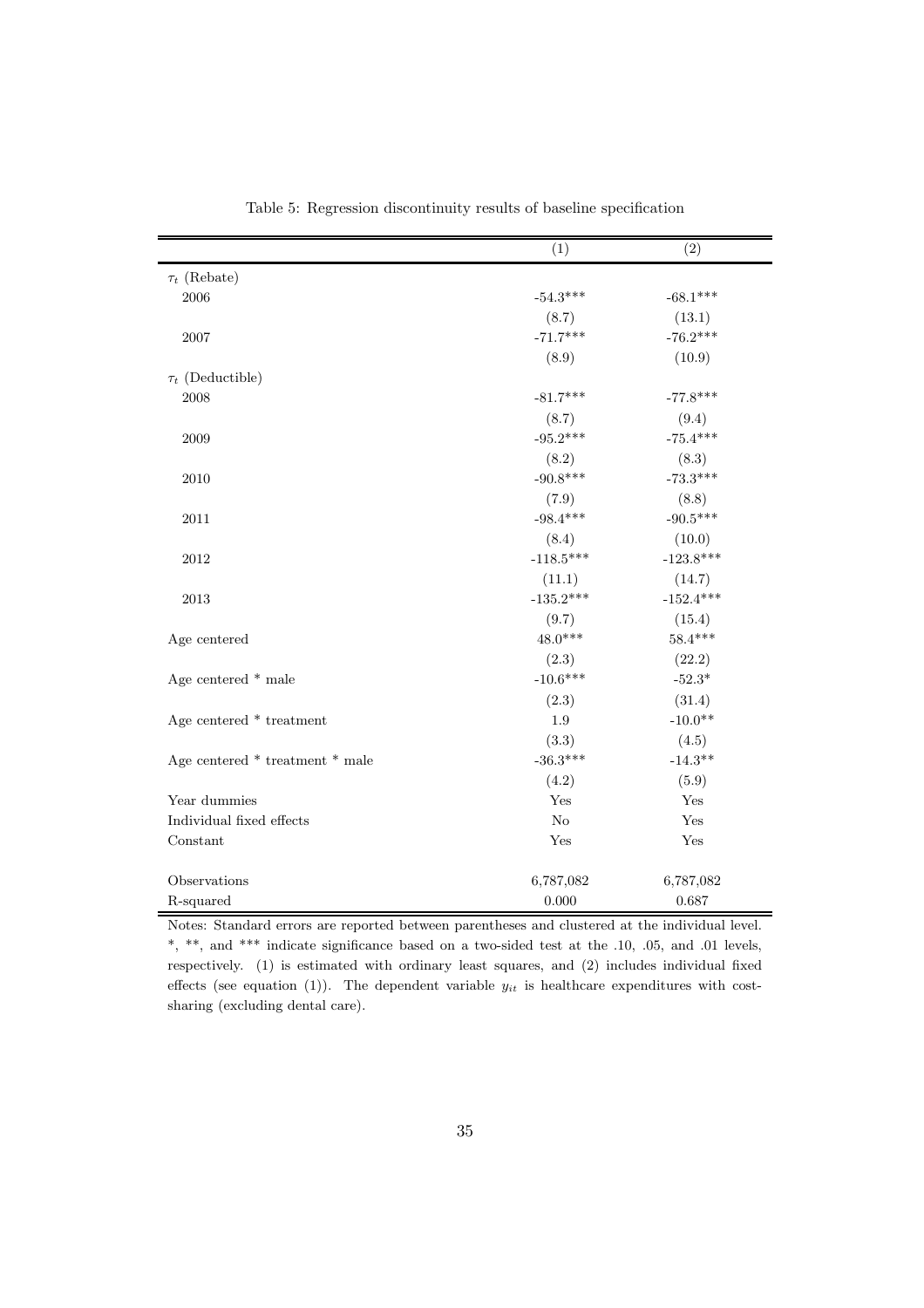|                  | $\tau_{2006}$            | $\tau_{2007}$ |
|------------------|--------------------------|---------------|
| Difference with: |                          |               |
| $\tau_{2006}$    |                          | 8.1           |
| $\tau_{2007}$    | $-8.1$                   |               |
| $\tau_{2008}$    | $-9.7$                   | $-1.6$        |
| $\tau_{2009}$    | $-7.3$                   | 0.8           |
| $\tau_{2010}$    | $-5.2$                   | 2.9           |
| $\tau_{2011}$    | $-22.4$                  | $-14.3$       |
| T2012            | $-55.7***$<br>$-84.3***$ | $-47.6**$     |
| $\tau_{2013}$    |                          | $-76.2***$    |

Table 6: Differences between estimated  $\tau_t$  with  $\tau_{2006}$  and  $\tau_{2007}$  from Table 5 column (2)

Notes: This Table reports the differences between the  $\tau$  coefficients that we presented in Table 5. In the first two columns, we show the difference between  $\tau_{2006}$  and the  $\tau$  values of the other years. The last column shows the difference with  $\tau_{2007}$ . The coefficients are estimated with individual fixed effects. \*, \*\*, and \*\*\* indicate significance based on a two-sided test at the .10, .05, and .01 levels, respectively.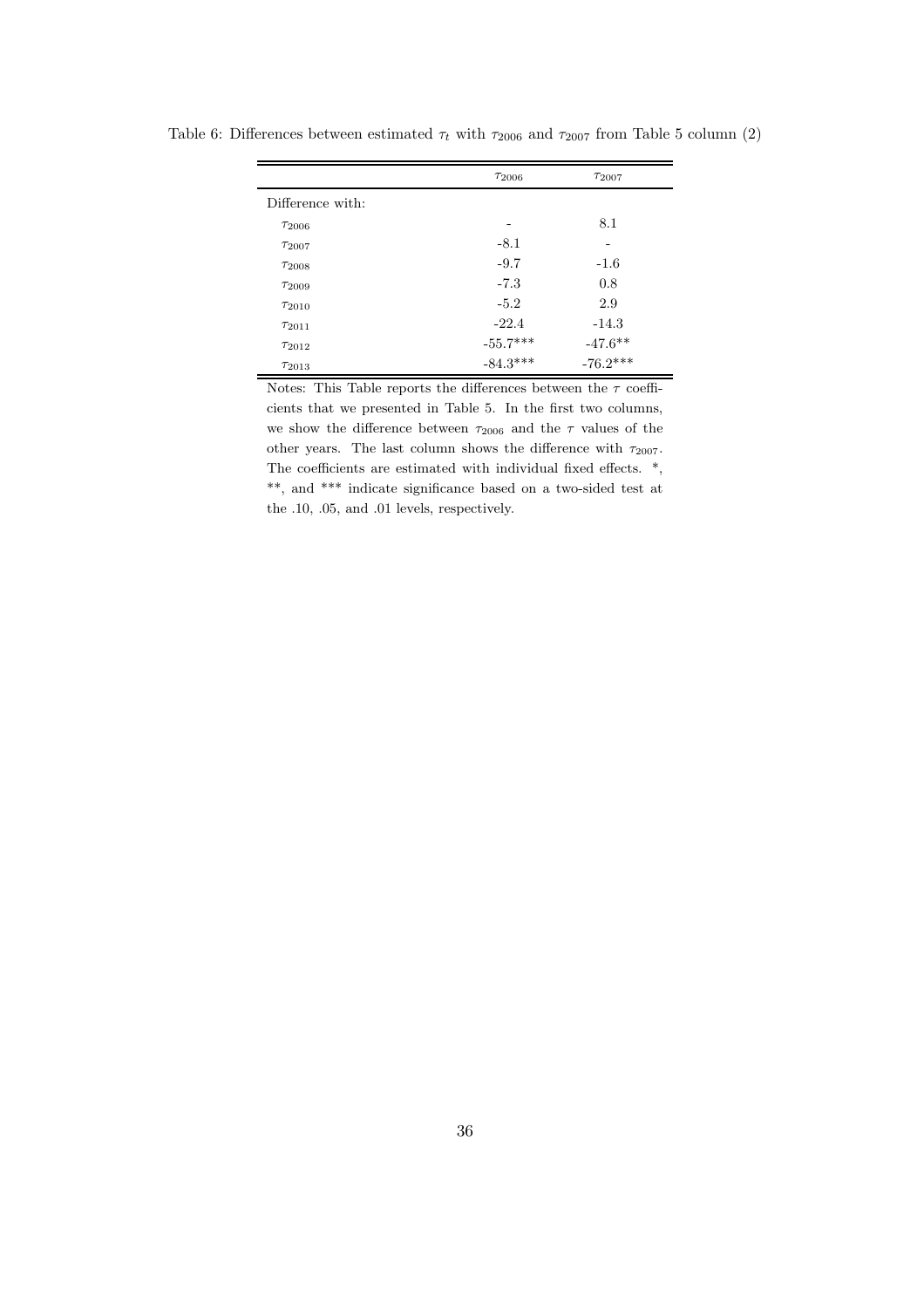| (1)         | (2)        |
|-------------|------------|
| $-0.17***$  | $-0.26***$ |
| $(-0.03)$   | $(-0.03)$  |
| $-0.40***$  | $-0.44***$ |
| $(-0.03)$   | $(-0.03)$  |
| $43.42***$  | $56.61**$  |
| $(-2.16)$   | $(-22.37)$ |
| $-10.55***$ | $-52.39*$  |
| $(-2.32)$   | $-31.37$   |
| 1.9         | $-10.31**$ |
| $(-3.34)$   | $(-4.23)$  |
| $-36.4***$  | $-14.3**$  |
| $(-4.21)$   | $(-5.92)$  |
| Yes         | Yes        |
| No          | Yes        |
| Yes         | Yes        |
|             |            |
| 6,787,082   | 6,787,082  |
| 0.000       | 0.687      |
|             |            |

Table 7: Results of regression discontinuity estimations of rebate  $(\gamma)$  and deductible  $(\delta)$  in equation (2)

Notes: Standard errors are reported between parentheses and clustered at the individual level. \*, \*\*, and \*\*\* indicate significance based on a two-sided test at the .10, .05, and .01 levels, respectively. (1) is estimated with ordinary least squares, and (2) includes individual fixed effects (see equation (2)). The dependent variable  $y_{it}$  is the same as in Table 5.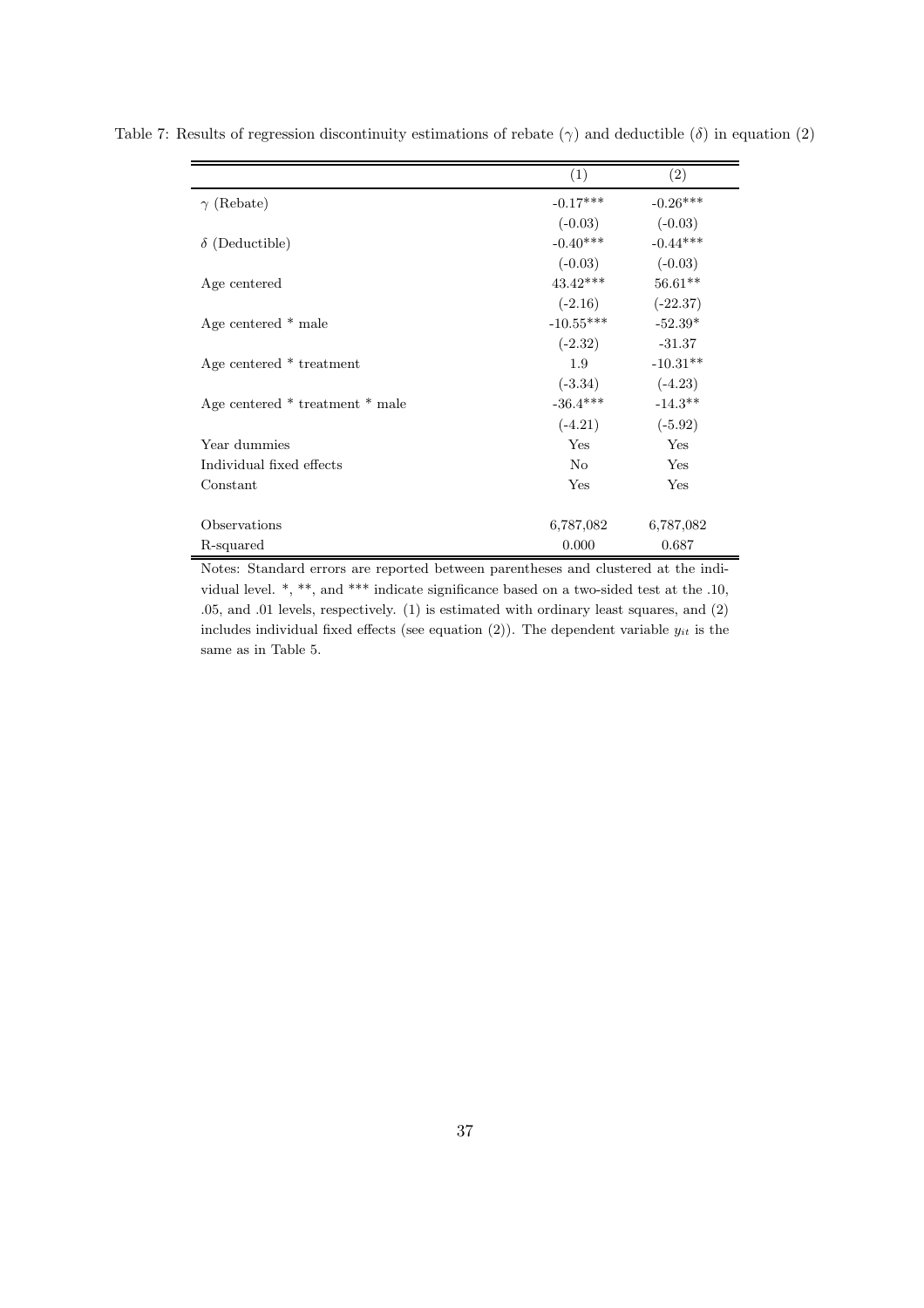|                       | Estimated $\gamma$ (Rebate) |            |            | Estimated $\delta$ (Deductible) | Mean        | Observations |
|-----------------------|-----------------------------|------------|------------|---------------------------------|-------------|--------------|
|                       | (1)                         | (2)        | (3)        | (4)                             | expenditure |              |
| Baseline              | $-0.17***$                  | $-0.26***$ | $-0.40***$ | $-0.44***$                      | 559         | 6,787,082    |
|                       | (0.03)                      | (0.03)     | (0.03)     | (0.03)                          |             |              |
|                       |                             |            |            |                                 |             |              |
| Men                   | $-0.14***$                  | $-0.21***$ | $-0.35***$ | $-0.40***$                      | 518         | 3,473,759    |
|                       | (0.05)                      | (0.05)     | (0.04)     | (0.05)                          |             |              |
| Women                 | $-0.22***$                  | $-0.32***$ | $-0.45***$ | $-0.49***$                      | 601         | 3,313,323    |
|                       | (0.04)                      | (0.04)     | (0.04)     | (0.05)                          |             |              |
| Household income:     |                             |            |            |                                 |             |              |
| Quintile 1            | $-0.11$                     | $-0.13*$   | $-0.57***$ | $-0.41***$                      | 555         | 1,276,528    |
|                       | (0.07)                      | (0.08)     | (0.08)     | (0.09)                          |             |              |
| Quintile 2            | $-0.09$                     | $-0.27***$ | $-0.37***$ | $-0.39***$                      | 563         | 1,259,121    |
|                       | (0.07)                      | (0.07)     | (0.07)     | (0.07)                          |             |              |
| Quintile 3            | $-0.21***$                  | $-0.25***$ | $-0.34***$ | $-0.46***$                      | 564         | 1,368,067    |
|                       | (0.06)                      | (0.06)     | (0.07)     | (0.07)                          |             |              |
| Quintile 4            | $-0.23***$                  | $-0.25***$ | $-0.35***$ | $-0.40***$                      | 558         | 1,414,671    |
|                       | (0.06)                      | (0.07)     | (0.06)     | (0.07)                          |             |              |
| $\mbox{Quintile}$ $5$ | $-0.26***$                  | $-0.38***$ | $-0.34***$ | $-0.48***$                      | 564         | 1,384,918    |
|                       | (0.07)                      | (0.07)     | (0.06)     | (0.07)                          |             |              |

Table 8: Estimated coefficients  $\gamma$  and  $\delta$  for multiple groups

Notes: Standard errors are reported between parentheses and clustered at the individual level. \*, \*\*, and \*\*\* indicate significance based on a two-sided test at the .10, .05, and .01 levels, respectively. (1,3) are estimated with ordinary least squares, and  $(2,4)$  include individual fixed effects. The dependent variable  $y_{it}$  is the same as in table 5. The Table shows the estimated coefficients of  $\gamma$  and  $\delta$ . The estimated coefficients of the other variables are available upon request.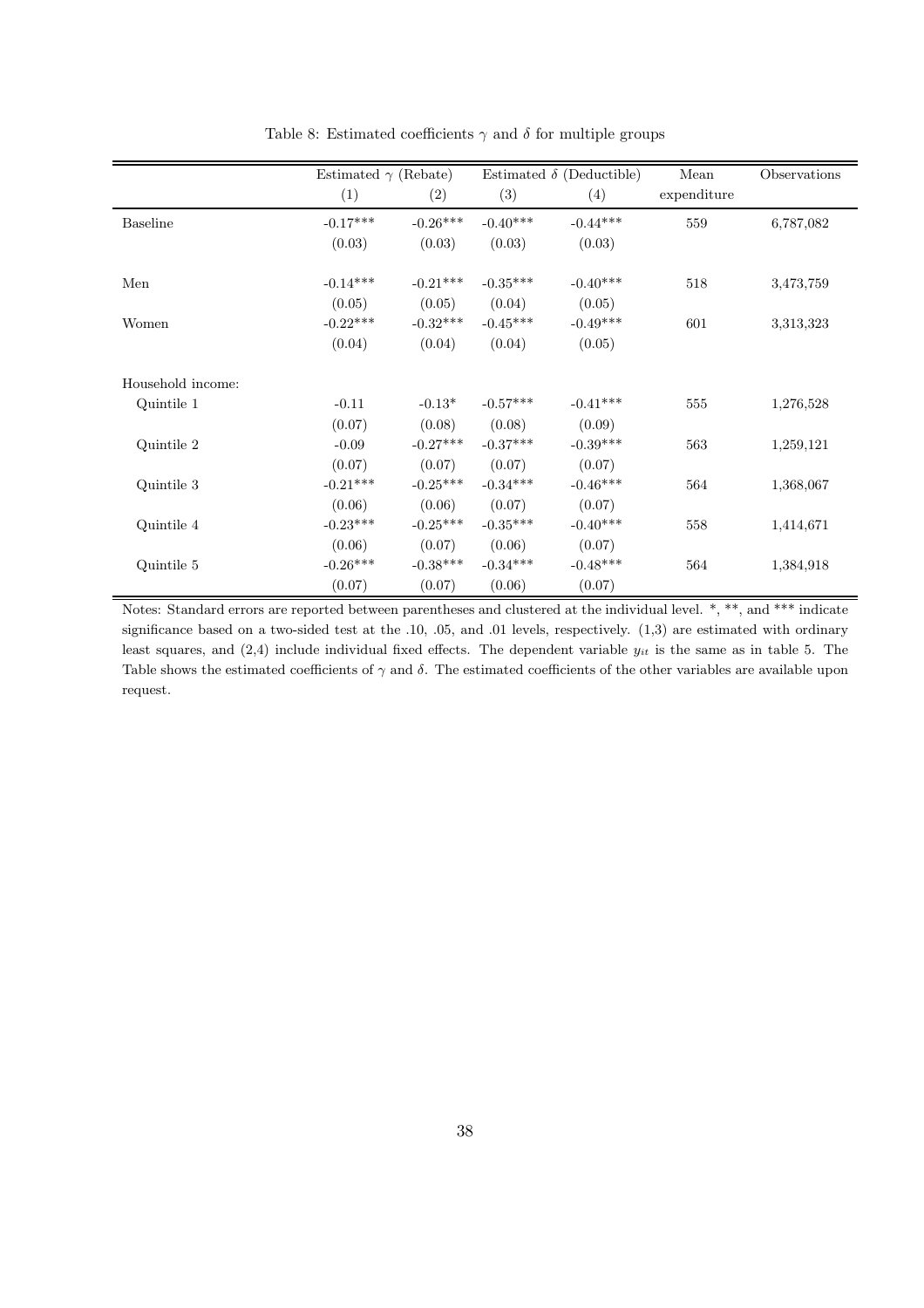| $\operatorname{Year}$ | Bandwidth | (1)         | (2)         | (3)         | (4)         | (5)         | (6)         |
|-----------------------|-----------|-------------|-------------|-------------|-------------|-------------|-------------|
|                       | 3 years   | $-54.0***$  | $-54.3***$  | $-54.0***$  | $-56.0***$  | $-55.3***$  | $-70.1***$  |
| 2006                  |           | (8.8)       | (8.7)       | (8.7)       | (15.9)      | (12.9)      | (16.0)      |
|                       | 5 years   | $-68.9***$  | $-68.7***$  | $-68.5***$  | $-71.5***$  | $-70.9***$  | $-78.3***$  |
|                       |           | (6.6)       | (6.6)       | (6.6)       | (9.8)       | (8.5)       | (17.5)      |
|                       | 3 years   | $-72.6***$  | $-71.7***$  | $-71.8***$  | $-72.9***$  | $-73.1***$  | $-86.9***$  |
|                       |           | (8.9)       | (8.9)       | (8.9)       | (15.5)      | (12.6)      | (15.8)      |
| 2007                  | 5 years   | $-81.7***$  | $-80.4***$  | $-80.6***$  | $-83.0***$  | $-83.1***$  | $-89.6***$  |
|                       |           | (6.4)       | (6.4)       | (6.4)       | (9.5)       | (8.2)       | (17.2)      |
|                       | 3 years   | $-82.5***$  | $-81.7***$  | $-81.9***$  | $-83.0***$  | $-83.1***$  | $-97.0***$  |
|                       |           | (8.7)       | (8.7)       | (8.7)       | (15.6)      | (12.7)      | (16.0)      |
| 2008                  | 5 years   | $-85.1***$  | $-84.1***$  | $-84.3***$  | $-86.6***$  | $-86.7***$  | $-93.2***$  |
|                       |           | (6.3)       | (6.3)       | (6.3)       | (9.2)       | (8.0)       | (17.0)      |
|                       | 3 years   | $-95.6***$  | $-95.2***$  | $-95.2***$  | $-96.4***$  | $-96.5***$  | $-110.4***$ |
|                       |           | (8.2)       | (8.2)       | (8.2)       | (15.3)      | (12.3)      | (15.8)      |
| 2009                  | 5 years   | $-83.2***$  | $-82.8***$  | $-82.9***$  | $-85.2***$  | $-85.3***$  | $-91.9***$  |
|                       |           | (6.2)       | (6.2)       | (6.2)       | (9.0)       | (7.8)       | (17.1)      |
|                       | 3 years   | $-91.1***$  | $-90.8***$  | $-90.9***$  | $-92.0***$  | $-92.1***$  | $-106.0***$ |
|                       |           | (7.9)       | (7.9)       | (7.9)       | (15.1)      | (12.1)      | (15.8)      |
| 2010                  | 5 years   | $-70.9***$  | $-70.7***$  | $-70.7***$  | $-73.2***$  | $-73.1***$  | $-79.8***$  |
|                       |           | (6.2)       | (6.2)       | (6.2)       | (9.1)       | (7.8)       | (16.9)      |
|                       | 3 years   | $-98.5***$  | $-98.4***$  | $-98.4***$  | $-99.6***$  | $-99.7***$  | $-113.6***$ |
|                       |           | (8.4)       | (8.4)       | (8.4)       | (15.2)      | (12.3)      | (15.8)      |
| 2011                  | 5 years   | $-78.8***$  | $-78.6***$  | $-78.5***$  | $-81.1***$  | $-80.9***$  | $-87.8***$  |
|                       |           | (6.3)       | (6.3)       | (6.3)       | (9.4)       | (8.1)       | (16.8)      |
|                       | 3 years   | $-118.8***$ | $-118.5***$ | $-118.6***$ | $-119.9***$ | $-119.9***$ | $-133.9***$ |
|                       |           | (11.1)      | (11.1)      | (11.1)      | (17.0)      | (14.4)      | (18.2)      |
| 2012                  | 5 years   | $-98.6***$  | $-98.3***$  | $-98.3***$  | $-100.8***$ | $-100.6***$ | $-107.5***$ |
|                       |           | (8.0)       | (8.0)       | (8.0)       | (10.6)      | (9.5)       | (18.3)      |
|                       | 3 years   | $-135.3***$ | $-135.2***$ | $-135.2***$ | $-136.4***$ | $-136.5***$ | $-150.4***$ |
|                       |           | (9.7)       | (9.7)       | (9.7)       | (16.3)      | (13.4)      | (17.0)      |
| 2013                  | 5 years   | $-131.6***$ | $-131.1***$ | $-131.1***$ | $-133.6***$ | $-133.5***$ | $-140.3***$ |
|                       |           | (7.3)       | (7.3)       | (7.3)       | (10.2)      | (9.0)       | (17.6)      |

Table 9: Regression discontinuity results for two bandwidths and six functional forms

Notes: Standard errors are reported between parentheses and clustered at the individual level. \*, \*\*, and \*\*\* indicate significance based on a two-sided test at the .10, .05, and .01 levels, respectively. The dependent variable  $y_{it}$  is the same as in Table 5. Ordinary least squares estimations are performed for two bandwidths (15 to 21 year olds and 13 to 23 year olds) and six functional forms. Estimations in bold indicate the best specification. For a three-year bandwidth, the F-test, testing for the best functional form, showed the linear model with an interaction to be the best model, with a p-value of 0.061. For a five-year bandwidth, the quadratic model with an interaction, with a p-value of 0.076. Model (1) is a linear specification, (2) is linear with interactions, (3) and (4) are quadratic specifications without and with interactions, respectively, and (5) and (6) are a cubic model and a cubic model with interactions, respectively. Quartic and quintic models were also estimated but they did not improve the specification. Specifications that include an interaction allow for a different slope before and after the discontinuity.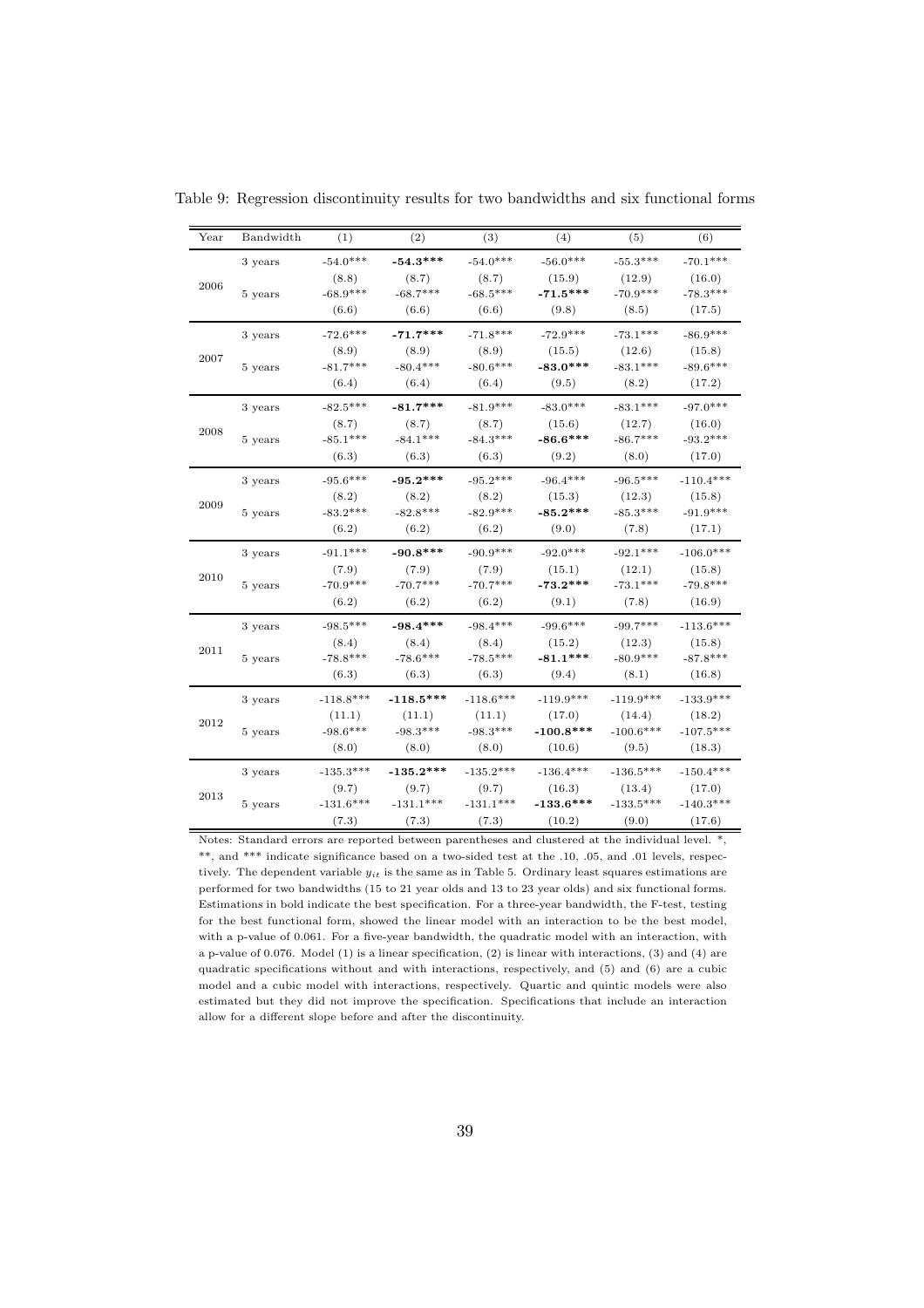|                                 | (1)         | (2)         |
|---------------------------------|-------------|-------------|
| $\tau_t$ (Rebate)               |             |             |
| 2006                            | $-50.0***$  | $-63.8***$  |
|                                 | (9.0)       | (14.5)      |
| 2007                            | $-73.8***$  | $-76.0***$  |
|                                 | (9.5)       | (12.3)      |
| $\tau_t$ (Deductible)           |             |             |
| $\,2008\,$                      | $-76.9***$  | $-74.0***$  |
|                                 | (9.4)       | (10.5)      |
| 2009                            | $-92.5***$  | $-73.5***$  |
|                                 | (8.7)       | (9.2)       |
| 2010                            | $-88.2***$  | $-71.7***$  |
|                                 | (8.4)       | (9.8)       |
| $2011\,$                        | $-90.1***$  | $-89.4***$  |
|                                 | (8.9)       | (11.2)      |
| 2012                            | $-110.0***$ | $-122.8***$ |
|                                 | (11.9)      | (16.2)      |
| $\,2013$                        | $-125.3***$ | $-150.7***$ |
|                                 | (10.5)      | (16.9)      |
| Age centered                    | $48.1***$   | 53.7        |
|                                 | (2.4)       | (55.4)      |
| Age centered * male             | $-9.5***$   | $-60.4*$    |
|                                 | (2.4)       | (35.9)      |
| Age centered $*$ treatment      | $-1.9$      | $-15.1***$  |
|                                 | (3.6)       | (5.1)       |
| Age centered * treatment * male | $-35.3***$  | $-9.5$      |
|                                 | (4.4)       | (6.6)       |
| Year dummies                    | Yes         | Yes         |
| Individual fixed effects        | $\rm No$    | Yes         |
| Constant                        | Yes         | Yes         |
| Observations                    | 6,212,864   | 6,212,864   |
| R-squared                       | 0.000       | 0.697       |

Table 10: Regression discontinuity results without individuals who moved

Notes: Standard errors are reported between parentheses and clustered at the individual level. \*, \*\*, and \*\*\* indicate significance based on a two-sided test at the .10, .05, and .01 levels, respectively. (1) is estimated with ordinary least squares, and (2) includes individual fixed effects. The dependent variable  $y_{it}$  is the same as in Table 5.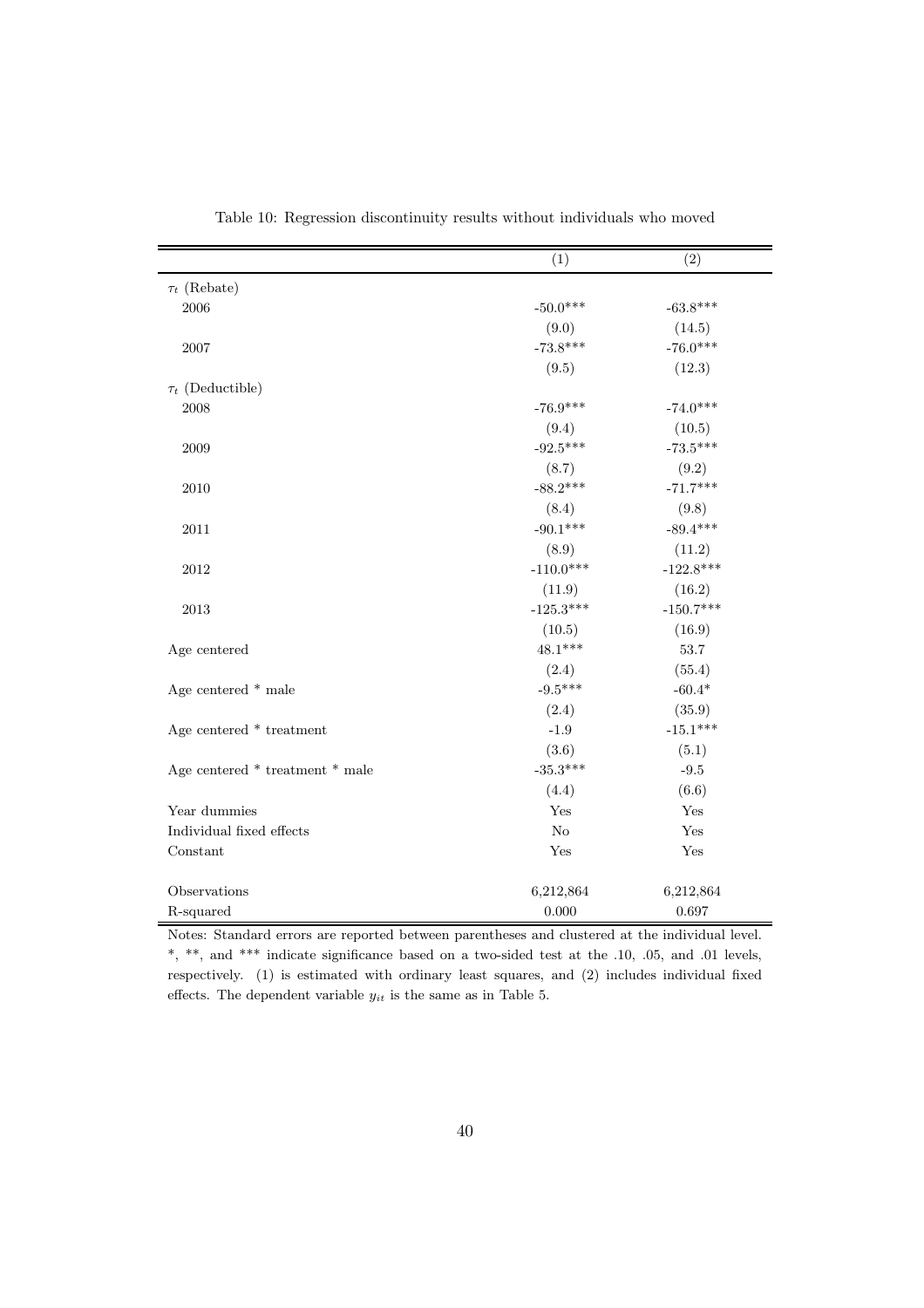|              | 2008 | 2009 | 2010 | 2011 | 2012 | 2013 |
|--------------|------|------|------|------|------|------|
| 15 years old | 0.02 | 0.02 | 0.02 | 0.02 | 0.02 | 0.02 |
| 16 years old | 0.03 | 0.03 | 0.03 | 0.03 | 0.03 | 0.03 |
| 17 years old | 0.04 | 0.04 | 0.04 | 0.04 | 0.04 | 0.04 |
| 18 years old | 0.15 | 0.14 | 0.14 | 0.14 | 0.13 | 0.13 |
| 19 years old | 0.25 | 0.25 | 0.25 | 0.24 | 0.24 | 0.23 |
| 20 years old | 0.34 | 0.35 | 0.35 | 0.34 | 0.33 | 0.32 |
| 21 years old | 0.43 | 0.43 | 0.43 | 0.43 | 0.41 | 0.41 |

Table 11: Share of individuals no longer living with their parents by year and age

Note: These data were taken from StatLine, the open data source of Statistics Netherlands, on March 30, 2017. The shares are based on the entire Dutch population. The original data show the number of individuals in the Netherlands by age and year in total, and of that group those who still live at home with their parents. We took the ratio of these two and inverted it, to reflect the share of individuals, by age and year, who do not live with their parents anymore. The data reflect the number of individuals on January 1st of each year.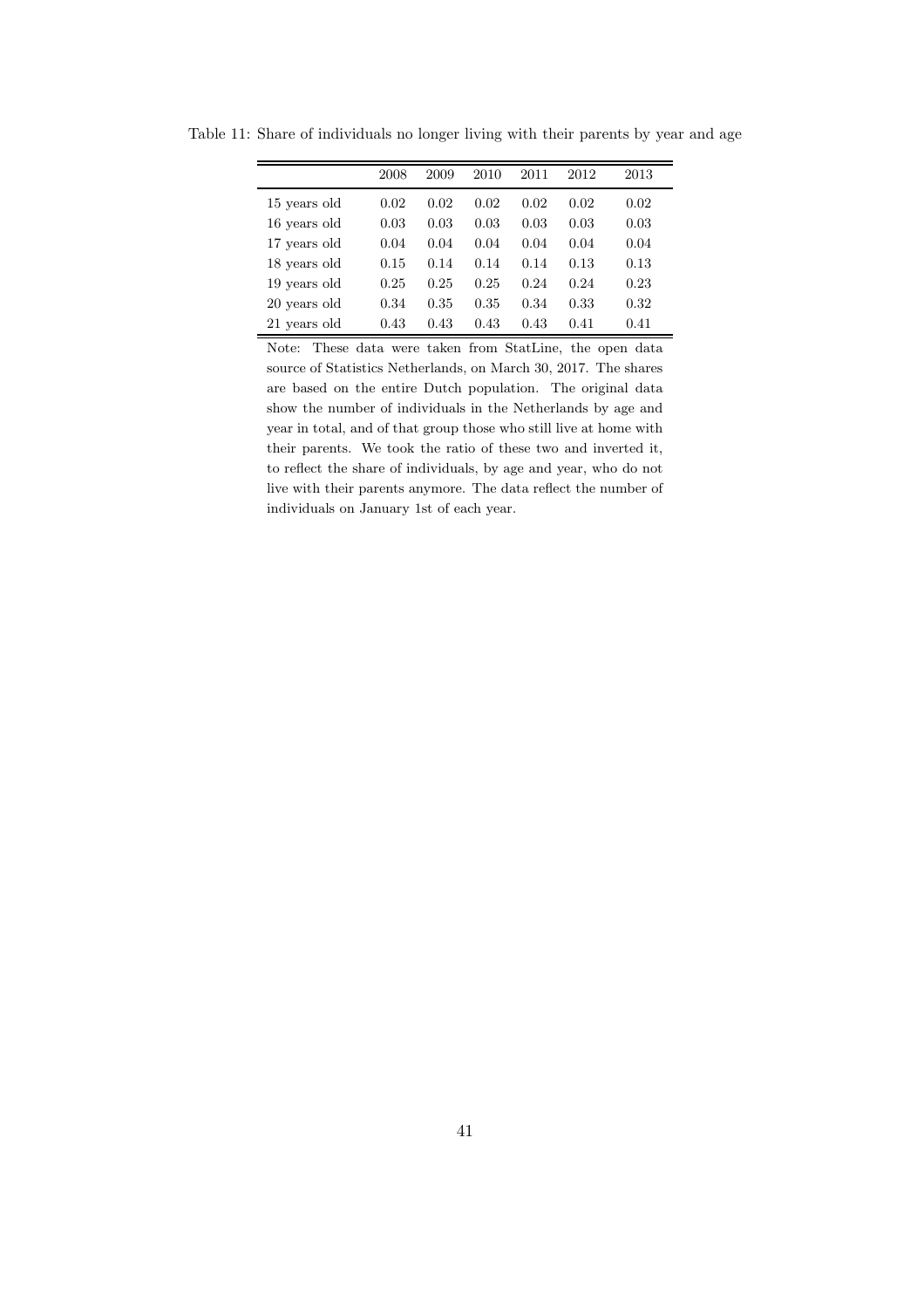|                                | school    |          |            |          | age in years |            |            |          |
|--------------------------------|-----------|----------|------------|----------|--------------|------------|------------|----------|
|                                | year      | $15\,$   | $16\,$     | 17       | $18\,$       | $19\,$     | $20\,$     | $21\,$   |
|                                | 2007-2008 | 1.00     | 0.78       | 0.42     | 0.13         | 0.02       | 0.00       | 0.00     |
| secondary education            | 2008-2009 | 0.99     | 0.78       | 0.42     | $\rm 0.13$   | 0.02       | 0.00       | 0.00     |
|                                | 2009-2010 | 0.99     | 0.78       | $0.43\,$ | 0.13         | 0.02       | 0.00       | 0.00     |
|                                | 2010-2011 | 0.96     | 0.78       | 0.43     | 0.14         | $\rm 0.02$ | 0.00       | 0.00     |
|                                | 2011-2012 | 0.96     | 0.76       | 0.44     | 0.14         | 0.02       | 0.00       | 0.00     |
|                                | 2012-2013 | 0.97     | $0.77\,$   | 0.43     | 0.14         | 0.02       | $0.00\,$   | 0.00     |
|                                | 2013-2014 | $1.00\,$ | $0.76\,$   | 0.43     | 0.14         | 0.02       | 0.00       | 0.00     |
|                                | 2007-2008 | 0.00     | $0.22\,$   | 0.49     | $0.56\,$     | 0.53       | $\rm 0.42$ | $0.30\,$ |
|                                | 2008-2009 | 0.00     | $0.22\,$   | 0.48     | 0.56         | $0.51\,$   | 0.40       | 0.29     |
|                                | 2009-2010 | 0.00     | $\rm 0.21$ | 0.48     | 0.54         | 0.51       | 0.40       | $0.29\,$ |
| vocational education           | 2010-2011 | 0.00     | $\rm 0.21$ | $0.47\,$ | 0.54         | 0.50       | 0.39       | $0.29\,$ |
|                                | 2011-2012 | 0.00     | $0.20\,$   | $0.46\,$ | $\rm 0.54$   | 0.49       | 0.39       | 0.28     |
|                                | 2012-2013 | 0.00     | $0.20\,$   | $0.46\,$ | 0.54         | 0.49       | 0.38       | $0.28\,$ |
|                                | 2013-2014 | 0.00     | $\rm 0.21$ | 0.46     | 0.53         | 0.48       | $0.37\,$   | 0.28     |
|                                | 2007-2008 | 0.00     | $0.00\,$   | 0.07     | 0.18         | 0.27       | 0.38       | $0.46\,$ |
|                                | 2008-2009 | 0.00     | $0.00\,$   | $0.07\,$ | 0.18         | $0.27\,$   | $0.38\,$   | 0.46     |
|                                | 2009-2010 | 0.00     | $0.00\,$   | $0.07\,$ | $0.18\,$     | 0.28       | $0.38\,$   | 0.46     |
| university of applied sciences | 2010-2011 | 0.00     | $0.00\,$   | $0.07\,$ | 0.18         | 0.28       | 0.39       | 0.46     |
|                                | 2011-2012 | 0.00     | $0.00\,$   | 0.07     | 0.18         | 0.29       | $0.39\,$   | 0.46     |
|                                | 2012-2013 | 0.00     | $0.00\,$   | $0.07\,$ | 0.18         | 0.29       | 0.39       | 0.47     |
|                                | 2013-2014 | 0.00     | $0.00\,$   | $0.07\,$ | 0.19         | 0.30       | 0.40       | 0.47     |
|                                | 2007-2008 | 0.00     | $0.00\,$   | $0.00\,$ | 0.09         | 0.16       | 0.19       | 0.23     |
|                                | 2008-2009 | 0.00     | 0.00       | 0.00     | 0.09         | 0.16       | $0.20\,$   | 0.24     |
|                                | 2009-2010 | 0.00     | $0.00\,$   | 0.00     | 0.09         | 0.17       | $0.20\,$   | $0.24\,$ |
| university                     | 2010-2011 | 0.00     | 0.00       | $0.00\,$ | 0.09         | 0.17       | $\rm 0.21$ | $0.24\,$ |
|                                | 2011-2012 | 0.00     | $0.00\,$   | 0.00     | 0.09         | 0.17       | $\rm 0.21$ | 0.25     |
|                                | 2012-2013 | 0.00     | 0.00       | 0.00     | 0.09         | 0.17       | 0.21       | 0.25     |
|                                | 2013-2014 | 0.00     | 0.00       | 0.00     | 0.10         | 0.18       | 0.22       | 0.25     |

Table 12: Share of individuals per education level by year and age

Note: These data were taken from StatLine, the open data source of Statistics Netherlands, on April 2nd 2017. The shares are based on the entire Dutch population.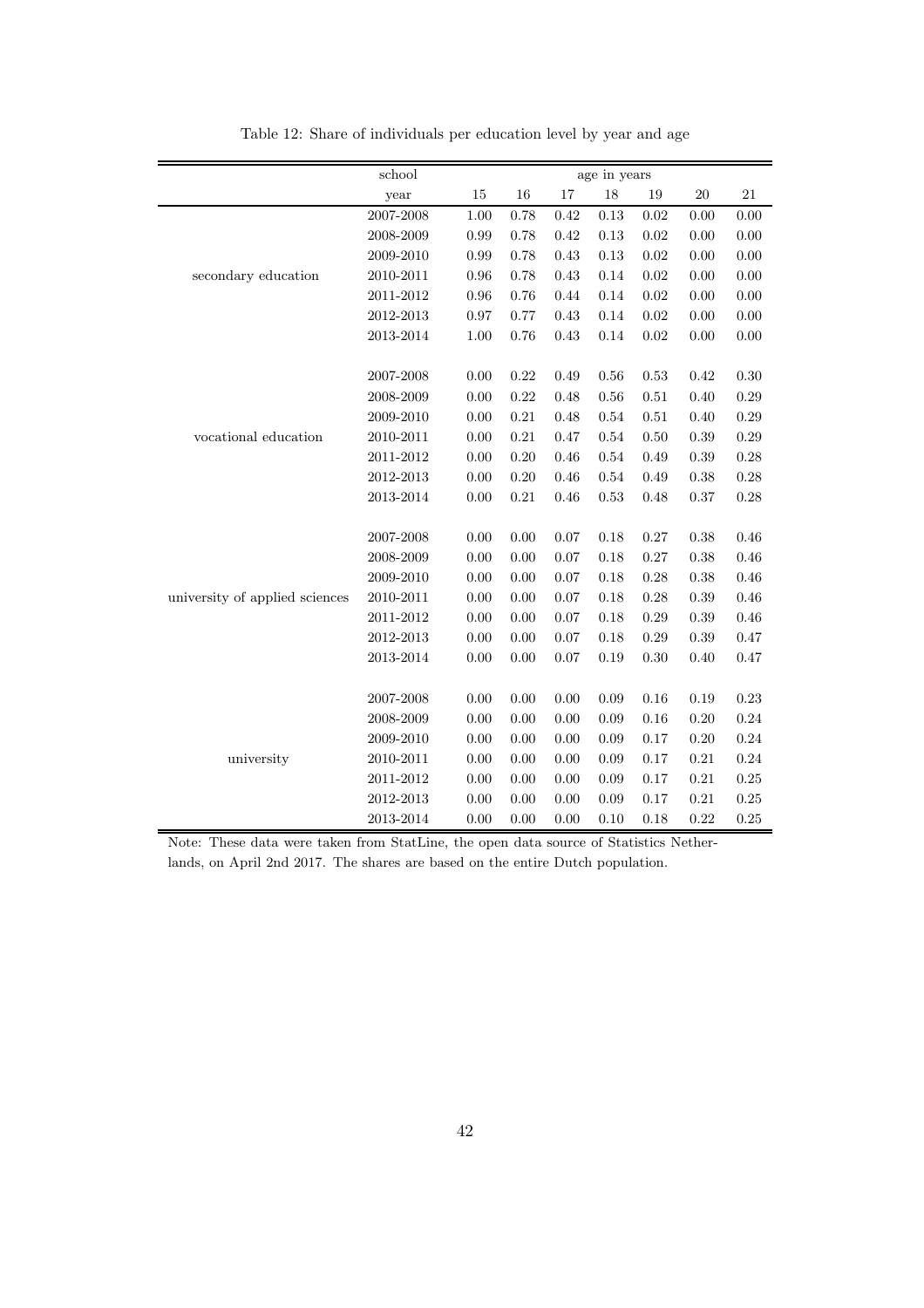|                                 | (1)         | $\overline{(2)}$ |
|---------------------------------|-------------|------------------|
| $\tau_t$ (Rebate)               |             |                  |
| 2006                            | $-40.8***$  | $-63.5***$       |
|                                 | (11.5)      | (19.5)           |
| $2007\,$                        | $-65.1***$  | $-71.4***$       |
|                                 | (11.8)      | (17.3)           |
| $\tau_t$ (Deductible)           |             |                  |
| 2008                            | $-74.5***$  | $-73.3***$       |
|                                 | (11.8)      | (16.1)           |
| 2009                            | $-79.9***$  | $-63.8***$       |
|                                 | (10.8)      | (13.4)           |
| 2010                            | $-82.5***$  | $-61.1***$       |
|                                 | (11.1)      | (12.9)           |
| 2011                            | $-81.3***$  | $-79.5***$       |
|                                 | (11.4)      | (14.5)           |
| $\>2012$                        | $-97.0***$  | $-104.1***$      |
|                                 | (13.2)      | (18.3)           |
| $\,2013$                        | $-128.8***$ | $-140.0***$      |
|                                 | (12.0)      | (22.0)           |
| Age centered                    | $42.9***$   | $55.5***$        |
|                                 | (3.5)       | (25.6)           |
| Age centered $*$ male           | $-9.6***$   | $-58.3$          |
|                                 | (2.5)       | (43.5)           |
| Age centered * treatment        | $8.3*$      | $-3.6$           |
|                                 | (4.2)       | (6.5)            |
| Age centered * treatment * male | $-39.8***$  | $-19.5***$       |
|                                 | (4.5)       | (6.9)            |
| Year dummies                    | Yes         | Yes              |
| Individual fixed effects        | $\rm No$    | Yes              |
| Constant                        | Yes         | Yes              |
| Observations                    | 5,681,632   | 5,681,632        |
| R-squared                       | 0.000       | $0.735\,$        |

Table 13: Regression discontinuity results without 17 year olds

Notes: Standard errors are reported between parentheses and clustered at the individual level. \*, \*\*, and \*\*\* indicate significance based on a two-sided test at the .10, .05, and .01 levels, respectively. (1) is estimated with ordinary least squares, (2) includes individual fixed effects (see equation1). The dependent variable  $y_{it}$  is the same as in Table 5. Persons aged 17 were excluded from the analysis.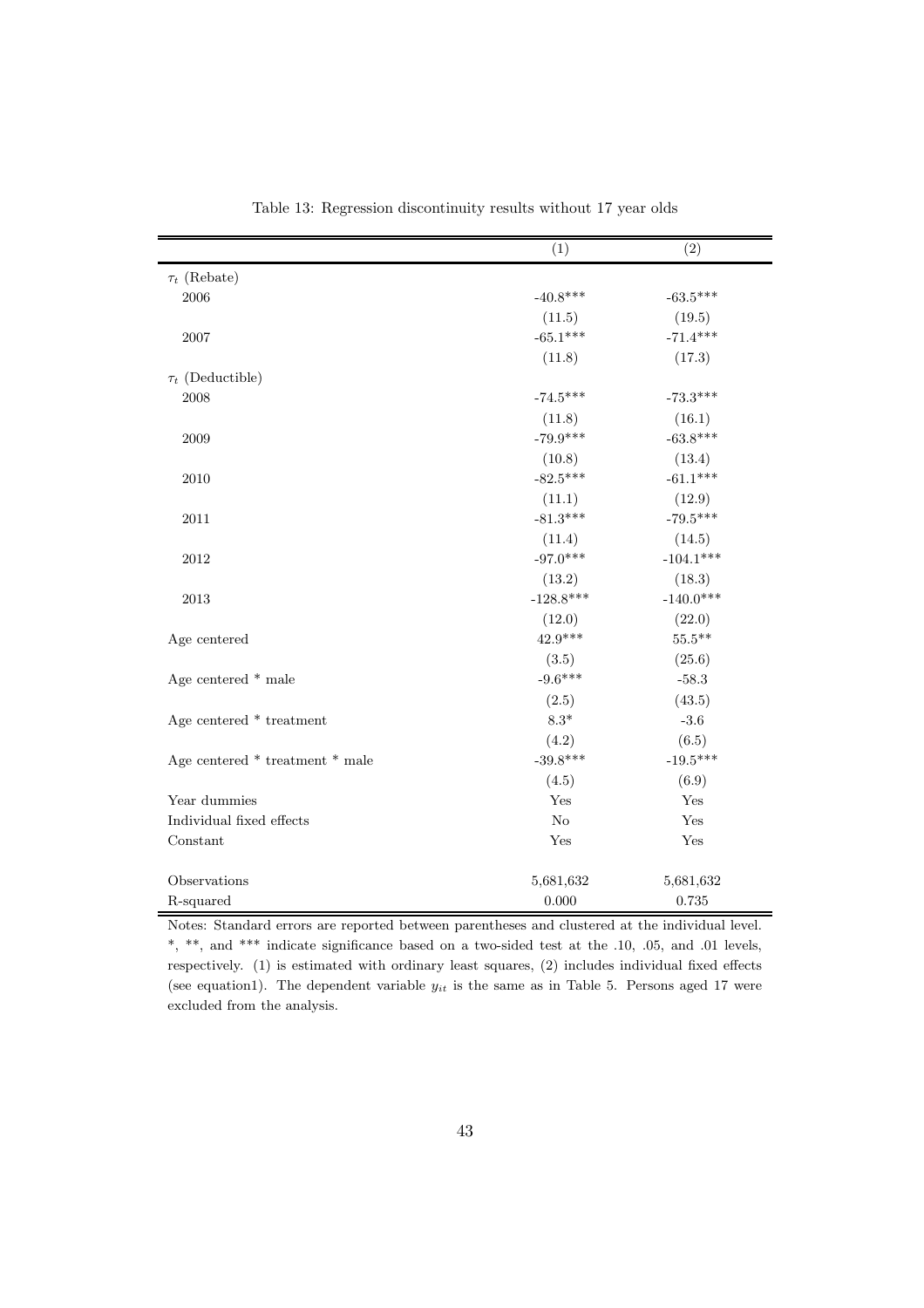|                                 | (1)              | (2)         |  |
|---------------------------------|------------------|-------------|--|
| $\gamma$ (Rebate)               | $-0.12***$       | $-0.23***$  |  |
|                                 | $(-0.04)$        | $(-0.04)$   |  |
| $\delta$ (Deductible)           | $-0.33***$       | $-0.38***$  |  |
|                                 | $(-0.04)$        | $(-0.05)$   |  |
| Age centered                    | $35.18***$       | $52.61**$   |  |
|                                 | $(-2.96)$        | $(-25.73)$  |  |
| Age centered $*$ male           | $-9.50***$       | $-58,51$    |  |
|                                 | $(-2.47)$        | $(-43.52)$  |  |
| Age centered * treatment        | $14.41***$       | $-1,87$     |  |
|                                 | $(-3.83)$        | $(-4.93)$   |  |
| Age centered * treatment * male | $-39.91***$      | $-19.54***$ |  |
|                                 | $(-4.54)$        | $(-6.91)$   |  |
| Year dummies                    | Yes              | Yes         |  |
| Individual fixed effects        | No               | Yes         |  |
| Constant                        | Yes              | Yes         |  |
|                                 |                  |             |  |
| Observations                    | 5,681,632        | 5,681,632   |  |
| R-squared                       | $\boldsymbol{0}$ | 0.735       |  |

Table 14: Results of regression discontinuity estimations with one coefficient for the rebate and the deductible without 17 year olds

Notes: Standard errors are reported between parentheses and clustered at the individual level. \*, \*\*, and \*\*\* indicate significance based on a two-sided test at the .10, .05, and .01 levels, respectively. (1) is estimated with ordinary least squares, and (2) includes individual fixed effects (see equation 2). The dependent variable  $y_{it}$  is the same as in Table 5. Persons aged 17 were excluded from the analysis.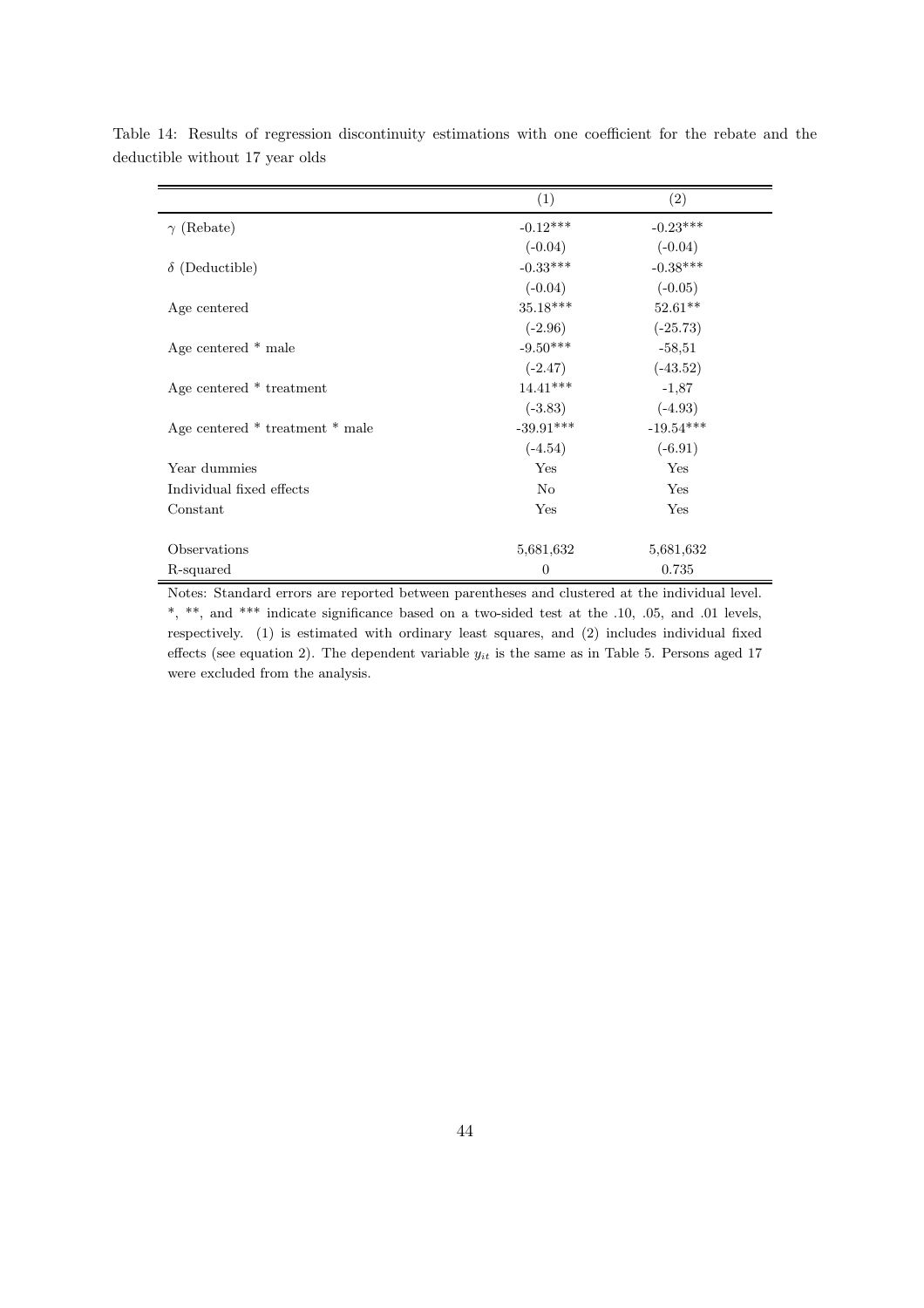|                                 | (1)         | (2)                  |
|---------------------------------|-------------|----------------------|
| $\tau_t$ (Rebate)               |             |                      |
| 2006                            | $-80.2***$  | $-61.0***$           |
|                                 | (8.6)       | (13.3)               |
| 2007                            | $-88.4***$  | $-69.6***$           |
|                                 | (8.8)       | (11.5)               |
| $\tau_t$ (Deductible)           |             |                      |
| 2008                            | $-90.6***$  | $-76.1***$           |
|                                 | (8.9)       | (10.0)               |
| 2009                            | $-94.9***$  | $-75.1***$           |
|                                 | (8.4)       | (8.7)                |
| 2010                            | $-91.8***$  | $-83.3***$           |
|                                 | (7.9)       | (9.2)                |
| 2011                            | $-81.7***$  | $-95.3***$           |
|                                 | (8.2)       | (10.1)               |
| $\>2012$                        | $-96.0***$  | $-130.5***$          |
|                                 | (10.6)      | (14.0)               |
| 2013                            | $-112.6***$ | $-165.7***$          |
|                                 | (9.7)       | (15.0)               |
| Age centered                    | $55.3***$   | 62.9***              |
|                                 | (2.3)       | (21.0)               |
| Age centered * male             | $-13.8***$  | $-63.2**$            |
|                                 | (2.3)       | (28.3)               |
| Age centered * treatment        | $-12.4***$  | $-15.1***$           |
|                                 | (3.3)       | (4.8)                |
| Age centered * treatment * male | $-34.4***$  | $-9.1$               |
|                                 | (4.2)       | (6.0)                |
| Year dummies                    | Yes         | Yes                  |
| Individual fixed effects        | $\rm No$    | $\operatorname{Yes}$ |
| Constant                        | Yes         | Yes                  |
| Observations                    | 7,920,076   | 7,920,076            |
| R-squared                       | 0.001       | 0.667                |

Table 15: Regression discontinuity results including individuals who have used mental healthcare

Notes: The analyses are the same as Table 5, but include individuals who used some mental healthcare between 2006 and 2013 (mental healthcare costs have been excluded, but the individuals are kept in the sample). The dependent variable  $y_{it}$  is healthcare expenditure with cost-sharing (excluding dental and mental care). Standard errors are reported between parentheses and clustered at the individual level. \*, \*\*, and \*\*\* indicate significance based on a two-sided test at the .10, .05, and .01 levels, respectively. (1) is estimated with ordinary least squares, and (2) includes individual fixed effects.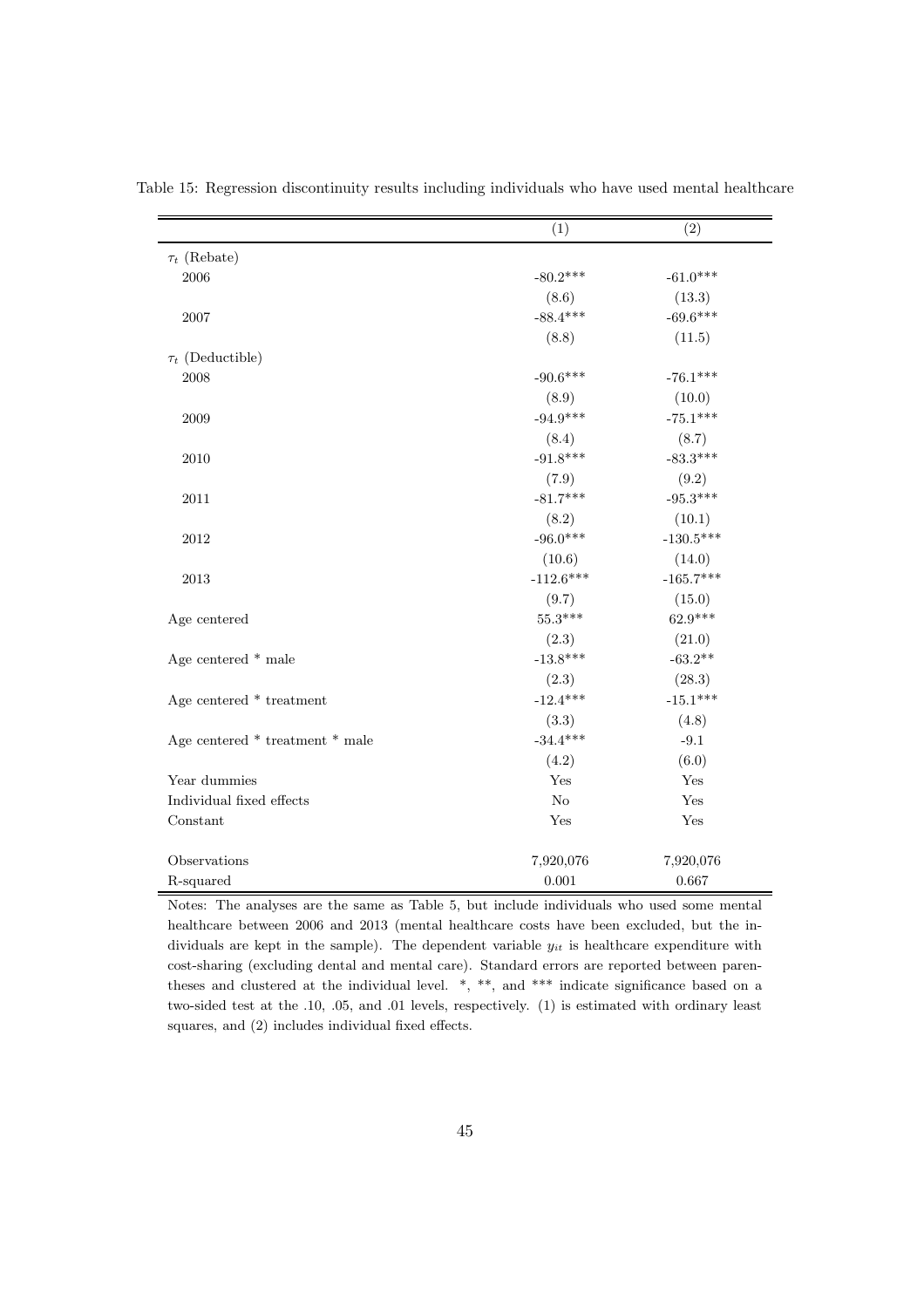|                                 | (1)                  | (2)                  |
|---------------------------------|----------------------|----------------------|
| $\tau_t$ (Rebate)               |                      |                      |
| 2006                            | $-43.3***$           | $-72.9***$           |
|                                 | (9.5)                | (14.2)               |
| $2007\,$                        | $-65.5***$           | $-81.9***$           |
|                                 | (9.5)                | (11.8)               |
| $\tau_t$ (Deductible)           |                      |                      |
| 2008                            | $-77.9***$           | $-81.5***$           |
|                                 | (9.2)                | (10.1)               |
| 2009                            | $-97.5***$           | $-81.5***$           |
|                                 | (7.9)                | (8.4)                |
| 2010                            | $-91.3***$           | $-73.5***$           |
|                                 | (7.9)                | (8.7)                |
| 2011                            | $-101.8***$          | $-87.0***$           |
|                                 | (8.1)                | (9.4)                |
| 2012                            | $-122.5***$          | $-114.0***$          |
|                                 | (10.0)               | (13.3)               |
| 2013                            | $-136.5***$          | $-134.5***$          |
|                                 | (9.3)                | (14.4)               |
| Age centered                    | $46.6***$            | $53.5***$            |
|                                 | (2.3)                | (22.4)               |
| Age centered * male             | $-8.3***$            | $-50.2*$             |
|                                 | (2.4)                | (29.5)               |
| Age centered $*$ treatment      | $5.6^{\ast}$         | $-15.6***$           |
|                                 | (3.4)                | (4.5)                |
| Age centered * treatment * male | $-41.4***$           | $-11.9**$            |
|                                 | (4.5)                | (5.8)                |
| Year dummies                    | Yes                  | Yes                  |
| Individual fixed effects        | $\rm No$             | Yes                  |
| Constant                        | $\operatorname{Yes}$ | $\operatorname{Yes}$ |
| Observations                    | 6,787,082            | 6,787,082            |
| R-squared                       | 0.000                | 0.690                |

Table 16: Regression discontinuity results with a correction for a general price effect

Notes: Standard errors are reported between parentheses and clustered at the individual level. \*, \*\*, and \*\*\* indicate significance based on a two-sided test at the .10, .05, and .01 levels, respectively. (1) is estimated with ordinary least squares, and (2) includes individual fixed effects. The dependent variable  $y_{it}$  is the same as in Table 5 but now corrected for prices.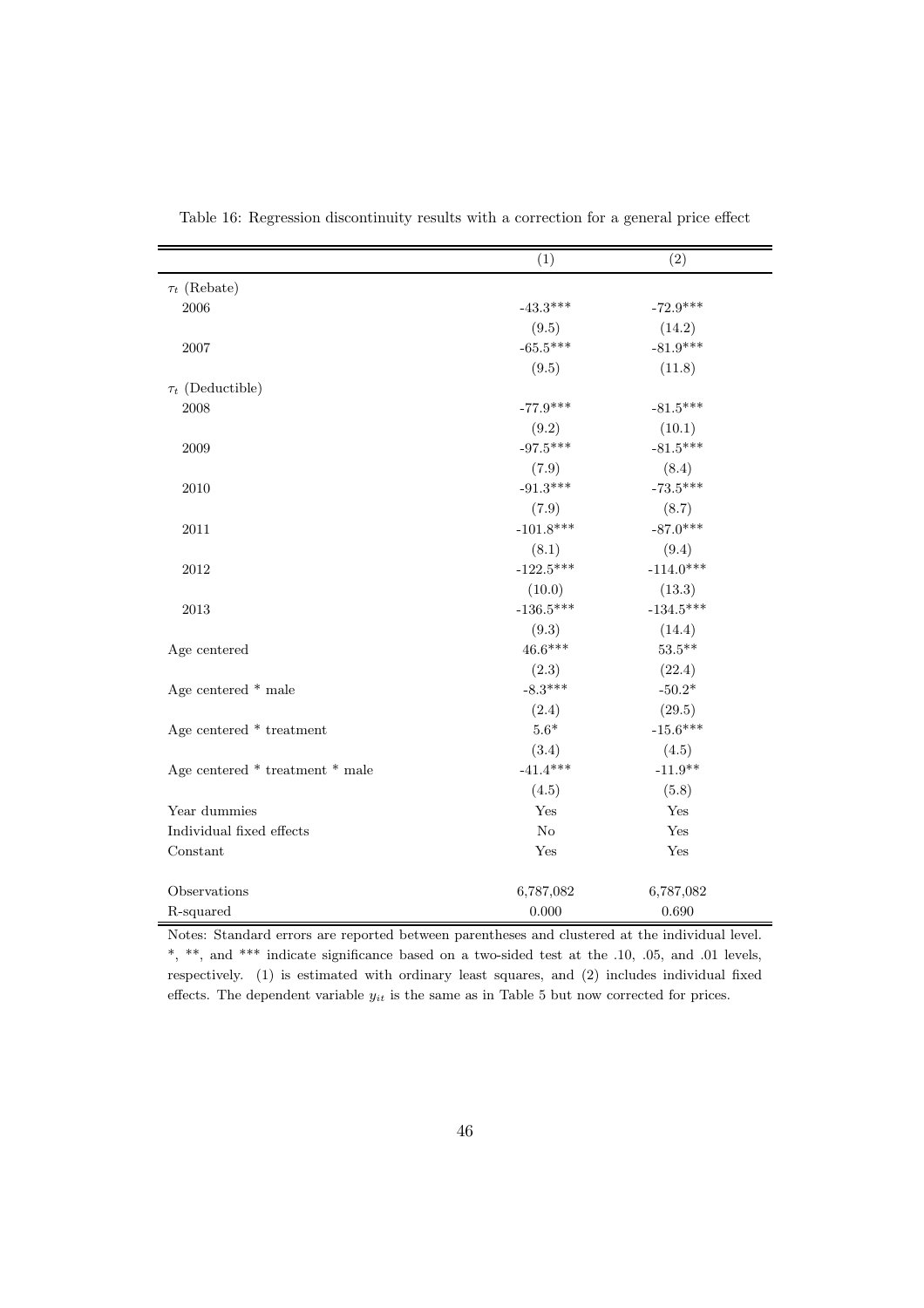|                       | (1)  | (2) | (3) | $\left(4\right)$ |
|-----------------------|------|-----|-----|------------------|
| $\tau_t$ (Rebate)     |      |     |     |                  |
| 2006                  | 13.1 | 3.9 | 7.1 | 10.7             |
| 2007                  | 10.9 | 5.3 | 5.9 | 9.3              |
| $\tau_t$ (Deductible) |      |     |     |                  |
| 2008                  | 9.4  | 6.1 | 5.8 | 8.4              |
| 2009                  | 8.3  | 6.6 | 6.7 | 7.8              |
| 2010                  | 8.8  | 4.9 | 6.4 | 8.0              |
| 2011                  | 10.0 | 5.8 | 6.8 | 9.2              |
| 2012                  | 14.7 | 8.6 | 9.4 | 12.0             |
| 2013                  | 15.4 | 5.4 | 9.6 | 12.2             |

Table 17: Standard errors for different clusters

Notes: The analyses that were conducted for this Table are the same as table 5, column (2), but vary in the way we clustered the standard errors. For all four columns, the coefficients of  $\tau_t$  are the same as in column (2) in Table 5. All analyses include fixed effects and the dependent variable  $y_{it}$  is the same as in Table 5. (1) is estimated with standard errors clustered by individuals, (2) clustered by age, (3) clustered by age cohort (age x birth year) and (4) clustered by individual x age.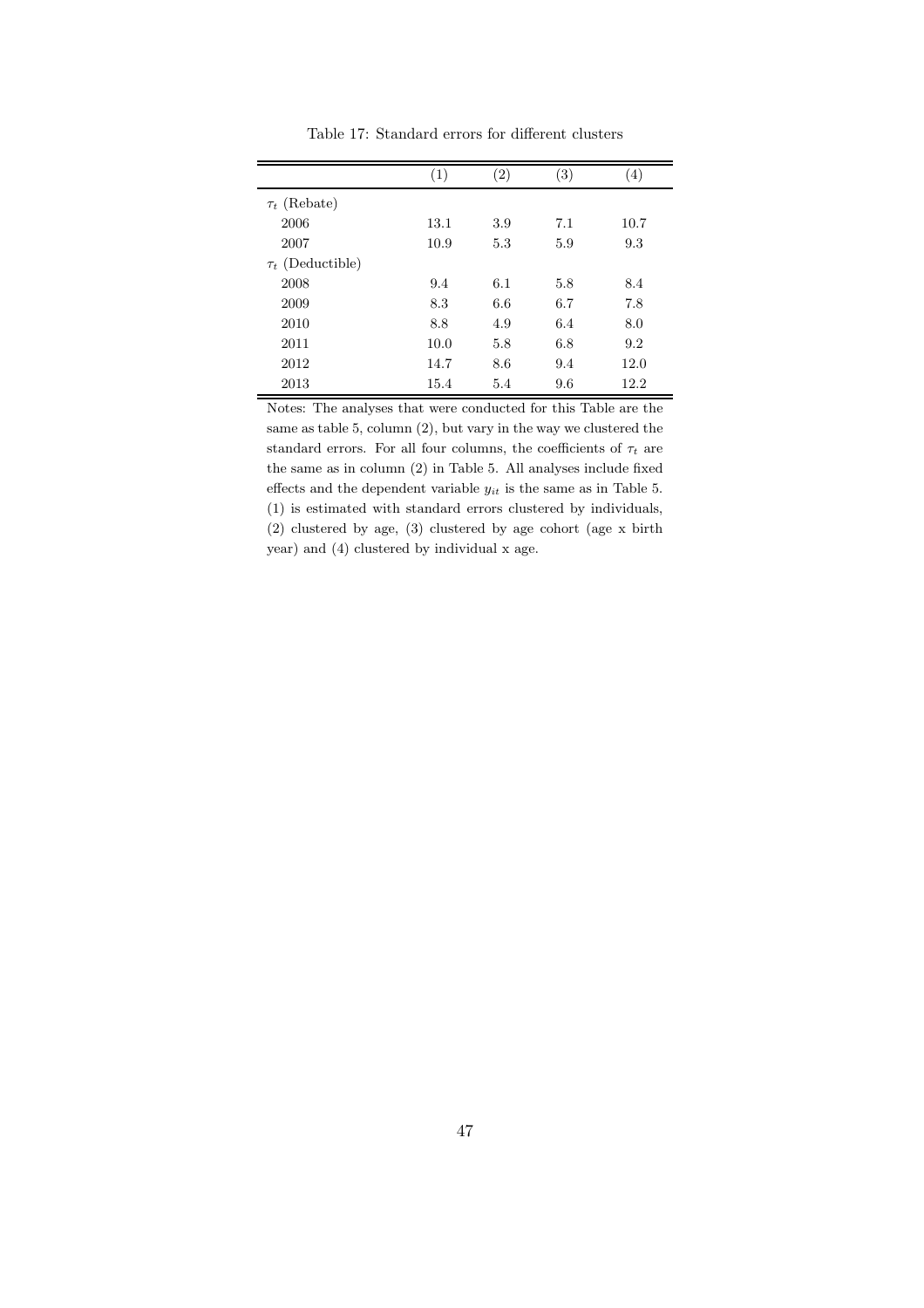|                                 | $\overline{(1)}$     | $\overline{(2)}$ |
|---------------------------------|----------------------|------------------|
| $\tau_t$ (Rebate)               |                      |                  |
| 2006                            | $18.9**$             | 11.9             |
|                                 | (8.6)                | (14.2)           |
| $2007\,$                        | $3.6\,$              | $-7.8$           |
|                                 | (9.1)                | (12.3)           |
| $\tau_t$ (Deductible)           |                      |                  |
| 2008                            | $-18.3**$            | $-23.4***$       |
|                                 | (8.1)                | (10.0)           |
| $\,2009\,$                      | $1.5\,$              | $-3.2$           |
|                                 | (8.0)                | (9.4)            |
| 2010                            | $-8.0$               | $-10.2$          |
|                                 | (8.2)                | (9.9)            |
| 2011                            | $-8.8$               | $-7.9$           |
|                                 | (9.4)                | (12.4)           |
| $\>2012$                        | $11.3\,$             | 12.2             |
|                                 | (10.2)               | (14.1)           |
| $\,2013$                        | $-0.2$               | 8.2              |
|                                 | (9.9)                | (16.1)           |
| Age centered                    | $14.9***$            | $47.5\,$         |
|                                 | (2.2)                | (65.4)           |
| Age centered $*$ male           | $2.9\,$              | $-47.3$          |
|                                 | (2.4)                | (38.5)           |
| Age centered * treatment        | $92.3***$            | $51.5***$        |
|                                 | (3.3)                | (5.2)            |
| Age centered * treatment * male | $-125.1***$          | $-45.4***$       |
|                                 | (4.3)                | (6.2)            |
| Year dummies                    | $\operatorname{Yes}$ | ${\rm Yes}$      |
| Individual fixed effects        | $\rm No$             | Yes              |
| Constant                        | Yes                  | Yes              |
| Observations                    | 6.673.554            | 6.673.554        |
| R-squared                       | 0.003                | 0.656            |

Table 18: Regression discontinuity results for fictional discontinuity at 24

Notes: Standard errors are reported between parentheses and clustered at the individual level. \*, \*\*, and \*\*\* indicate significance based on a two-sided test at the .10, .05, and .01 levels, respectively. (1) is estimated with ordinary least squares and (2) includes individual fixed effects. The analyses are performed for individuals aged 21 to 27.  $\tau_t$  is a fictional discontinuity placed at 24 years old. The dependent variable  $y_{it}$  is the same as in Table 5.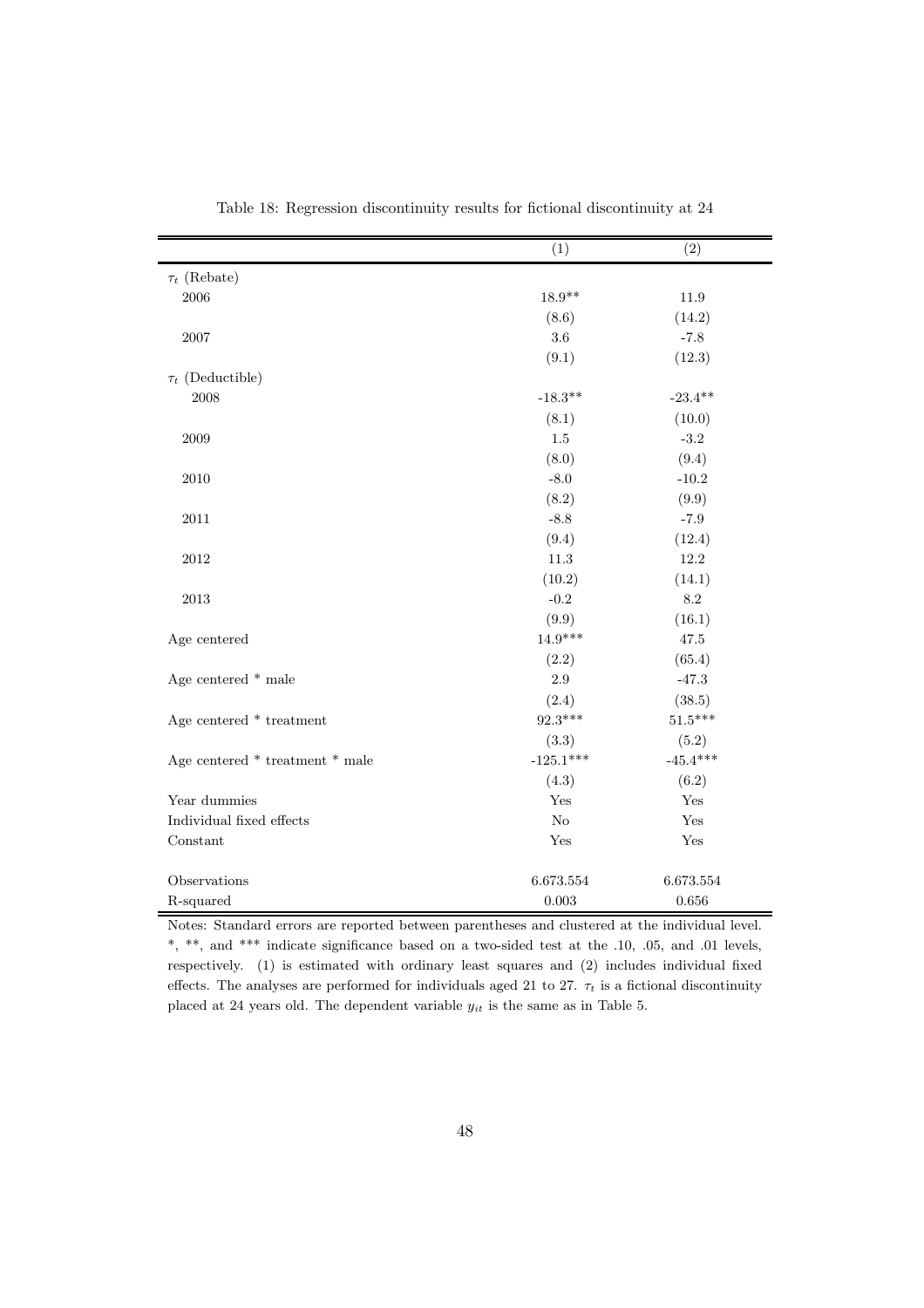# A. Overview of policy changes between 2006 and 2013

Year Policy change  $\overline{a}$ 

| 2006 | Introduction of managed competition 'Health Insurance Act' (Zvw)                  |
|------|-----------------------------------------------------------------------------------|
| 2006 | Agreement to curb pharmaceutical costs (extension of 'preferentiebeleid ge-       |
|      | neesmiddelen')                                                                    |
| 2006 | Introduction of rebate of 255 euros                                               |
| 2007 | Abdominoplasty (for severe cases) is included in basic package                    |
| 2007 | Psychotherapy (for severe cases) is included in basic package                     |
| 2007 | First IVF treatment (of maximum 3) is included in basic package                   |
| 2008 | Introduction of mental healthcare in 'Health Insurance Act' (Zvw)                 |
| 2008 | Contraceptives are included in the basic package                                  |
| 2008 | Limited dental care for 18 to 22 year olds included in basic package.             |
|      | The deductible does not apply to dental care.                                     |
| 2008 | Five hours of extra maternity care are included in basic package                  |
| 2008 | The first 8 sessions of psychological counseling are included in the basic pack-  |
|      | age plus co-payment of 10 euros per session                                       |
| 2008 | Introduction deductible of 150 euros                                              |
| 2009 | Chairs to help a person stand up ('sta op stoelen'), strollers, and anti-allergen |
|      | matress covers removed from the basic benefit package                             |
| 2009 | Reimbursement for statins limited                                                 |
| 2009 | Sleeping pills and tranquilizers removed from the basic package                   |
| 2009 | Severe dyslexia diagnostics and treatment for 6 and 7 year olds included in       |
|      | basic package                                                                     |
| 2009 | Increase of deductible to 155 euros                                               |
| 2010 | Introduction of diagnosis treatment combinations (DBCs)                           |
| 2010 | Acetylcysteine removed from basic package                                         |
| 2010 | Lowering of registration fee for general practitioner                             |
| 2010 | Severe dyslexia diagnostics and treatment for 9 year olds included in basic       |
|      | package                                                                           |
| 2010 | More precise requirements about reimbursement of IVF treatments                   |
| 2010 | Maximal reimbursement of wigs increases from 294 euros to 374 euros               |
| 2010 | MRA machine is reimbursed in specific cases                                       |
| 2010 | Reimbursement of devices to ease breathing in specific cases included             |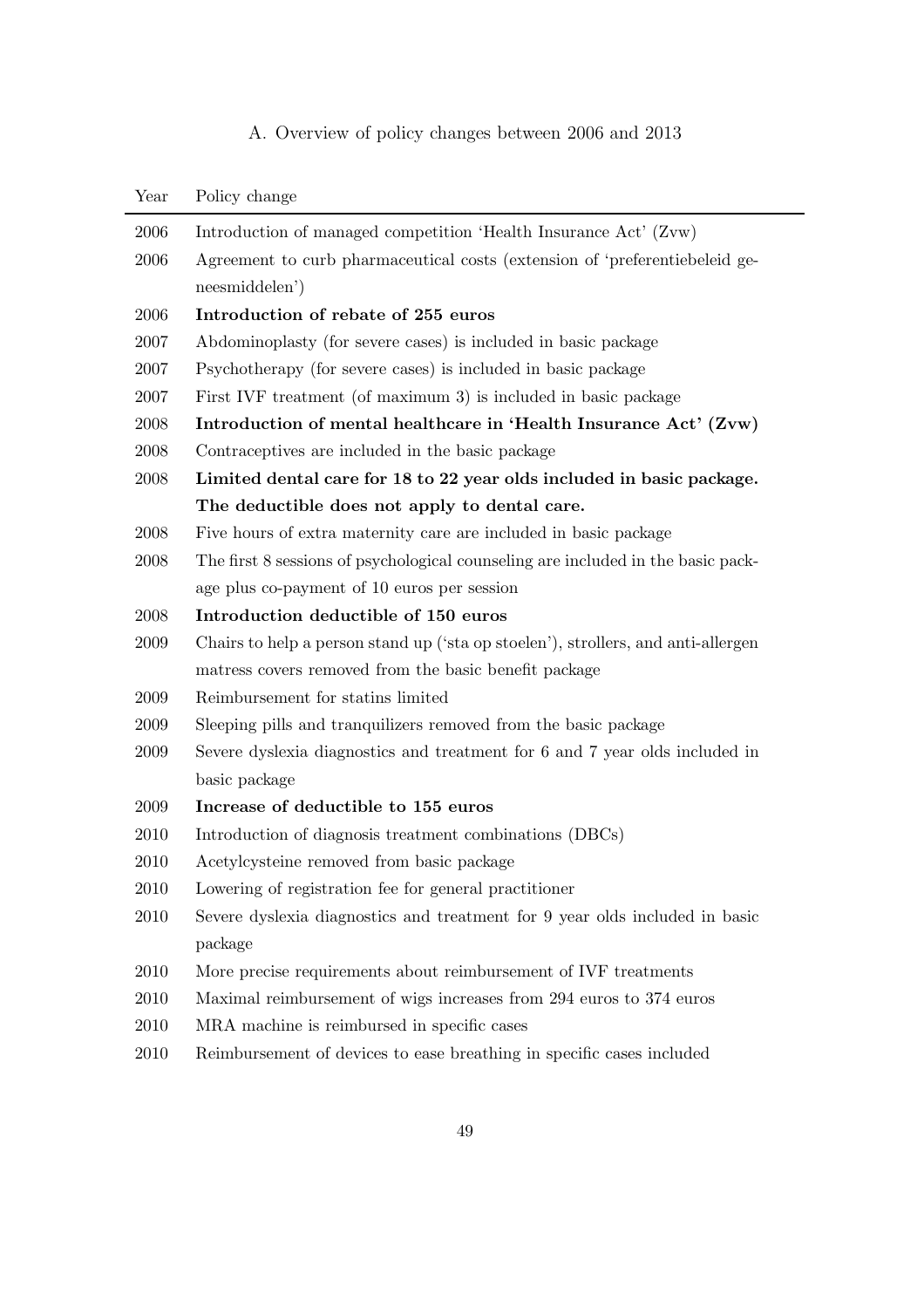- 2010 Anti-snoring device ('snurkbeugel') included in basic package for specific cases
- 2010 Increase of deductible to 165 euros
- 2011 Contraceptives for individuals aged over 21 years removed from the basic benefit package
- 2011 Dental care for 18 to 21 year olds removed
- 2011 Stricter indication for anti-depressants
- 2011 Physiotherapy limited: patient must pay for first 12 sessions (it used to be the first 8 sessions)
- 2011 Physical therapy for urine incontinence included in basic package
- 2011 Uncomplicated dental extraction by dental surgeon removed from basic package
- 2011 Quit smoking treatments included in basic package
- 2011 Increase of deductible to 170 euros
- 2012 Additional deductible for specialist mental healthcare introduced
- 2012 Gastricacid blockers removed from basic package
- 2012 Physiotherapy (first 20 sessions) removed from basic package
- 2012 Treatments to quit smoking removed from basic package
- 2012 Dietary advice removed from basic package
- 2012 Treatment of adjustment disorders (mental healthcare) removed
- 2012 Primary psychological care reduced from 8 to 5 sessions
- 2012 Increase of deductible to 220 euros
- 2013 Paracetamol-codeine combination medication removed
- 2013 Co-payment of 25 percent for hearing aids introduced to replace the fixed fee of 500 euros
- 2013 Co-payment of 7.50 euros per day for 'hotel' costs in hospital or other overnight stay
- 2013 Simple walking aids removed from basic package
- 2013 Repositioning helmet for babies removed from basic package
- 2013 Treatments to quit smoking included
- 2013 Co-payments for specialist mental healthcare abolished
- 2013 IVF treatment for women aged 43 years and over removed from basic package
- 2013 Geriatric rehabilitation care switched from Exceptional Medical Expenses Act (AWBZ) to Health Insurance Act (Zvw)
- 2013 Increase of the deductible to 350 euros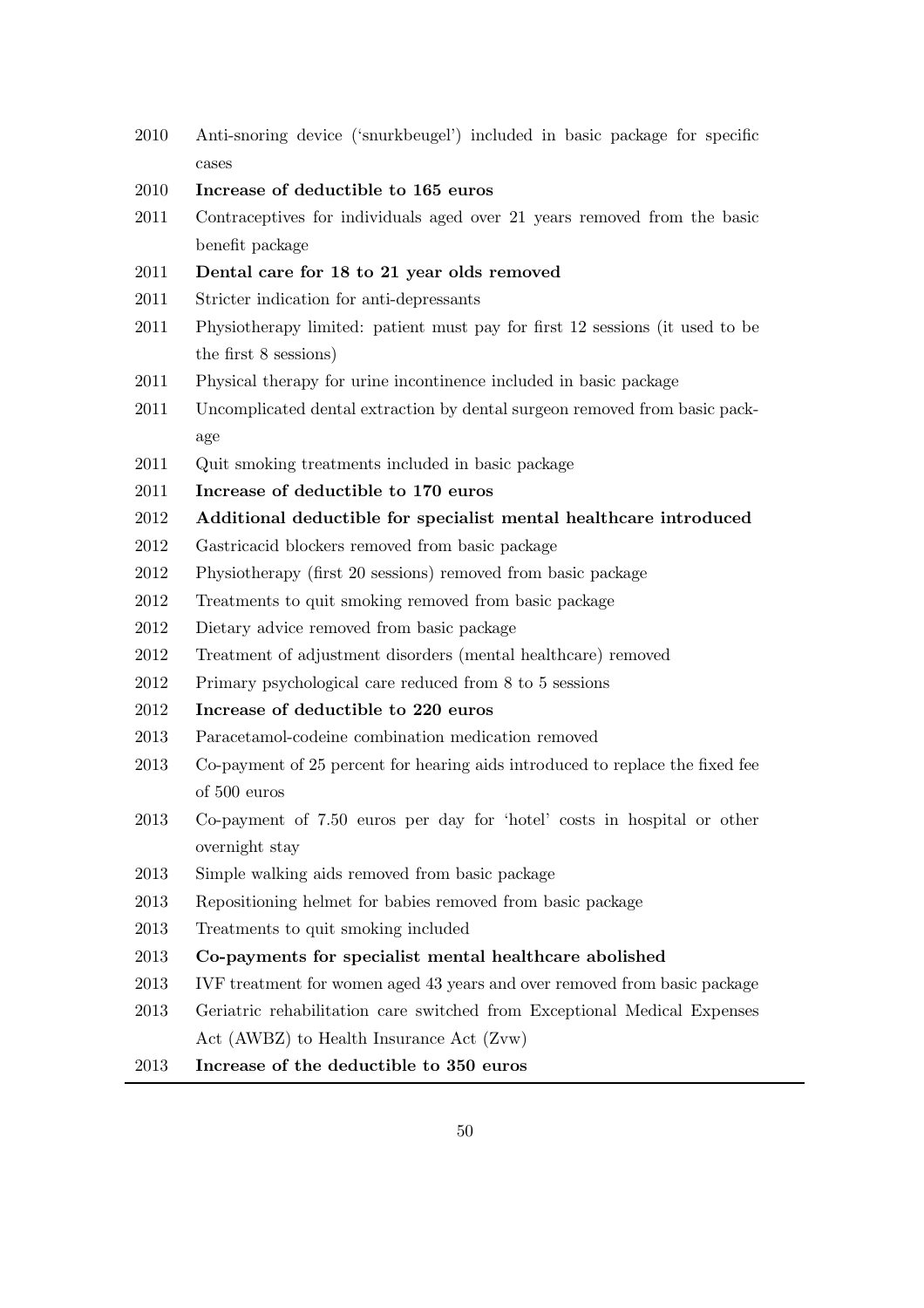Notes: This list is an adaptation of Kroneman and Jong (2015). We have emphasized those policy changes that we think are important to our study.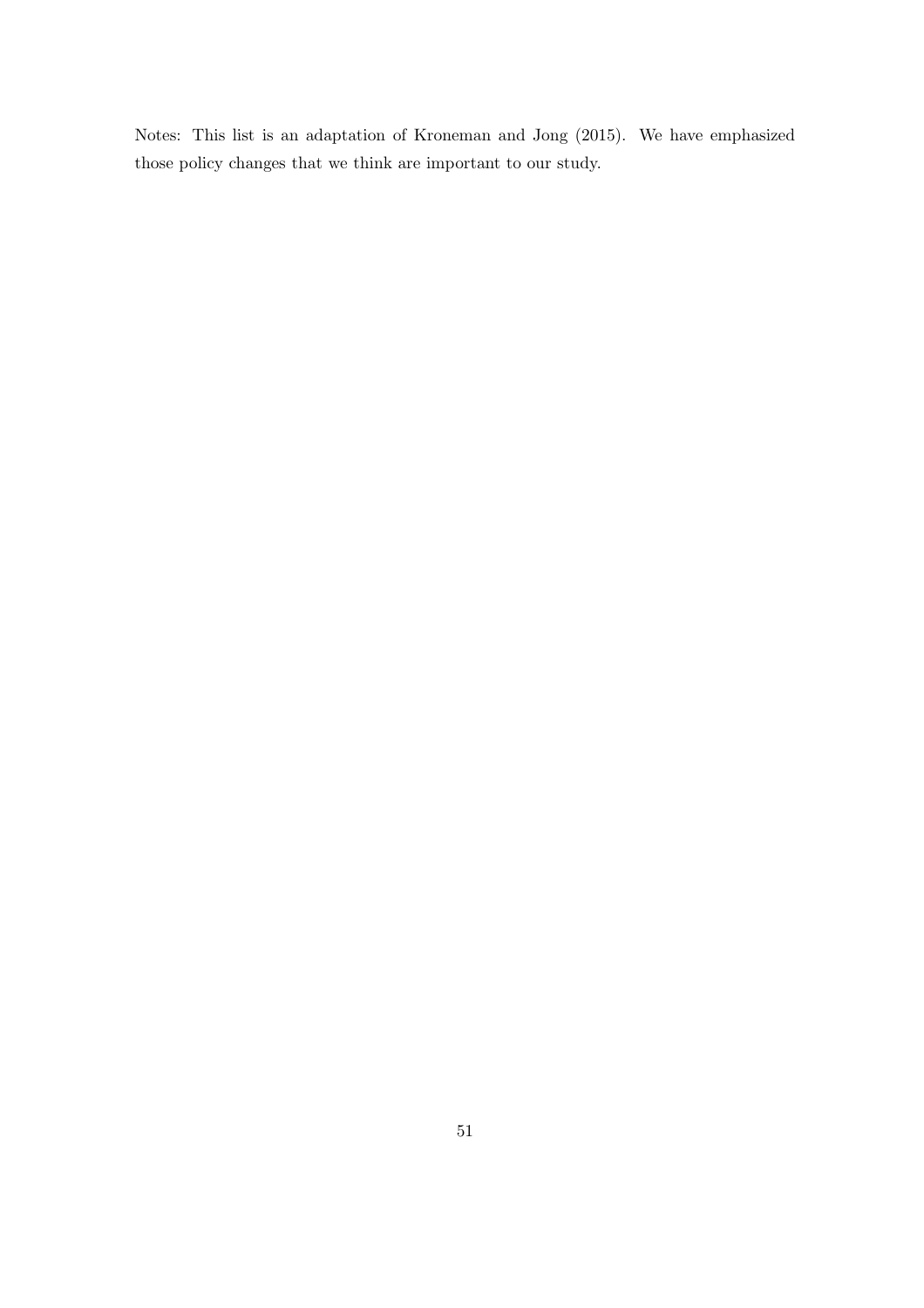| Type of costs                                 | Apply to deductible or rebate | Included in $y_{it}$ |
|-----------------------------------------------|-------------------------------|----------------------|
| GP registration                               |                               |                      |
| GP visits                                     |                               |                      |
| Other costs of GP care                        |                               |                      |
| Pharmaceutical care                           | X                             | X                    |
| Dental care                                   | X                             |                      |
| Obstetrical care                              |                               |                      |
| Hospital care                                 | X                             | X                    |
| Physiotherapy                                 | X                             | X                    |
| Paramedical care                              | X                             | X                    |
| Medical aids                                  | X                             | X                    |
| Transportation for persons lying down         | X                             | X                    |
| Transportation for seated persons             | X                             | X                    |
| Maternity care                                |                               |                      |
| Care that is delivered over the Dutch borders | X                             | X                    |
| Primary healthcare support                    |                               |                      |
| Primary mental healthcare support             |                               |                      |
| Mental healthcare with (overnight) stay       | $\mathbf X$                   |                      |
| Mental healthcare without (overnight) stay:   |                               |                      |
| - at institutions                             | X                             |                      |
| - by self-employed providers                  | X                             |                      |
| Other mental healthcare costs                 | X                             |                      |
| Geriatric revalidation                        | $\mathbf X$                   | X                    |
| Other costs                                   | X                             | Χ                    |

## B. List of healthcare expenditure categories

Notes: Cost categories marked with X in the second column apply to the rebate or deductible. The other cost categories are exempted from these cost-sharing instruments.  $y_{it}$  in the third column refers to the dependent variable in our baseline specification. See equation (1) in Section 4. The cost categories marked with an 'X' in the third column are included in  $y_{it}$  for the analyses in, for example, Table 5.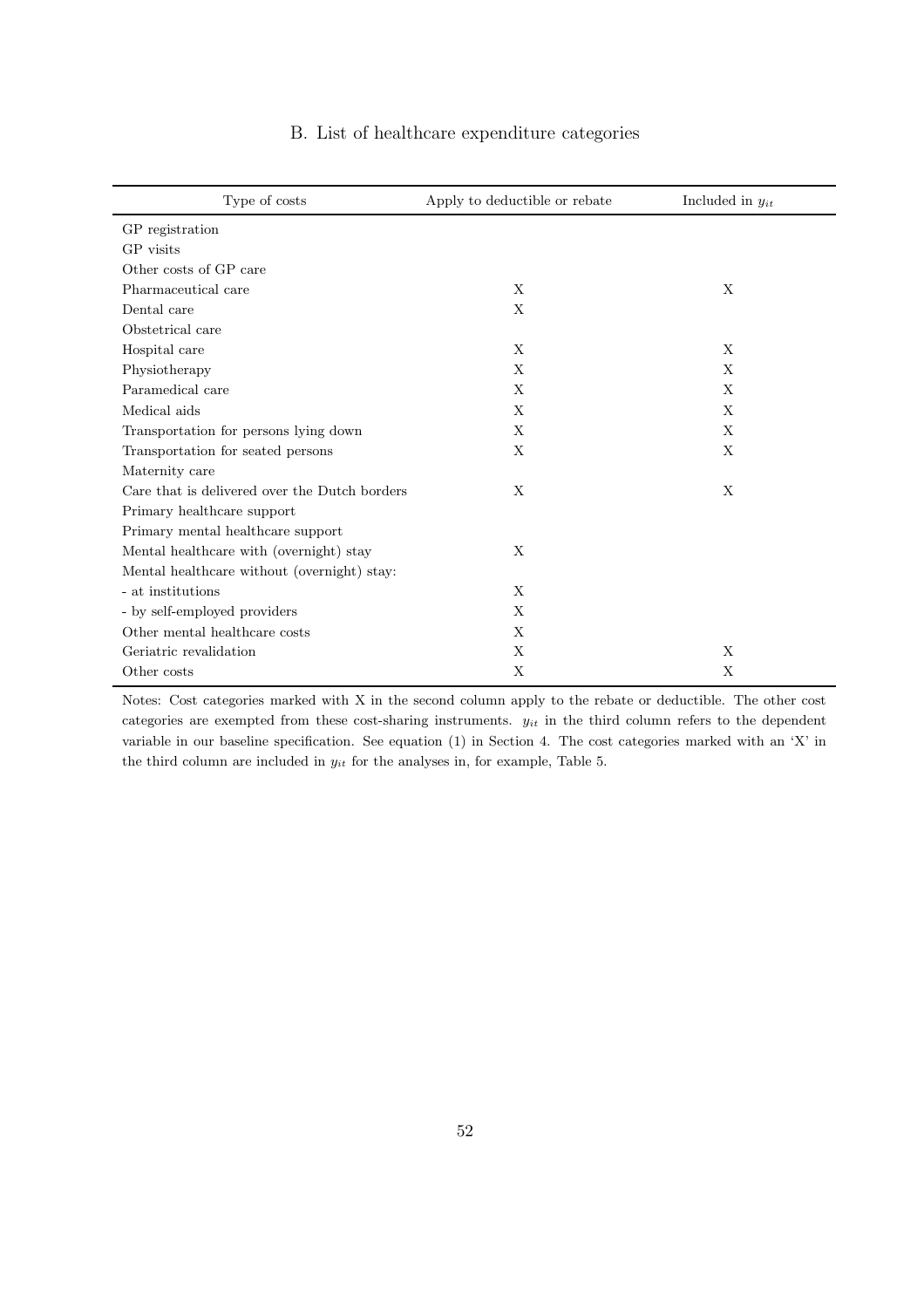# C. Density functions expenditures



Figure 6: Cumulative density distribution of healthcare expenditure with cost-sharing (y) of 18-65 year olds between 0 and 1000 euros for years 2006-2013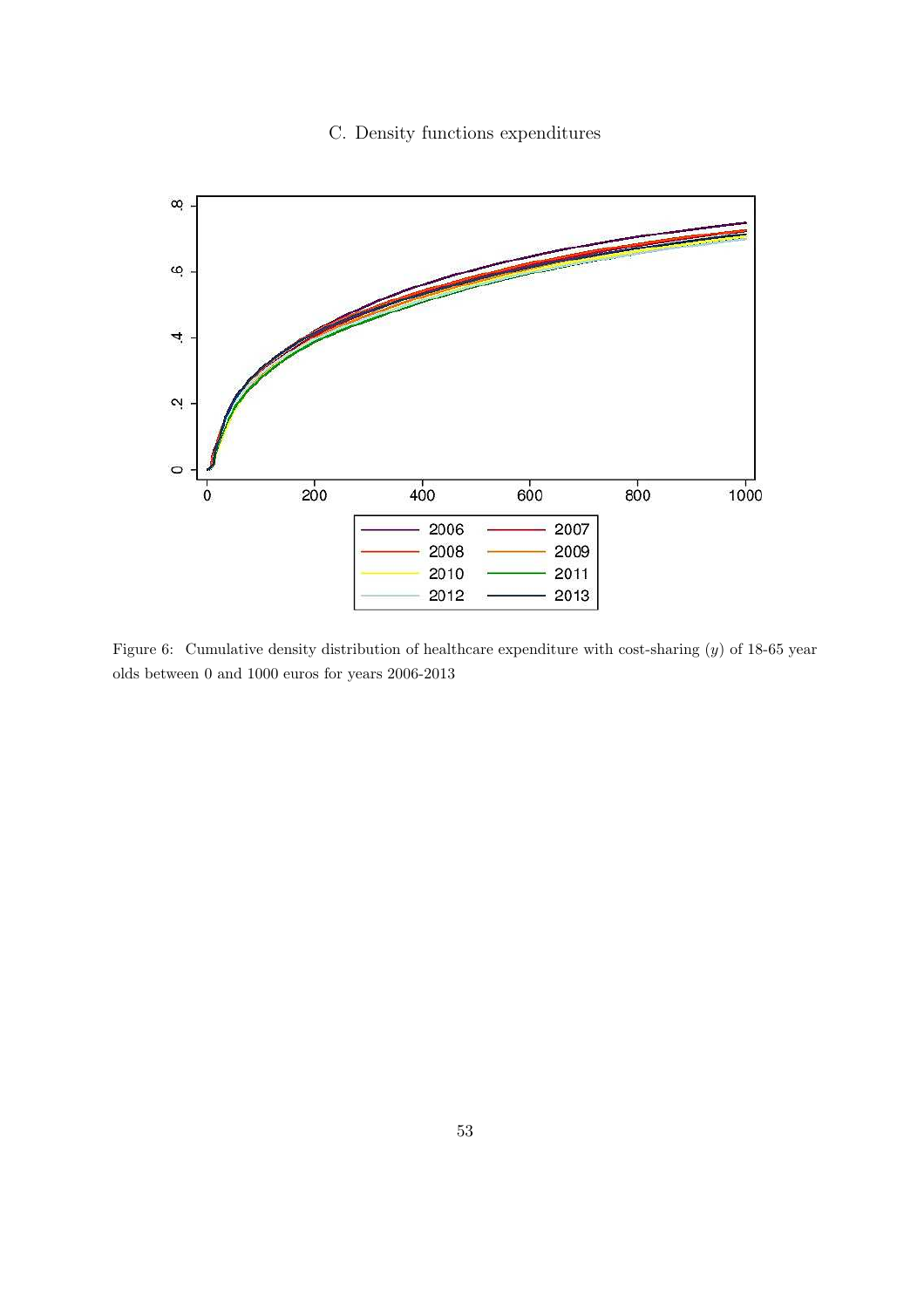

Figure 7: Cumulative density distribution of healthcare expenditure with cost-sharing (y) of 18-65 year olds between 150 and 450 euros for years 2006-2013